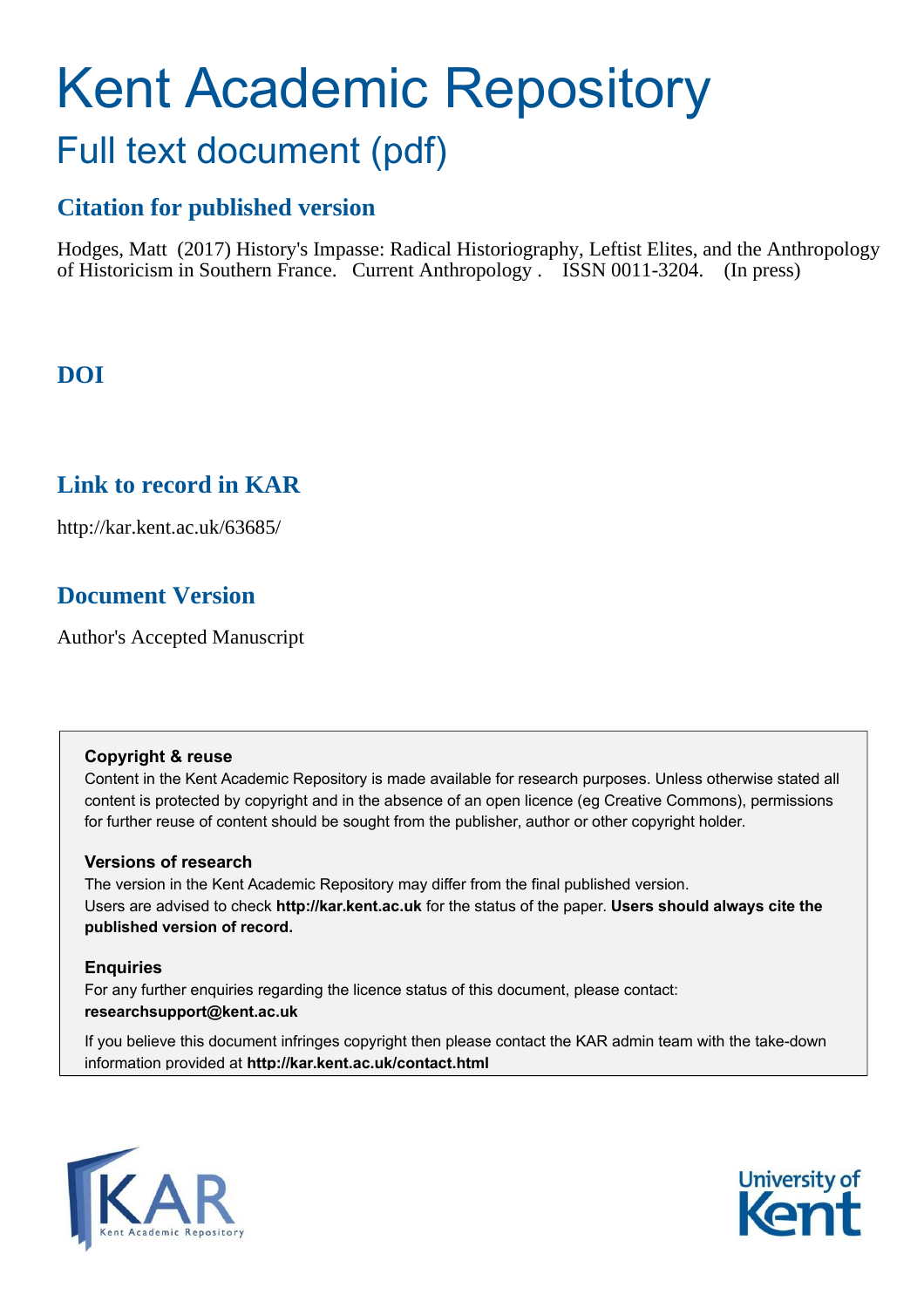### **HISTORY'S IMPASSE**

# **RADICAL HISTORIOGRAPHY, LEFTIST ELITES, AND THE ANTHROPOLOGY OF HISTORICISM IN SOUTHERN FRANCE**

#### **MATT HODGES**

#### **Affiliation and Contact Details:**

Senior Lecturer in Social Anthropology, School of Anthropology and Conservation,

University of Kent, Canterbury, Kent, CT2 7NR, United Kingdom

#### **Email:**

[m.hodges@kent.ac.uk](mailto:m.hodges@kent.ac.uk) 

**Tel:**

+44 (0)1227 823835 (office)

+44 (0)7824157296 (mobile)

#### **Word Count:**

14,099 words, including notes and bibliography, but not the title page and abstract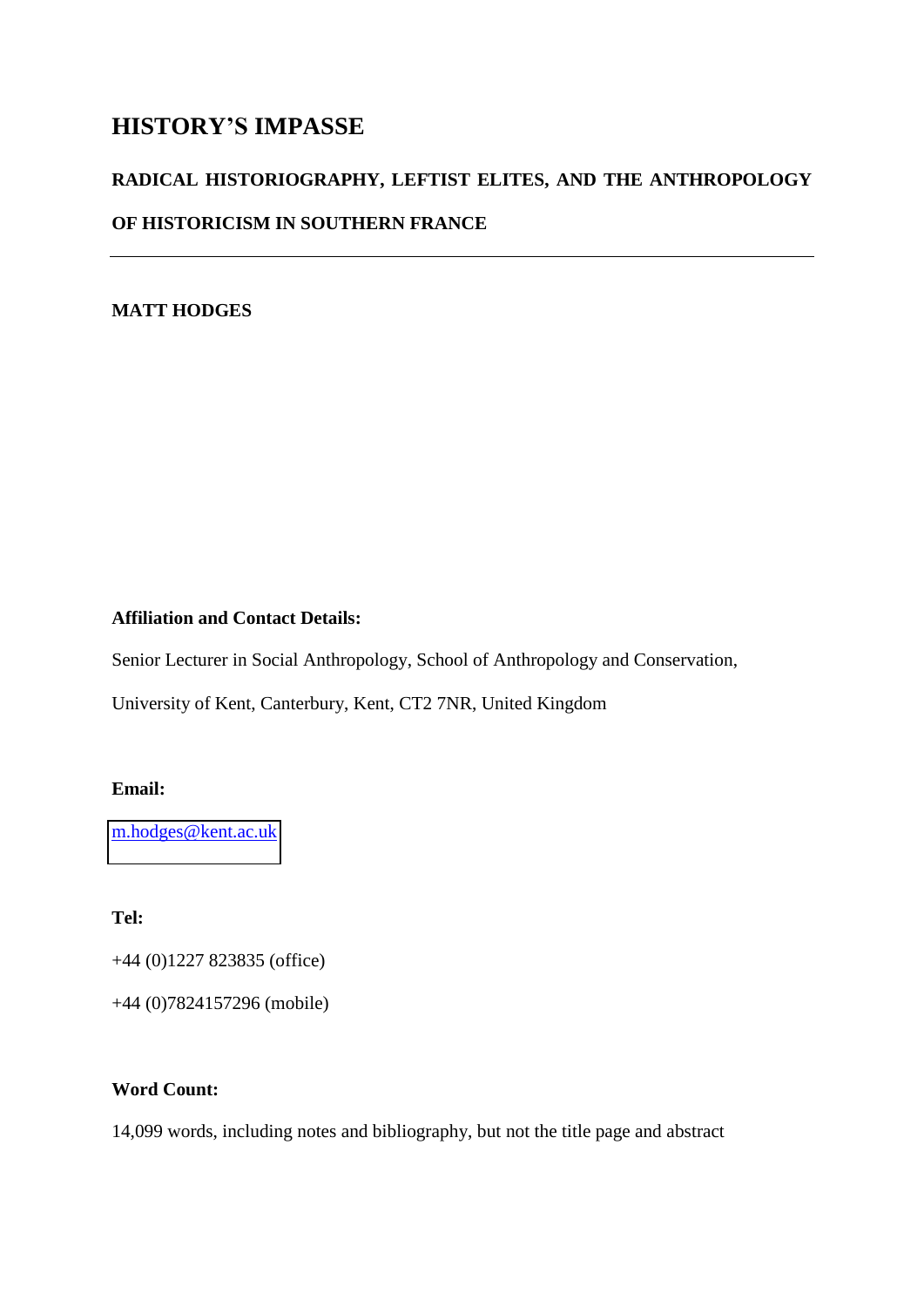#### **ABSTRACT**

The 'historic turn' marked a new era of convergence between anthropology and history. However, recent research proposes that this anthro-historical field is informed by a latent cultural 'historicism'. When studying historical consciousness, and deploying history in analysis, theorists argue, we must clarify how historicism—the ideology and practices underpinning 'Western' historical understanding—informs anthropological theory, or risk ethnocentrism. Historicist 'regimes of truth' also demand anthropological study, given their pervasive influence in the social sciences and wider society. This article develops a comparative 'anthropology of historicism', drawing on historical anthropology, and ethnographic fieldwork. First, I analyse the 'history practices' of a network of leftist historians, the Forum-Histoire, based at l'Université de Paris VII, and their role in an influential protest movement against the state; secondly, I assess the work of a socialist public historian in his efforts to refashion historical consciousness in Mediterranean France. The article analyses the role of historicism in French 'history practices', and its conflict and synthesis with 'nonhistoricist' ways of knowing the past during an influential period (1975- 2005) for relations between history and anthropology. In a genealogical vein, this facilitates analysis of anthropology's relationship to historicism, and indicates how to better deploy historicist analysis within anthropological discourse.

[200 words]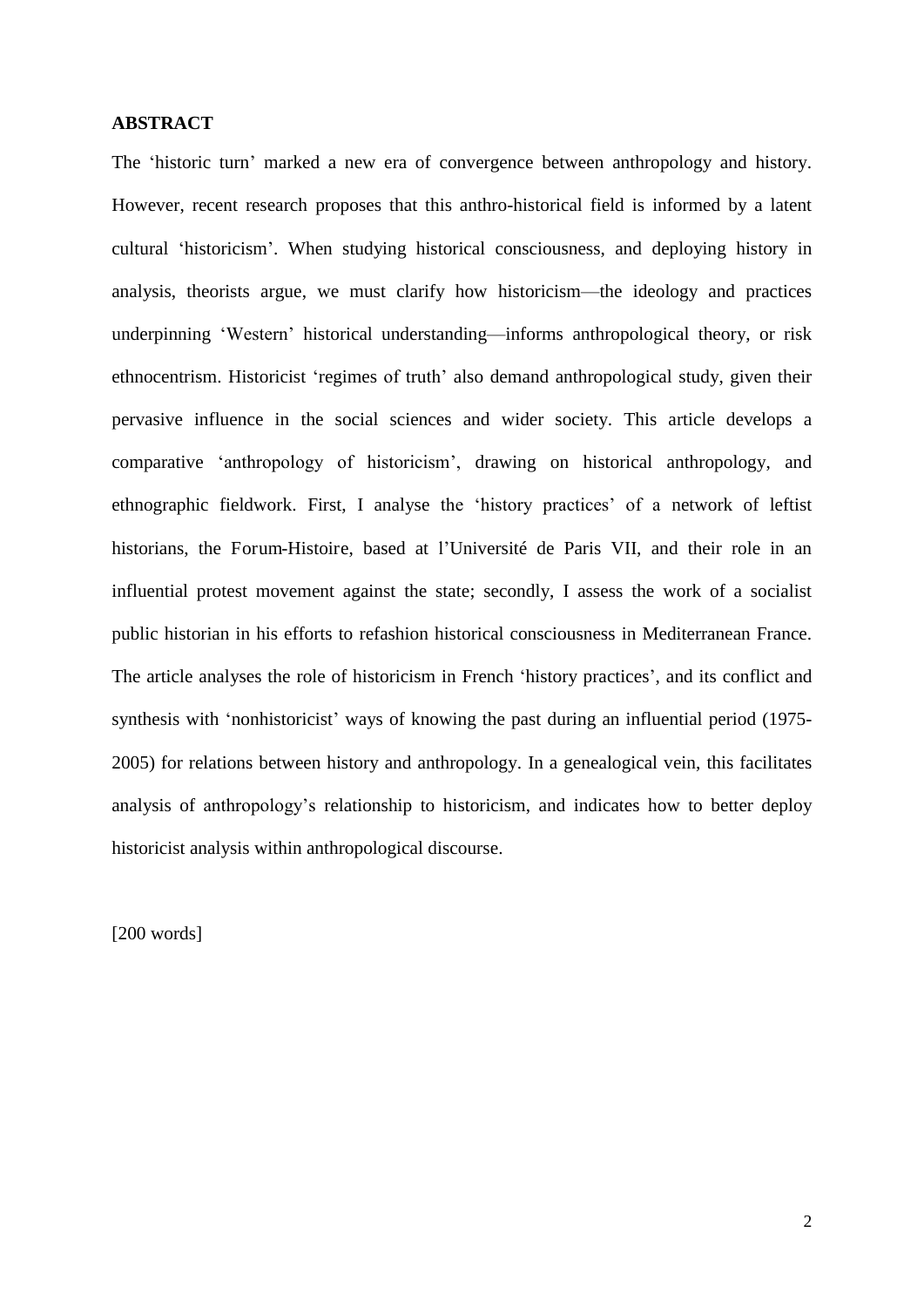#### **PROBLEMATIZING HISTORY: LEFTIST ELITES AND HISTORICIST REGIMES**

In 1984, the founding of the journal History and Anthropology signalled a new moment in relations between two disciplines marked by a broad front of intellectual exchange.<sup>1</sup> This convergence lay in shared questions, borrowed methodologies, and mutual influence. But it also acknowledged the importance of ethnography and 'microhistory' (Ginzburg 1993) to analyzing historical processes; the new centrality of processual analysis; and for many, the importance of historical knowledge to the struggle of memory against forgetting under 'late capitalism'. Europeans and North American elites were not the only people with History—as Wolf (1982) influentially argued. Other histories demanded to be told, and their investigation was central at a time when belonging at multiple levels was increasingly moulded in terms of well-wrought narratives about the past (Tonkin, McDonald, and Chapman 1989). For leftist anthropologists, critical historical consciousness was also a key step on the route to radical political change (Roseberry 1989). The vital insight that relations with the past and wider historical processes are culturally mediated (Sahlins 1985) was also central to international debates (Delacroix 2009).<sup>2</sup> Such convictions about history ran deep in the late  $20<sup>th</sup>$  century. They had roots in leftist paradigms and political movements, and reflected a broader shift in the Western academy (McDonald 1996). This 'historic turn' remains central to both disciplines to this day.

The contribution of this work to the social sciences is not in doubt. But in recent years, its key tenets have come under scrutiny. This is partly due to advances in understanding of lived history and the extent to which local historicities can differ from academic paradigms for knowing the past.<sup>3</sup> Theorists have also identified this 'anthro-historical' field (Bhimull et al. 2011) as informed by a latent cultural 'historicism'. For the contemporary anthropologist and historian, it is a truism to state that 'history's cultures' take multiple forms. Anthropologists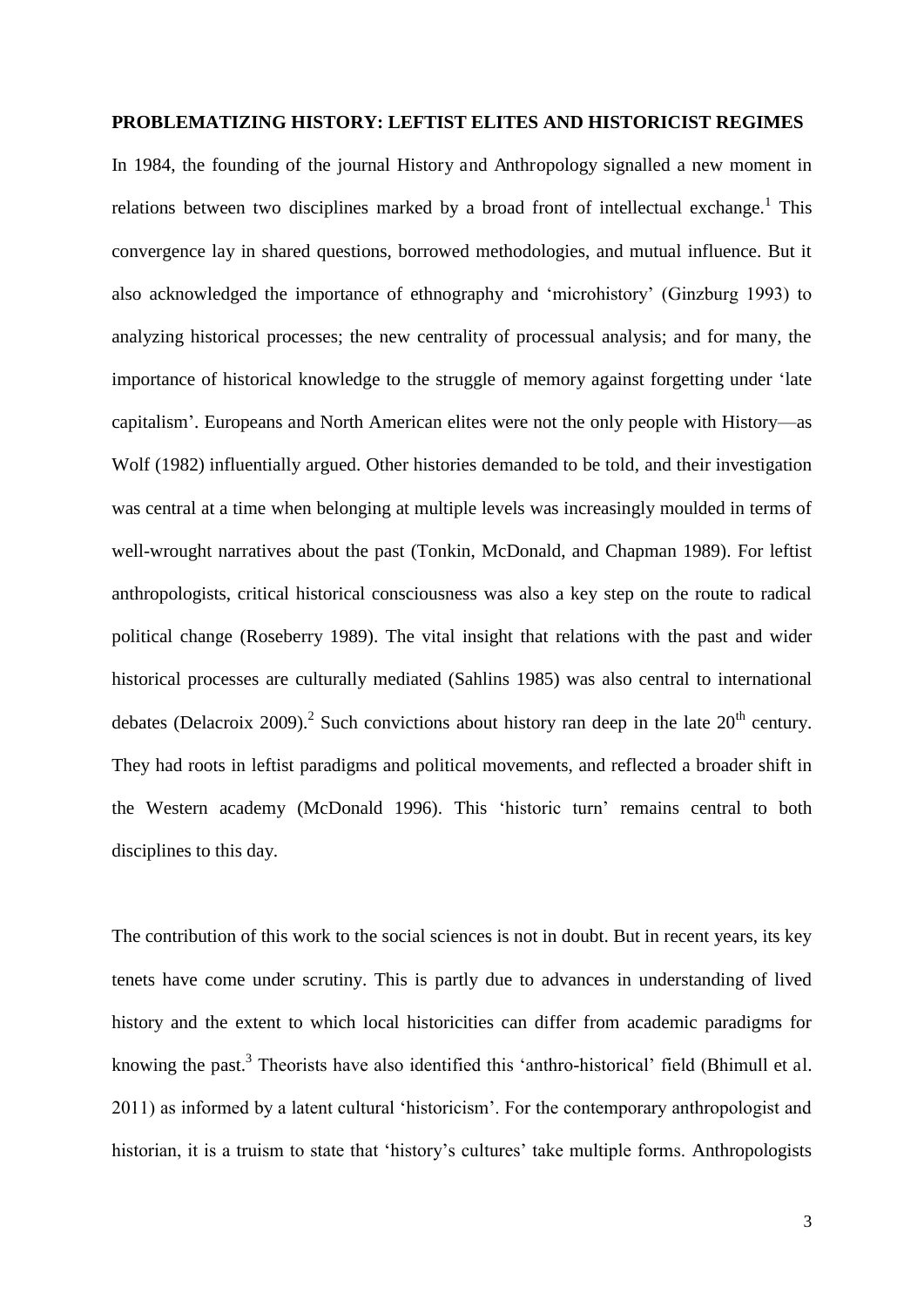have pursued ethnographies of 'other histories' since the 1990s, and lately the 'exotica' of dreaming, spirit possession and prayer have firmly entered the ethnographic record as genres of historical consciousness (e.g. Lambek 2002). But to grasp such practices ethnographically, and make better anthropological use of 'history', theorists argue, we must unpick the ways in which 'historicism'—the ideology and practices underpinning 'Western' historical understanding—informs theory (Hirsch and Stewart 2005:263-67; Palmié and Stewart 2016:209–10; Stewart 2012:1-9).<sup>4</sup>

Benjamin (1999) famously termed historicism the 'strongest narcotic of the  $[19<sup>th</sup>]$  century' (463). Such is its influence, however, that its cultural origins are often overlooked. Historicism's emergence is tied to the 'historical revolt' of the  $16<sup>th</sup>$  century against the Papacy and Holy Roman Emperors, which laid the foundations for secular critique of Christian doctrine and emergence of the historicist worldview (Fasolt 2004:16-22). The term (historismus) dates to 1797 and Schlegel's Fragments about Poetry and Literature (Harloe and Morley 2012:81). For many, it is intrinsically linked to the  $19<sup>th</sup>$  century historian Leopold von Ranke; for anthropologists, Boas's historical particularism might be the key reference. Yet while early historicist paradigms are surpassed, recent conceptions are endorsed by historians and social scientists, and are doxa to many disciplines. What should a contemporary definition of historicism include? A first tenet is the concern to 'situate any [event] … in its historical context' (Hamilton 1996:3) including (reflexively) the work of the historian and social scientist (cf. Strathern 1990:28; Hirsch and Stewart 2005:265; Mandelbaum 1971:42). Secondly, the past must be accessed via the rationalizing methodologies of historiography and reported via impersonal narrative to attain validity, even if it is acknowledged that the past cannot be accessed wie es eigentlich gewesen ('as it really was'), to recall Ranke's dictum (White 1973). Thirdly, historicism is grounded in a set of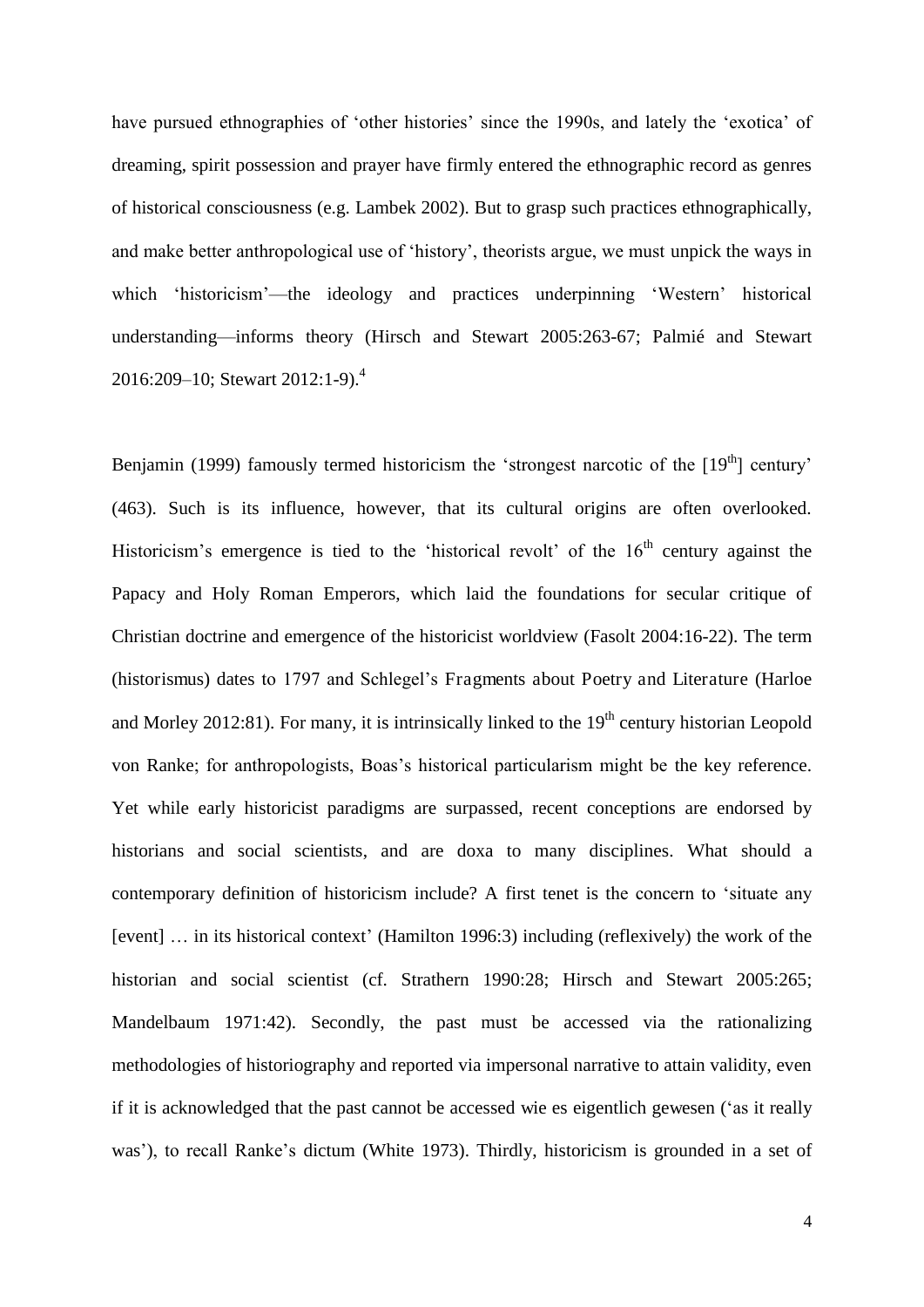ontological assumptions about relations between past, present and future. These are usually informed by a linear (chronological) temporal fabric, where 'current happenings may be seen as outcomes of prior events and present events as belonging to the past as time flows on' (Stewart 2012:2), even if this framework is nuanced or differential (Chakrabarty 2000:23; Braudel 1989). Methodical study of historical context thus lays the ground for the complicated matter of analysing and narrating causal connectivity. Finally, the historicist past is conceptualized as 'finished', a view enabled by linguistic tropes that place it spatially 'behind'. In this way, the 'past' is framed as ontologically distinct from the present, and existing 'elsewhere'.<sup>5</sup> If the first two tenets are openly acknowledged by historians and social scientists, the others are rarely commented on. In sum, contemporary historicism is 'suspicious of the stories that the past tells about itself … and equally suspicious of its own partisanship' (Hamilton 1996:3), but such suspicions are selective in focus.

Historicism is 'the paradigm governing academic historiography and [is] widely shared as a form of common sense in Western societies' (Stewart 2012:1). Anthropologists and historians now acknowledge that other historicities exist with different ontologies of past, present and future that do not invoke the historicist paradigm (Gorman 2013). Yet historicism remains dominant within and beyond academia and is infrequently problematized or historicized.<sup>6</sup> In postmodernist and contemporary historical paradigms, it continues to play a central epistemological and methodological role (Budd 2009:343-378). In this sense, it can be productively viewed as a regime of historicity—in Foucault's (1977) sense of a dominant set of cultural practices productive of a discourse (history) that assumes the doxic guise of truth.<sup>7</sup> Foucault's concept frames historicism as both ideology and cultural practice, and so open to critical social analysis, a vital move if one is to address historicism ethnographically (Hodges 2015:524). It also recognizes historicism's polythetic manifestations in valuable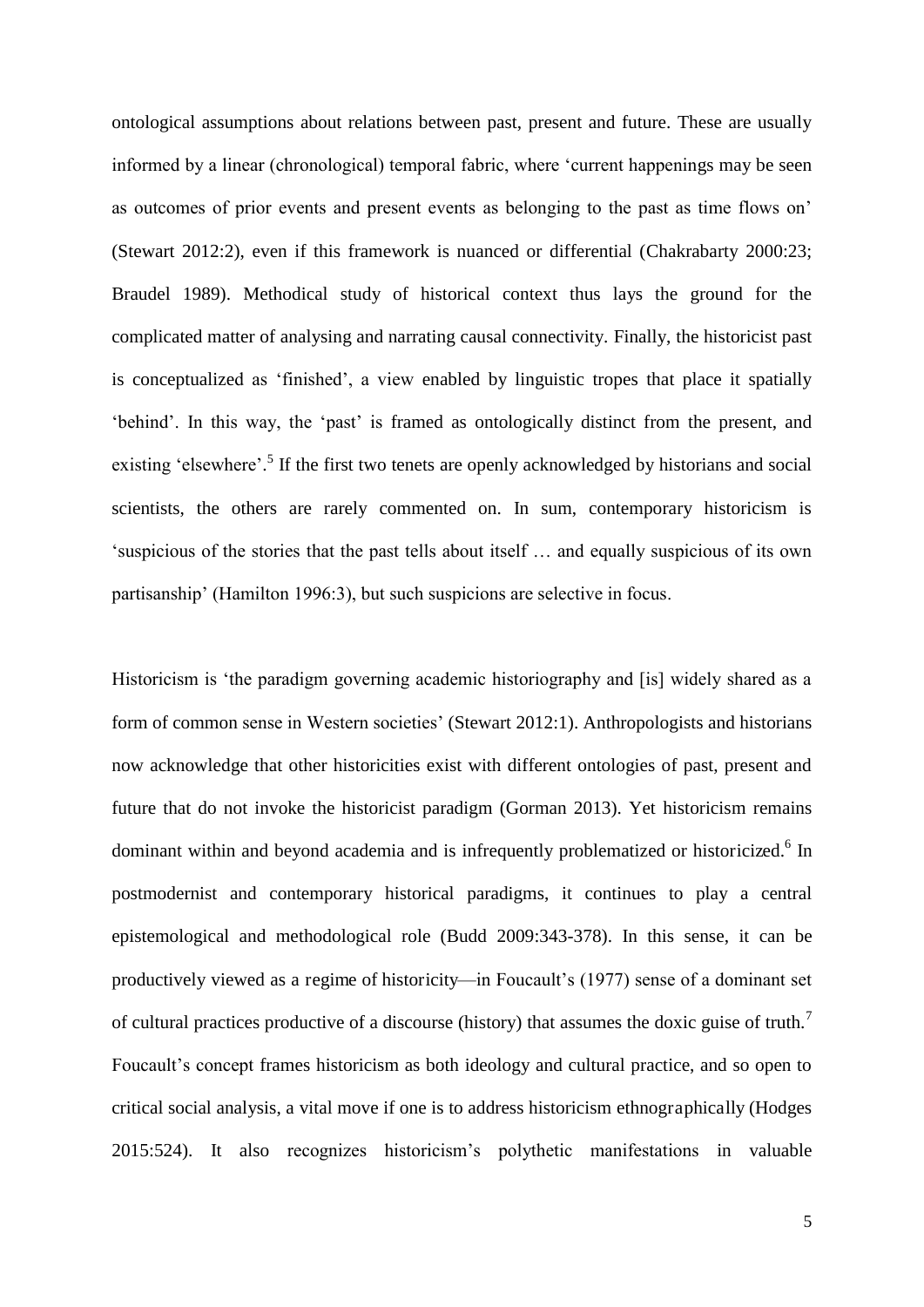contemporary research by historians, archaeologists, and others, alongside its hegemonic agency beyond academia. Importantly, this historicist regime is shared by academics and dominant cultural forces in the West and beyond, whatever their political persuasion, and wields considerable legitimacy.

Leftist variants of the historicist regime have a further dimension. In brief, leftist engagement with historical discourse dates to the  $19<sup>th</sup>$  century, and the era of history's ascendancy as an academic practice and regime of historicity. It is often associated to the work of Marx and Engels—but bears comparison to broader uses of historicism in Western societies (Blackledge 2011). A goal of much leftist historical discourse is to challenge or deconstruct dominant representations of the past, and expose the oppressive nature of political economic and class relations that they conceal. Realization of 'historical consciousness' is cast as historicist perception of the 'true face' of a mystified reality grounded in social hierarchy and its concealment by cultural elites. One influential legacy of Marxist thought is the proposition that the working classes are most likely to perceive the true face of historical reality and so drive social and revolutionary change, given their disadvantaged position in society. But this must be catalysed by the work of critical intellectuals, who demystify hegemonic ideologies that conceal structures of exploitation and communicate this to the oppressed (cf. Jameson 1974:160–206). If contemporary leftist thought is diverse and nuanced, this historicist unmasking of reality and its translation into popular consciousness remains central to much leftist history and political projects for realizing progressive social change (Strathausen 2006).

Founding works of historical anthropology are also historicist, and often leftist in political orientation, tracing a genealogy to political economy, cultural Marxism, and critical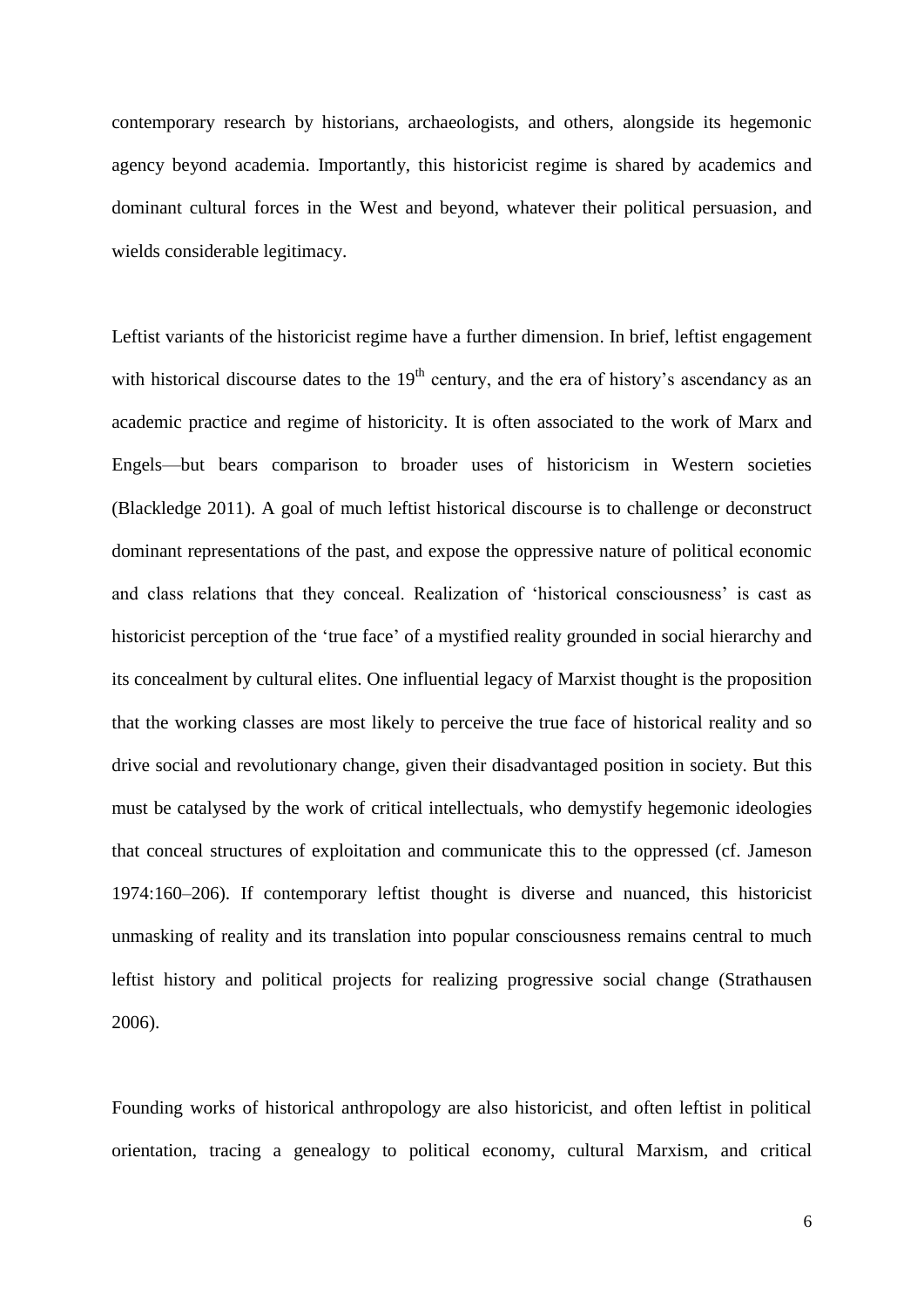anthropology.<sup>8</sup> The first wave of anthropological studies of 'lived history', dating from the 1980s, acknowledged alterity in indigenous historical consciousness, but implied that such practices retained narrative or conceptual features that are recognizably historicist (Hastrup 1992). Recently, anthropologists have moved beyond these assumptions, arguing that invocations of the past can take embodied, non-narrative, unstructured (e.g. a-chronological), and affective forms (Stewart 2012:3-9; cf. Comaroff and Comaroff 1992:157ff.). A critical, leftist orientation also informs many of these later studies. Importantly, such 'nonhistoricist' historicities can be founded in local ontological schema for the relationship of past, present and future that differ from historicism, and form a key component of ethnographic analysis. Following such insights comes realization that historicist regimes are now a key topic for critical study. Yet, interestingly, historicist ideology continues to unreflexively inform a significant proportion of anthropological engagement with history, and, arguably, many anthropologists' expectations of informants' invocations of the past, and comprises a dominant analytical framework for the discipline.<sup>9</sup>

In what follows, I present a comparative analysis of leftist history practices in rural France, drawing on both historical anthropological study, and an 'ethnography of history' produced from ongoing ethnographic study in Languedoc over a fifteen-year period. I furnish two portraits: first, of the 'history practices' of a group of leftist French historians and activists, the Forum-Histoire ('History-Forum'), based at l'Université de Paris VII, as they took part in an influential protest against the state during the 1970s; and secondly, of the work of Jean Dupont and his collaborators' socialist project to refashion historical consciousness on the coast of Languedoc between the 1970s and 2000s.

One goal is to analyse the role of 'historicism' in French 'history practices', and its conflict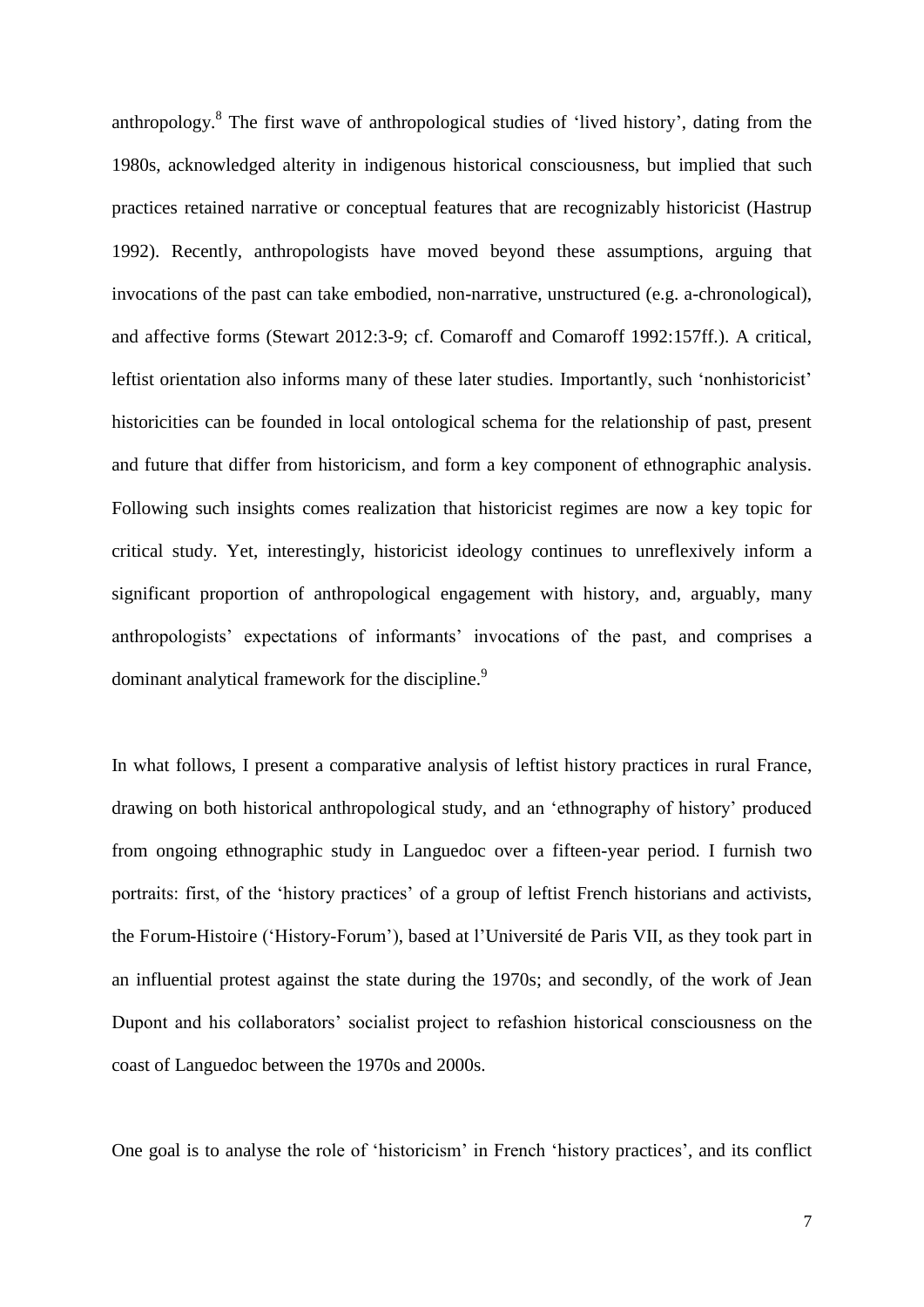and synthesis with nonhistoricist ways of knowing the past. Study of historians' efforts to encourage the popular historicization of French cultural practices have value as part of this necessary ethnography of 'historicist regimes'.<sup>10</sup> It also facilitates nuanced assessment of analytical generalizations about historicism via ethnographic contextualization. Secondly, following Herzfeld's observation that one aim of the anthropology of Western societies is to analyse 'where "our" [anthropological] ideas come from' (Asad et al. 1997:713), and working in a genealogical spirit (Foucault 1977), I assess the implications for anthropology's foundations in historicism. The late 1970s and 1980s are significant for relations between anthropology and history—encounters between leftist anthropologists and historians shaped debate in foundational ways. Both case studies document ethnographic variants of the historicist regime of historicity that leftist elites advocated at the time—among them anthropologists—and which remain central to the human and social sciences; both act as a crucible for raising questions about the uses and disadvantages of historicism for anthropological analysis. If anthropology is to effectively study historicist regimes, or 'nonhistoricist historicities', with their distinct temporal ontologies and practices for invoking the past, and capture the 'history-less penumbra' (Rabinow 2011:61) that surrounds novel forms of contemporary cultural practice, then its relationship to historicism must be reassessed.

#### **FORUM-HISTOIRE: RADICAL HISTORIANS AND THE 'PEOPLE'S HISTORY'**

At the Institut Charles V in the historic Marais district of Paris, on the week-end of 24-25 May 1975, some 200 history teachers, students and historians gathered to assess the political and educational value of the past in the light of the fall-out from the uprising of May 1968.<sup>11</sup> In the courtyard and labyrinthine rooms of this former hotel, so distinct from the new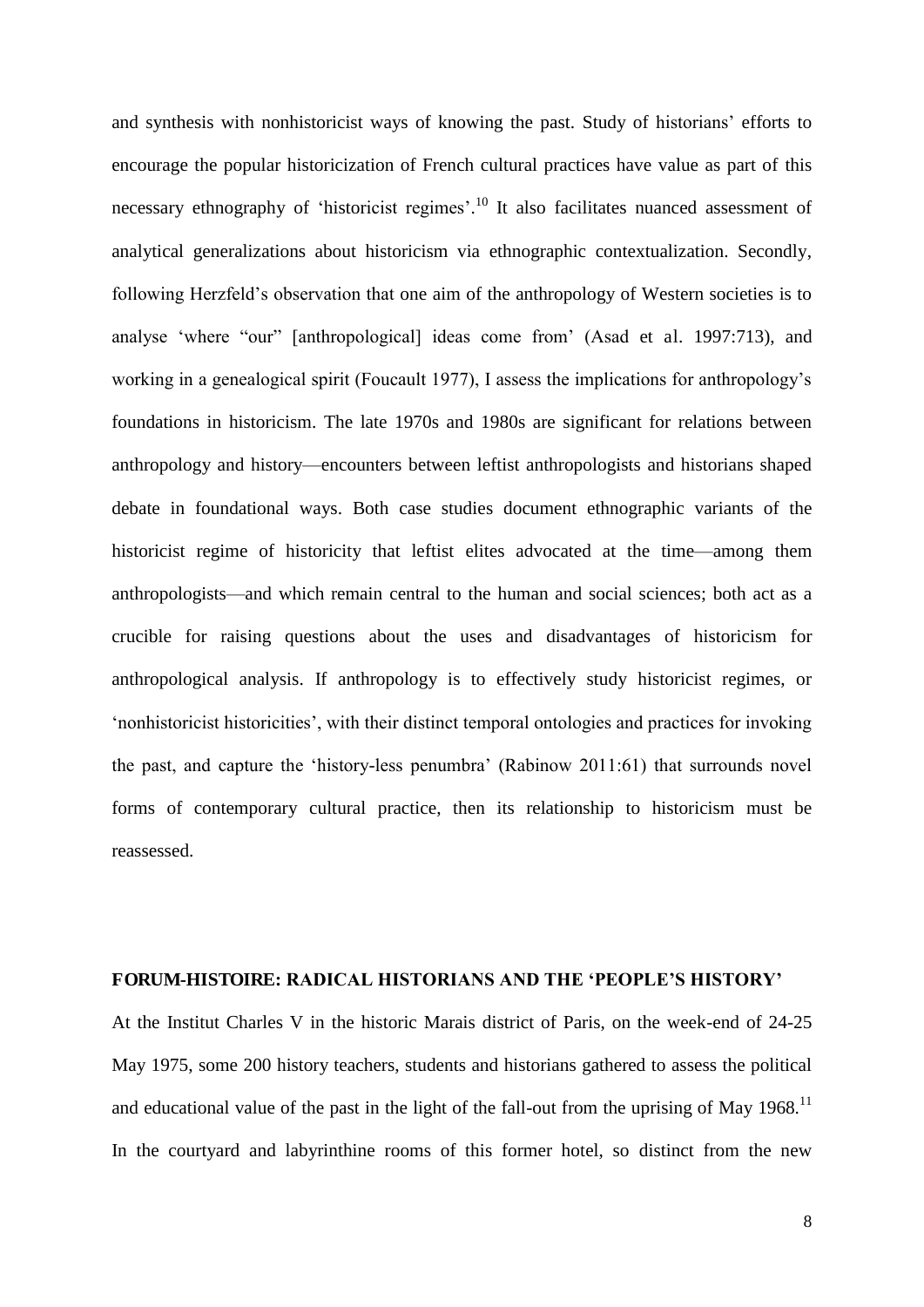buildings of the University, participants held two intense days of meetings. Inspired by the heady politics of anarchism, Maoism and radical communism that thrived in French leftist circles, they convened a 'Forum-Histoire' ('History Forum') network to realize their goals. Based at l'Université de Paris VII, and animated by the radical historian, specialist in Chinese peasant revolts, and sometime Maoist, Jean Chesneaux, the Forum-Histoire embarked on an intensive critique of historiography's role in French society. A journal, Cahiers du Forum-Histoire [CdFH] or 'Notebooks of the History-Forum', was founded in 1976. With a printrun of 4,000 copies, it ran to 10 issues, and served as a mouthpiece for theoretical debate and dissemination of their views. Chief among the Forum-Histoire's ambitions was critique of the relationship between historians and those they study.

Forum-Histoire activists viewed this relationship as defined by a crippling professionalism that restricted popular engagement with historical discourse, and ultimately served the political ends of 'French capitalism'. As Chesneaux wrote pithily: 'We want to finish with the formula "I am working on" ... In our view, we need to work with  $\ldots$  (Dosse 1989:47).<sup>12</sup> Such a project, Chesneaux argued, demands new forms of historical knowledge and academic praxis to subvert the intellectual's established role:

The past is both a stake in current struggles and an essential factor in the political relationship of forces … Historians, like other intellectuals, cannot passively wait until capitalist culture and society have disappeared to raise questions about their own speciality and its place in the political struggle … History is an intellectual discipline that touches an extremely broad audience [but] the invisible doors of our universities are … hermetically sealed. (Chesneaux 1978:2-3)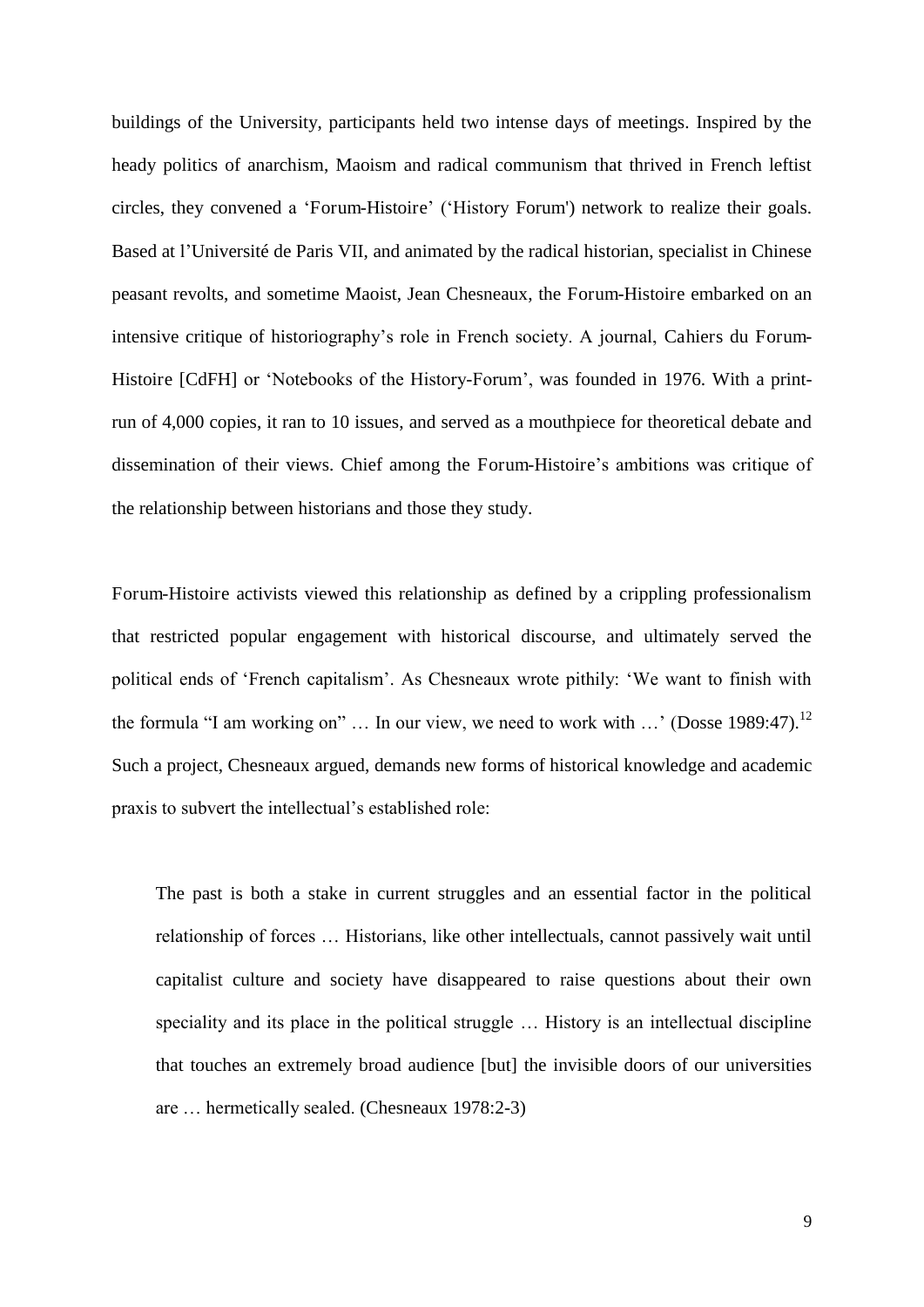As for the Forum-Histoire's project:

We accept too easily the chronological slicing-up of past experience, the taste for narratives in the past tense, the authority of the printed word, the isolation of documents … the uncritical use of the specialist's work. My hope is to encourage those engaged in ongoing social and political struggles … to reject the Establishment version of historical knowledge. Let them build their own relationship to the past on the basis of what they have gone through together … taking their own past as the starting-point for this fundamental rethinking. Let us reverse the hierarchical relationship between past and present, between historical specialist and non-specialists, in our quest for the type of history the revolutionary struggle needs. (Chesneaux 1978:3)

The historian-activist, then, needed to subvert the politically conservative division of labour between historian and the public, and refocalize this via forging local relationships with oppressed groups within society, chiefly among the working classes and French 'peasantry'.<sup>13</sup> In this way, the historian-activist becomes both collaborator, and facilitator of a novel engagement with the past that is not predetermined by academic research agendas, or the values and goals of professionals. In theory, at least, knowledge of the past can be shaped by the political struggles of oppressed groups, 'to link the open-ended present, with all its potentialities, to the … past [and] base the work on the demands of social practice and the political struggle' (Chesneaux 1978:136). The modus operandi of historicist objectivity and the 'history establishment' is suspended, in order to forge 'a history for the revolution' (Chesneaux 1978:135-147).

The inspiration for this project lay to the East. With Mao Tse-Tung as his muse, Chesneaux's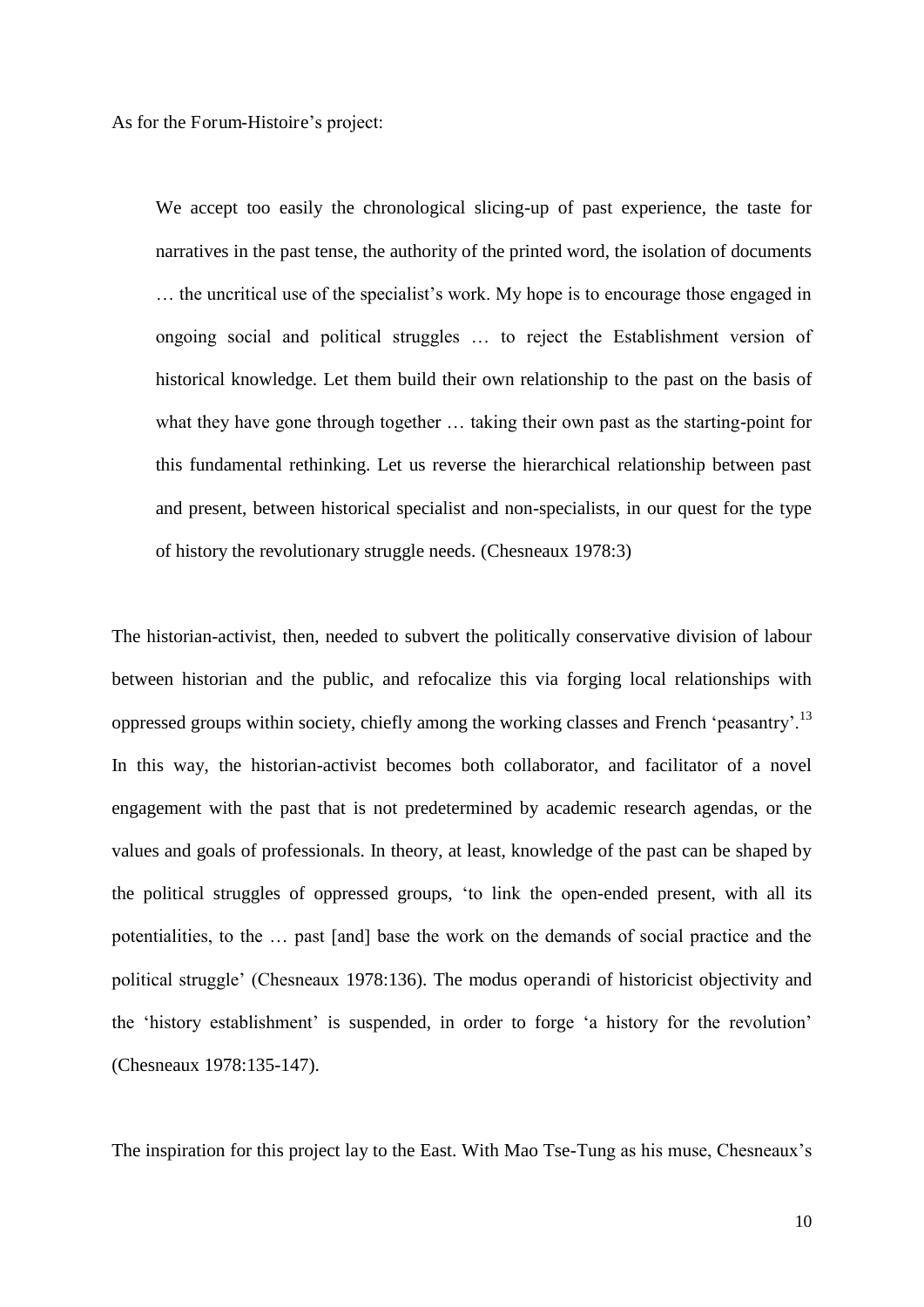historian stages enquêtes ('field investigations') whose objectives are open-ended and emergent, with the goal of catalysing novel, potentially revolutionary local relations to the past as part of the class struggle.<sup>14</sup> An agenda existed—to mobilize these engagements with the past in line with the 'needs of the workers' struggle' (CdFH 5:1). And despite Chesneaux's qualms, the product of such enquêtes remained largely textual in both theoretical and practical terms, comprising hybrid forms of local history and professional historical discourse with its historicist tenets largely intact (e.g. Anon. 1977a, 1977b; Chesneaux 1978). But the nature of the engagement and content of the 'history' produced are generated via dialogical praxis, with the professional tools of the historian put at the disposal of subject-collaborators who assume the role of 'amateur' historians in the process. Importantly, the enquête is also an engagement that requires time and commitment. The spirit of the enquête informed other sites of engagement between Maoist and other gauchiste<sup>15</sup> activists and the French working classes during the 1970s, and echoes politically-motivated fieldwork practised farther afield by critical anthropologists and public historians.<sup>16</sup>

The Forum-Histoire was one of several radical leftist history groups that operated in the late 1970s. Alongside Le Peuple Français and Les Revoltes Logiques, they aimed to redefine historiography's role in French politics and cultural practice. Diffusion of critical historical consciousness remained central to the Forum-Histoire project, in keeping with other Western leftist movements, although they pursued it in a distinctively practice-based format. 'Taking one's own past as a starting point' (Chesneaux 1978:3) had a clear ideological goal. It is important to note, then, that Chesneaux and others borrowed from a broader leftist tradition, and in turn, influenced the work of later leftist historians and philosophers. Historian-activists such as Jacques Rancière, theoretician of Les Revoltes Logiques, went on to influential careers.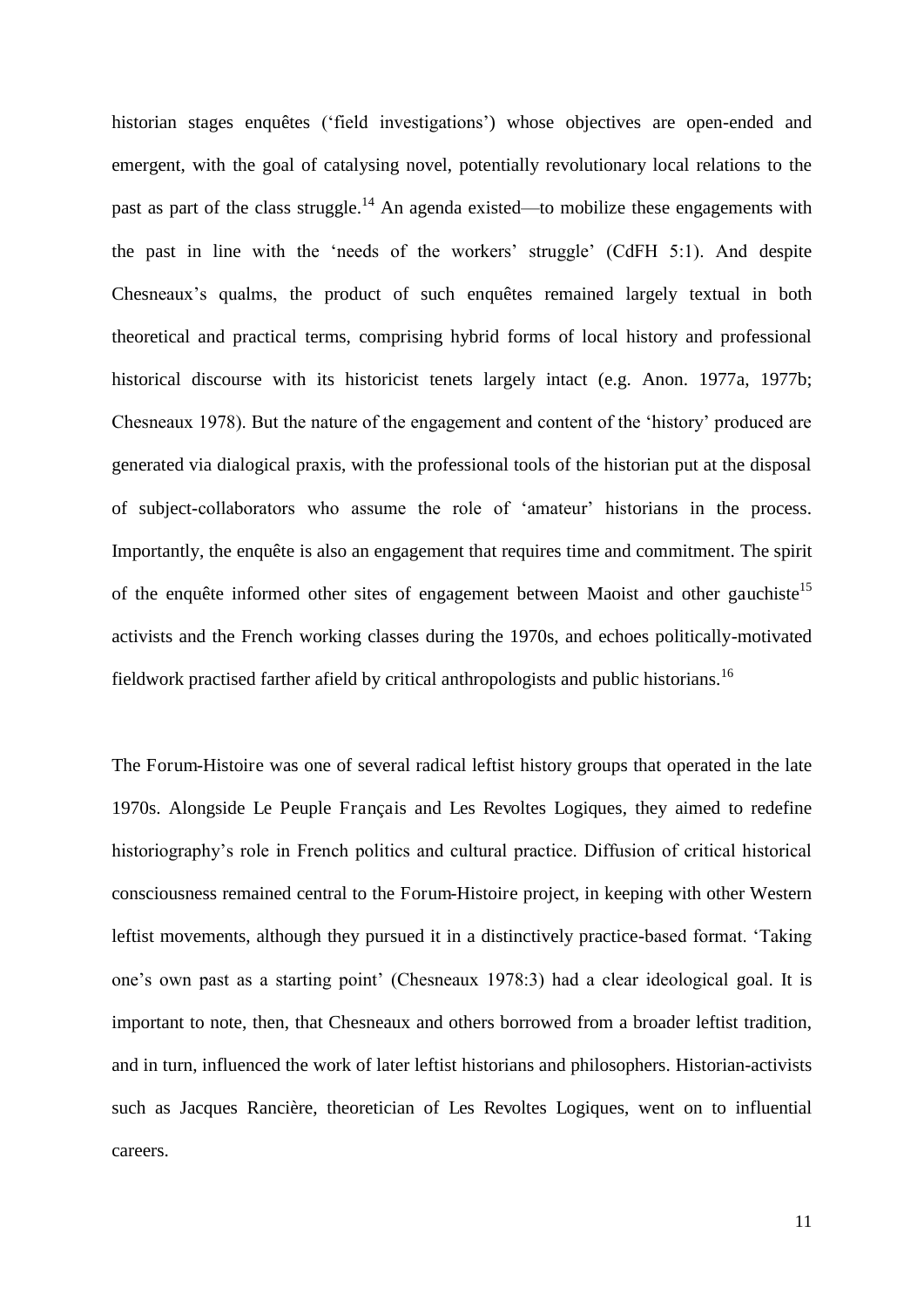#### Reinventing History on the Larzac Plateau

Let us now consider how the Forum-Histoire mobilized its theoretical goals in praxis. It was an unlikely stage for the next showdown between gauchistes and the state after May '68. The isolated plateau of Larzac straddles the Aveyron and Hérault départements of southwest France—1,000 square kilometres of land given over largely to shepherding. Yet Larzac became a cause célèbre among French leftists. On 28 October 1971, Michel Debré, Defence Minister for the Gaullist government of Chaban-Delmas, announced the extension of the military 'camp de Larzac'. Debré argued that its expansion would enhance France's defence infrastructure and provide an economic boost to the region, which had suffered extensive depopulation linked to agricultural modernization programmes.

The project required the expulsion of 100 farming families from their lands, and a significant increase in the army's share of the plateau—from 3% to 17%. It met with immediate and strong resistance from local farmers, who comprised a number of social groups. They included farmers who had recently come to Larzac, known as néo-ruraux, including leftists in the wake of May 1968; wealthier farmers with larger landholdings; and indigenous 'peasants'. These were small-holders, conservative in religious and political outlook, who formed the majority and a group apart, with cultural links to the wider Occitan peasantry. Most farmers opposed the extension, and the first protests took place within days of the announcement, organized by the  $FDSEA$ <sup>17</sup> These gathered momentum and over the following years, confrontations between the army and farmers, protest marches to Paris, and campaigns of civil disobedience captured the support of gauchistes. This was particularly the case for French Maoists, influenced by Mao's conception of the revolutionary role of the peasantry. The campaign was also endorsed by a range of leftist political figures, including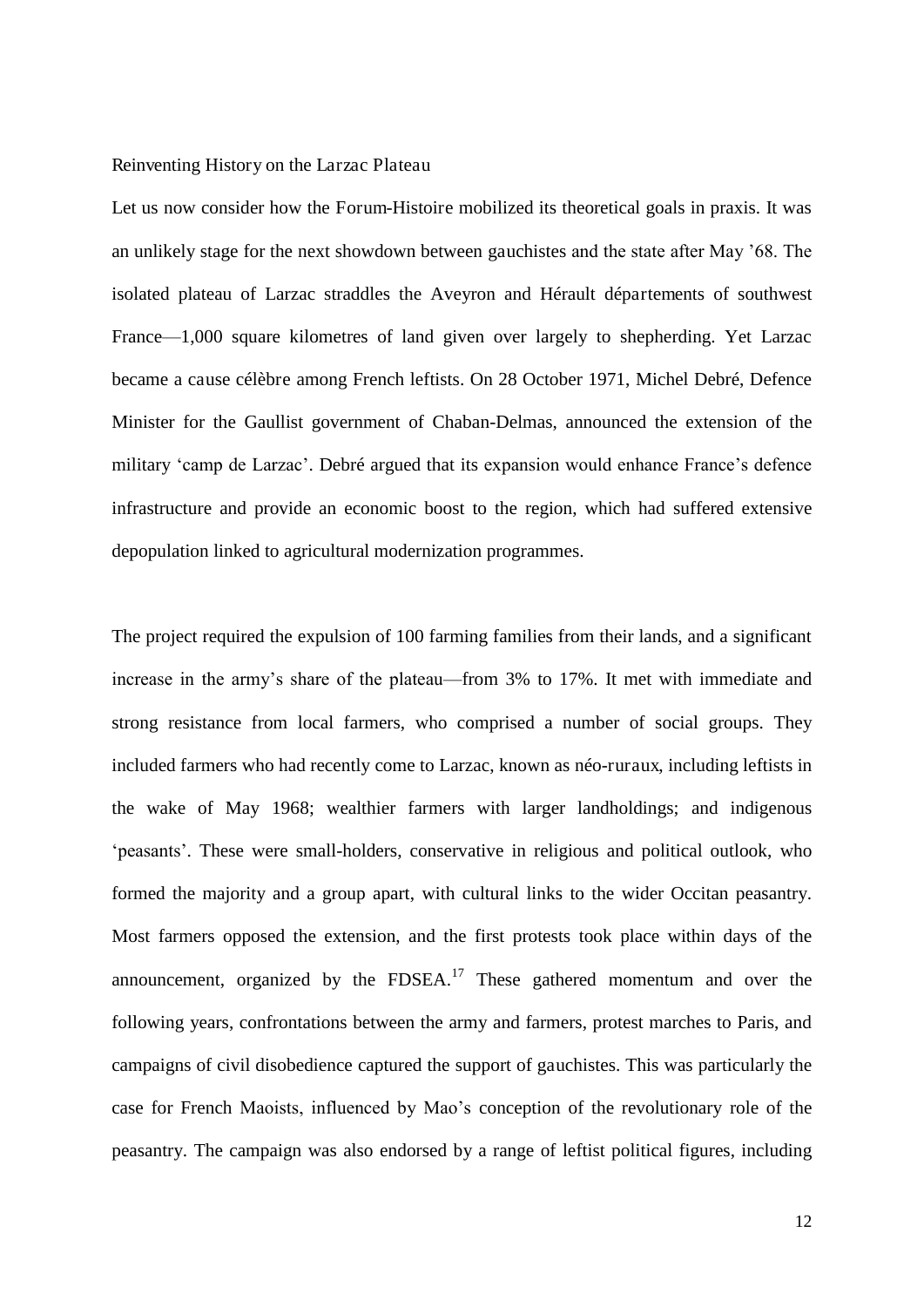François Mitterand, leader of the Parti socialiste, who cancelled the military extension in a gesture of solidarity soon after his election on 10 May 1981. It was the beginning of a long history of activism on the plateau. By the new Millennium, local 'peasant-activists' led by José Bové linked to the Confédération Paysanne trade union would rise to international prominence with their protests against globalization, and play an influential role in European politics.

The Larzac movement was also the subject of extensive theorization and engagement. One notable experiment was the founding by intellectuals, activists, and interested local farmers, of a 'Larzac-Université' on 19 May 1975. This interdisciplinary initiative aimed to foster educational instruction and collaboration between professional academics, the 'peasantry' and the working class (Alland 2013:50), and had a high profile among Parisian academics. Chesneaux was among its founders, and the Forum-Histoire developed its own project to engage with the Larzac struggle. The explicit goal was to realize a collaborative history of the indigenous Larzac peasantry that 'spoke directly to their experiences', enabling them to reappropriate their past as part of the struggle against the French state, and become, in activists' terms, 'alternative historians'. Forum-Histoire activists believed that this would ignite their revolutionary potential in Maoist terms. But the 'Larzac-Université' served to highlight the differences between historians and indigenous peasants, who had little interest, it emerged, in defining themselves as 'alternative historians' or recasting their knowledge of the past in historicist terms for political ends (Ahmad and Dominique 1978:57). Indeed, it could even be proposed that they lived 'outside history', in Nandy's (1995:44) polemical sense, in that their dominant cultural modes for relating to the past were not historicist in nature, and 'different from that constructed by historians and historical consciousness'.<sup>18</sup>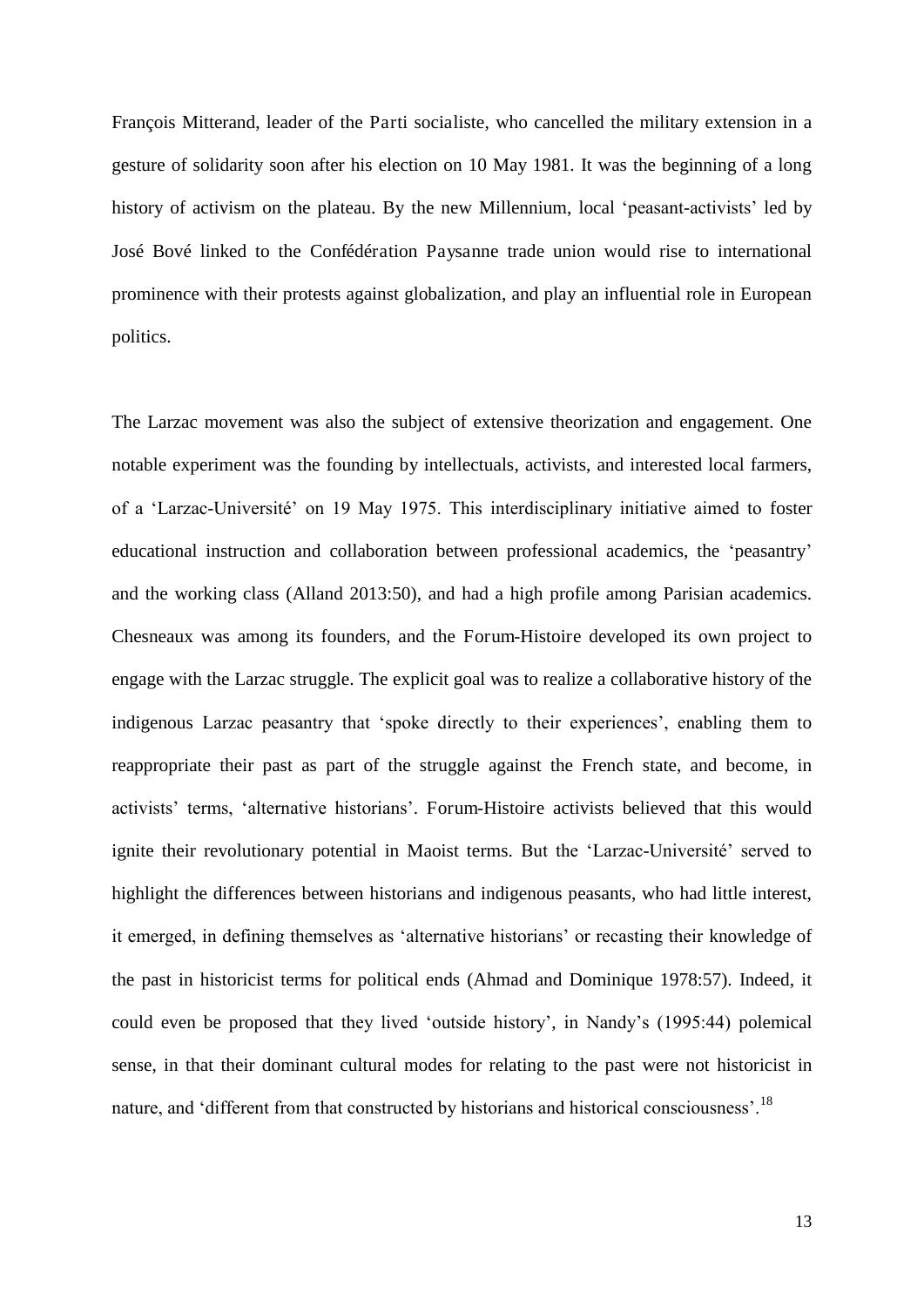Forum-Histoire activists undertook preparatory work with local historians from the region, and scheduled a collaborative history seminar for indigenous peasants, néo-ruraux, local and professional historians, workers from nearby Millau, and leftist activists at Larzac from 24 March to 3 April 1976.<sup>19</sup> That said, plans for the seminar were largely formulated by historians from Millau and Paris. Chesneaux was the principal liaison, and later regretted that the organizing committee was not more representative (Chesneaux 1977:3-5). Historianactivists from Millau prioritized the following goals:

- To define a popular regional history that is founded on both objective data (enquêtes, statistics, archival research and interviews) and the oral history of a people fighting for their very existence;
- To transcend traditional conflicts between indigenous and colonial workers, French and Occitan speakers, 'Indians' and anthropologists [sic.], lived history and written history, teachers and the taught;
- To convert historical reflection into a weapon of resistance and unity, capable of galvanising our identity, and recapturing what the system with its confusion has taken away from us … (CdFH 1977:10)

Forum-Histoire activists had distinct goals:

- To rethink the past from the perspective of the present [peasant and workers'] struggle;
- To expose the dangers of treating historical knowledge as an end in itself;
- To help the popular masses to reappropriate their own past, without having to rely on professional historians … (Chesneaux 1977:3)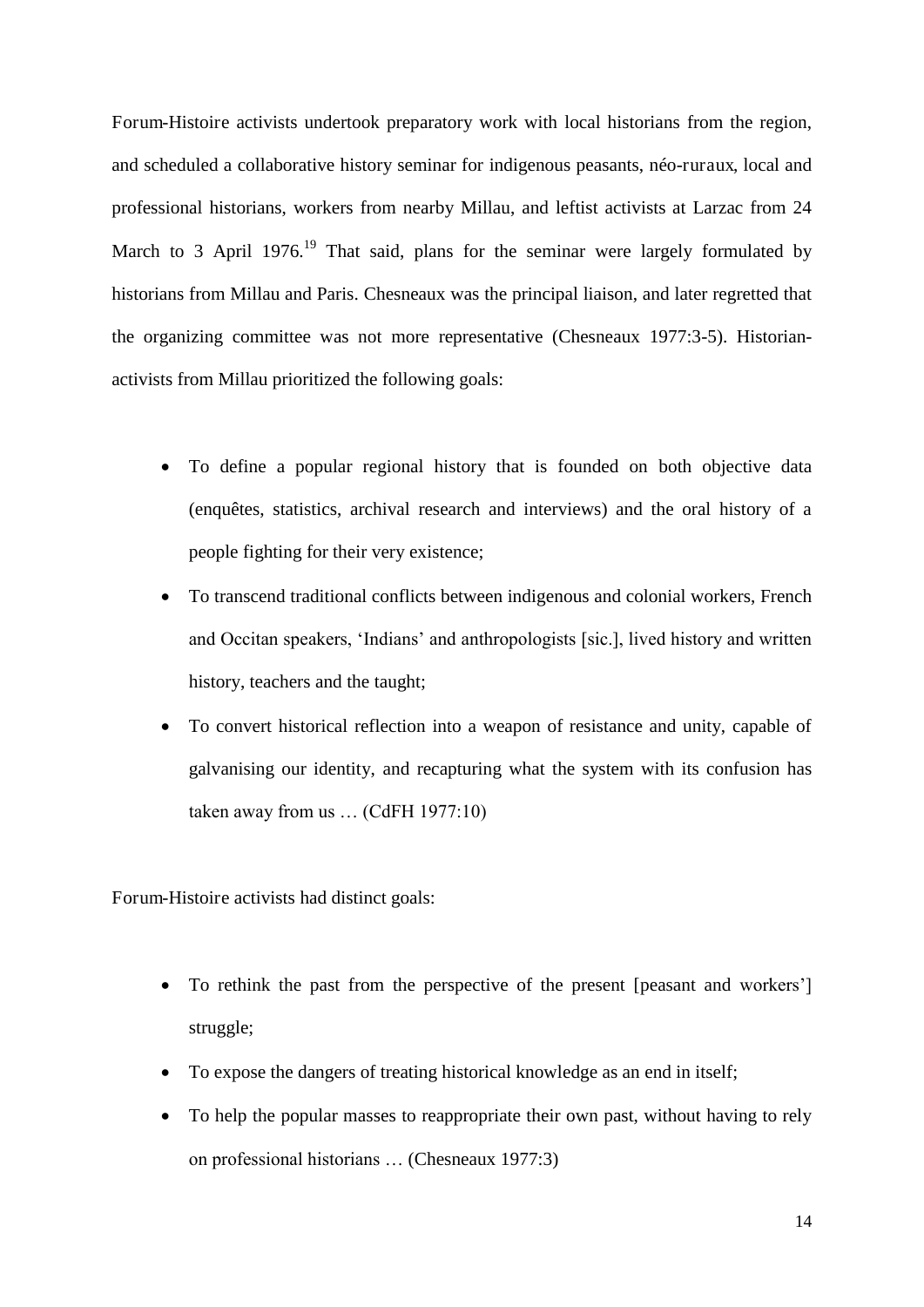Differences were apparent from the start of the seminar, as were the challenges of debating across cultural and intellectual divides. According to a heavily self-critical report in the CdFH, Forum-Histoire participants 'tended to stick together', Larzac activists found it challenging to engage with historians, local historians did not engage with their professional counterparts, and divisions also existed between workers and trade unionists. As for indigenous peasants, they were interviewed by researchers during enquêtes, but did not fully participate in the seminar or public meetings arranged to communicate findings, due to scheduling conflicts with their working hours (Chesneaux 1977:5-8). In some respects, then, Forum-Histoire activists encountered similar challenges to later public and 'collaborative' anthropologists (Lassiter 2005). Another division concerned attitudes towards the 'class struggle', which was particularly acute between Forum-Histoire activists, néo-ruraux and peasants. Farmers were exhausted by five years of activism against the state, and in the mood for compromise. Smaller farmers were also dominated by landowners who acted as selfnominated spokespeople for the campaign. Such differences left Forum-Histoire activists 'confused' and 'angry' at the lack of political will in the fight against the state's plans (Chesneaux 1977:4).

There was progress, nevertheless, on historical projects. 52 people were interviewed, and oral history and ethnographic data on the past was collected, in particular on labour disputes, which, in the case of Millau, consisted of important strikes in the 1930s. Uncovering this history of conflict, for Forum-Histoire activists, was central to restructuring the local past in terms of contemporary political concerns. Participation was also high: 500 people came to the seminar, which included public talks, presentations of findings to local farmers and inhabitants of Millau, and the rapid publication of written reports which sold well during and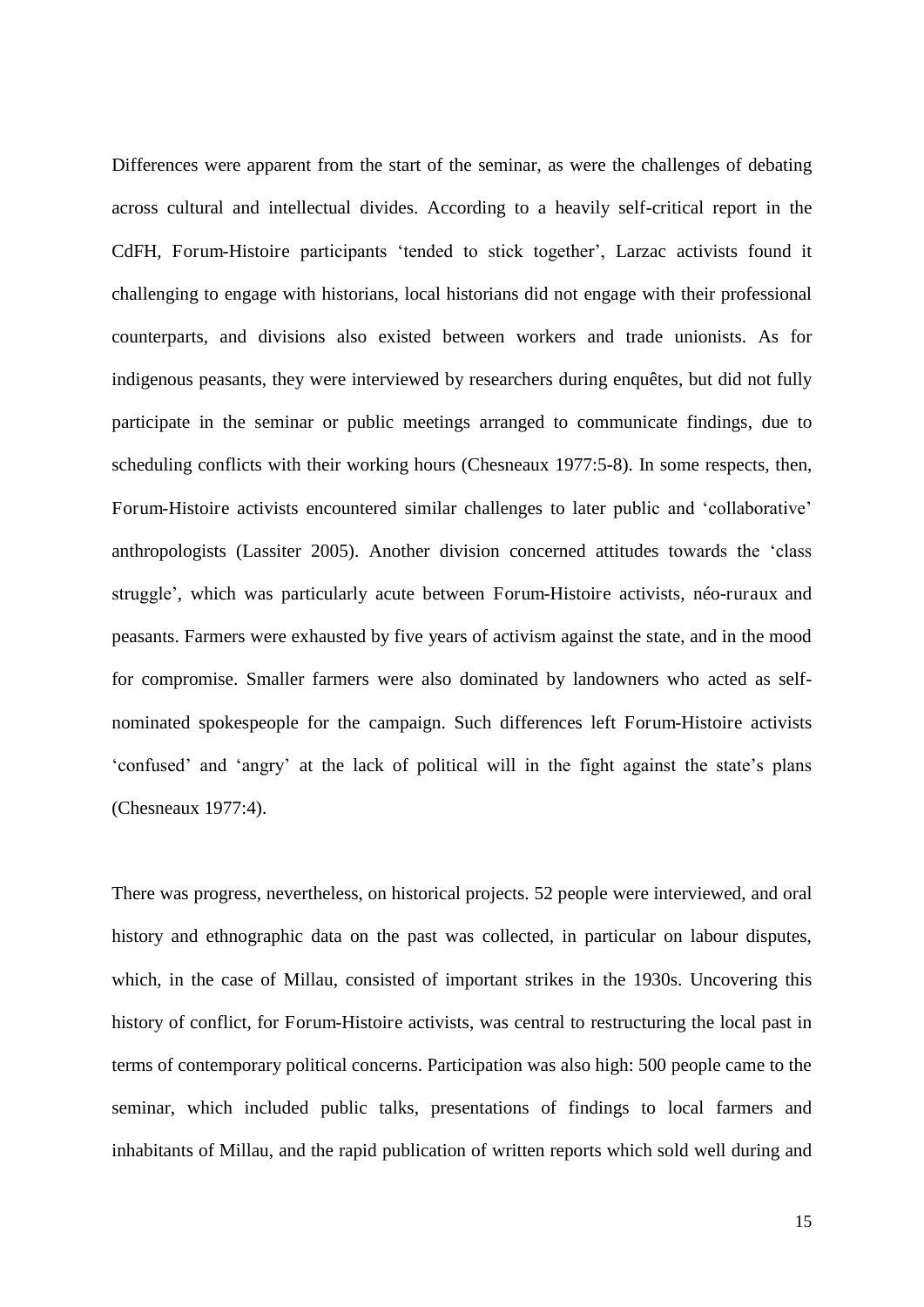after the seminar. Profits went towards the purchase of premises for the Larzac-Université. Seminar participants also took part in acts of civil disobedience, as part of the Larzac campaign. Finally, there were a number of key outcomes, including plans for a history of the Larzac movement; research on Millau labour disputes; an ethnographic survey of the plateau; and importantly, in November 1976, instruction for farmers at their request on the history of the French countryside since the 1940s—a period of great turbulence driven by the Marshall Plan. Oral history material was also published in a special issue of the CdFH.

The special issue analyses differences in attitudes towards the past among participants. While local historians, workers from Millau, and Forum-Histoire activists perceived a value in researching and rethinking the past in terms of its value for contemporary struggles, as did some néo-ruraux, this approach was of little interest to indigenous peasants, who were its focus. One assessment comes from the Forum-Histoire:

The peasants did not want to take ownership of their past and link it to the political struggle. By contrast, the desire to know more about past disputes in Millau, notably the strike of 1934-35 … was important to the middle classes and the young, but also to the working classes of Millau [who attended] … The peasants had a different relationship with the past [which] was a private thing for them, that outsiders shouldn't meddle with. For example, the old peasant who knew the past of Larzac like the back of his hand, but whose account was filtered, selective, oriented towards everyday life, almost a-political. He would make … the Le Roi Laduries of the world happy, and other 'ethnographers', but he hardly spoke of the peasant struggles of the past, or Vichy and the problems between peasants and the military camp since it was set up in 1903. (Chesneaux 1977:4-5)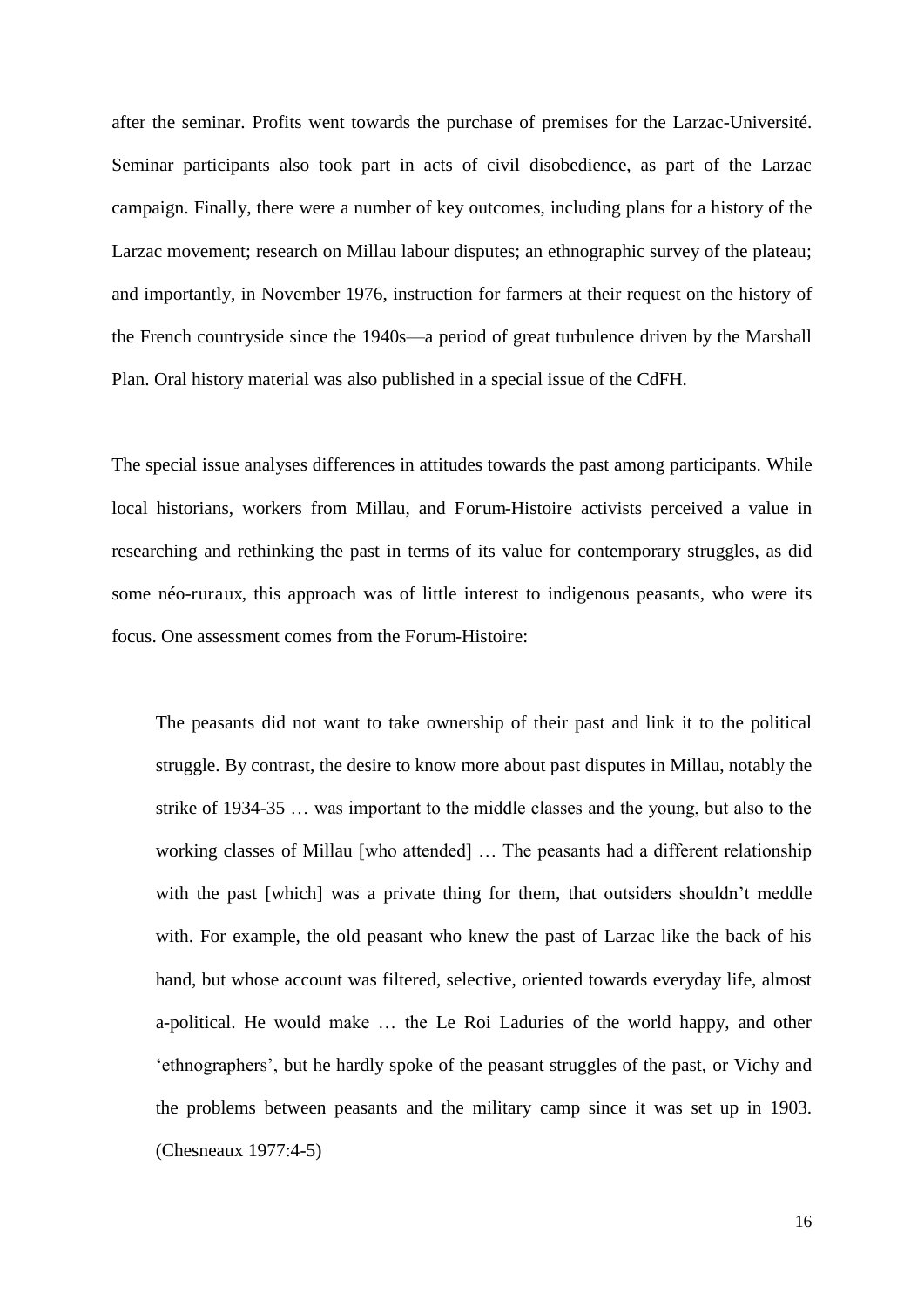Chesneaux's account merits further contextualization. At the time of the Forum-Histoire seminar, sources indicate that peasant social life remained largely oriented towards nonhistoricist historicities (Bonniol 2001:28–46; cf. Alland 2013; Terral 2011; Williams 2008). These were characterized by the memory of lived experiences, and their transmission by descendants (Bonniol 2001:36–38). Local people were exposed to historicism via schooling (Hery 1999:83–189), for example, and there existed the potential for historicist discourse to be assimilated into local historicities as a form of 'historical memory' (cf. Ricoeur 2004:394). But sources suggest that assimilation was not widespread in the mid-1970s. As an emblematic example of 'nonhistoricist historicities', one can point to communal processes of knowing the past, which would take place via storytelling about the exploits of relatives or local figures, often focalized around the family in pastoralist communities. The ethnographic record suggests that historicist schema such as chronology, objectivism, and historical contextualization were not foregrounded in such performative practices, and narratives normally located persons in a timeless but familiar landscape (cf. Fabre and Lacroix 1974).<sup>20</sup> There is also evidence for the prevalence of oral myths about Gargantua and other figures in Larzac, characteristic of the Occitan-speaking region (Bonniol 2001:38; Coulomb and Castell 1986). Such stories might be narrated in the countryside, inscribing the local ruiniform landscape with mythological and affective historicity, but also in family company.

Although indigenous peasants were acquainted with historicist discourse, this was not the principal idiom for temporalization of the past among the majority. One exception was an annual memorial to victims of the Germans at la Pezade, supported by the wider presence of war memorials (Bonniol 2001:38). In this case, the nationalist war memorial and lieu de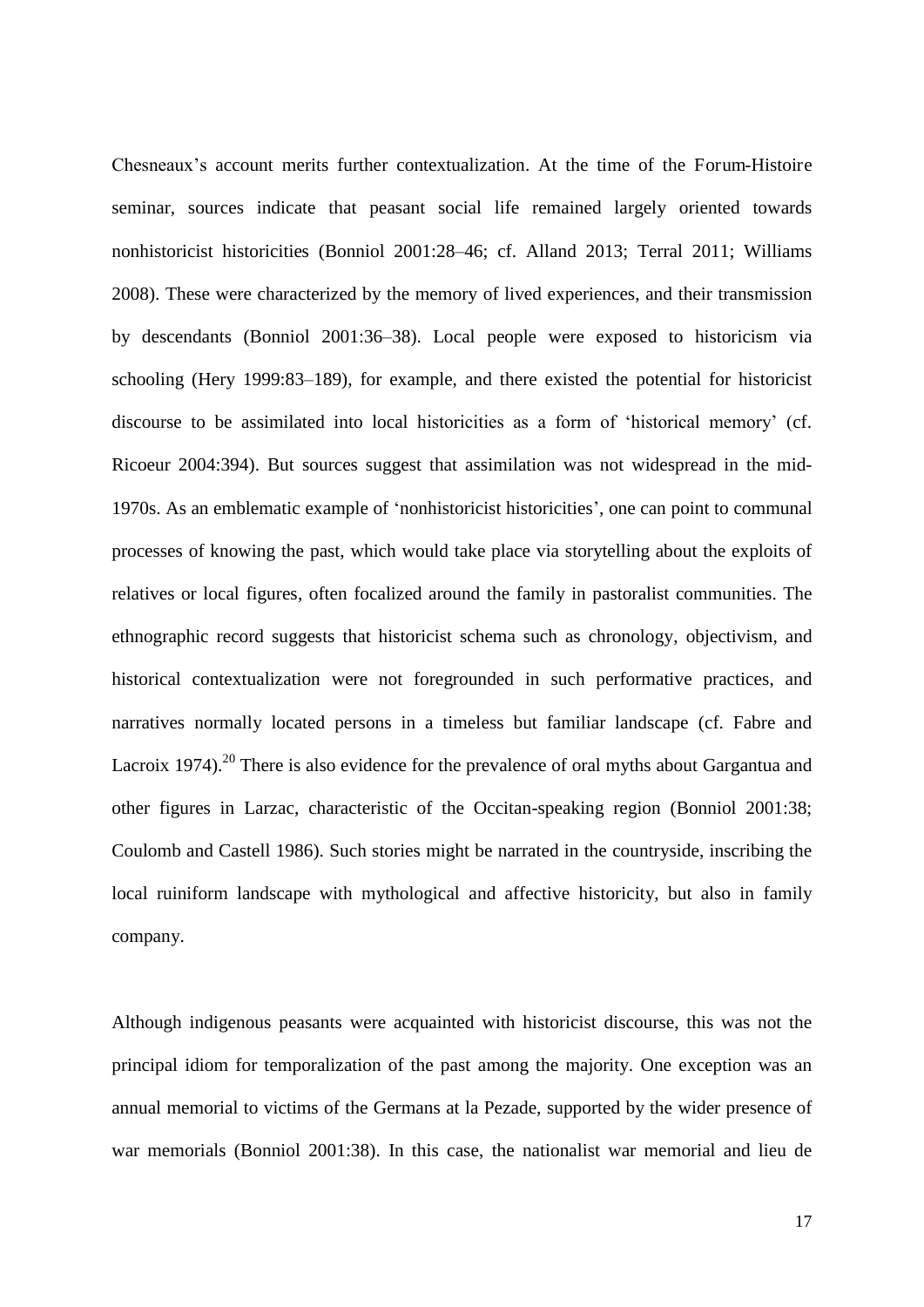mémoire fused with peasant historicities. Historicist schema were also used to identify key moments in the lifespan of individuals, and even if dates were not explicitly incorporated into everyday practice, they were usually known. Calendars were used for time reckoning and televisions were increasingly common, which diffused historicist outlooks (cf. Rogers 1991:12), as did selected religious practices, while some place names possessed an historical penumbra. And the historicist idiom was invoked during the Larzac campaign by a range of people, including local historians and some activist peasants, which catalyzed its prominence.<sup>21</sup> This is not to romanticize indigenous peasants, and, clearly, some individuals were more familiar with historicist idioms, as were teachers and historians (Bonniol 2001:39– 43). But sources suggest that in 1976, peasant historicities remained largely nonhistoricist, an observation echoed elsewhere in influential anthropological studies (e.g. Zonabend 1984).

If the goals of the Forum-Histoire were political engagement, collaboration, and hybridization between different knowledge practices and historicities, then, the project was only a partial success. An important obstacle was the different ways in which indigenous peasants and historians related to the local past (Ross 2004:123). Likewise, Parisian historians did not possess a differentiated set of knowledge practices that could produce historicist accounts of the local past, enable collaborative study of nonhistoricist and affective 'peasant' historicities, and mediate the differences. As Chesneaux stated: 'We didn't know how to define an alternative historical research, nourished by the present, and yet exigent and rigorous' (Ross 2004:124). Meanwhile, reports in the CdFH indicate that peasants did not wish to become 'alternative historians' (in activists' terms), despite sharing similar political goals as historians and activists. This was manifested in their lack of engagement with the Forum-Histoire's historicist project, and adherence to their own idioms for invoking the past, as reported by Chesneaux.<sup>22</sup>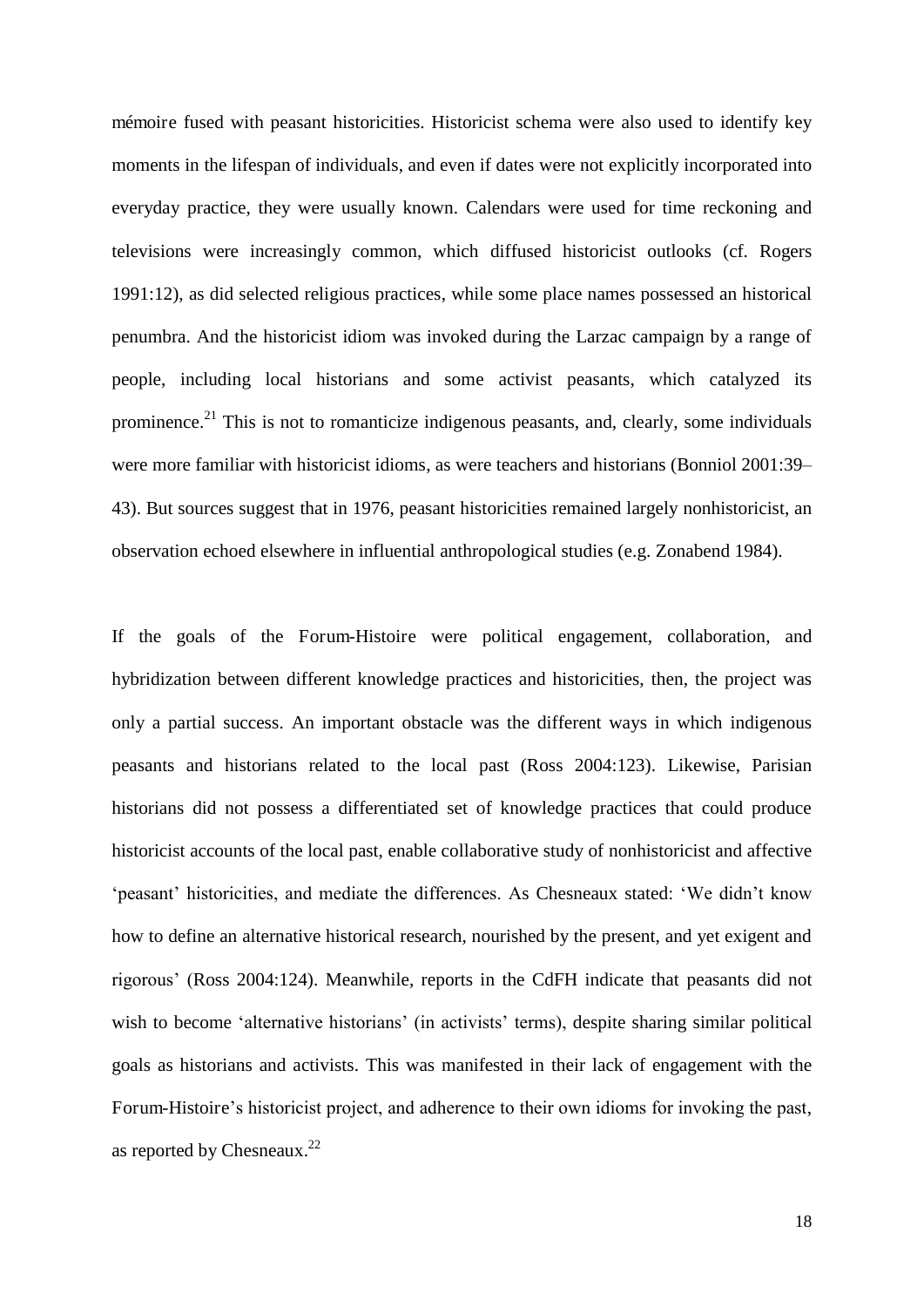What was the role of 'historicism' in the Forum-Histoire's projects? On the one hand, there is rejection of two key aspects of the historicist agenda—notably, the delivery of historical knowledge in 'objectivist', depersonalized academic discourse constructed by a solitary professional; and the historicist axiom that historical discourse should not be explicitly shaped by political struggles in the present. However, in other respects, the tenets of historicism are upheld in Forum-Histoire praxis. This is the case for historicist goals of interpreting contingent experience in its 'historical context'; the aim to seek out historical truths that undermine tales of ideological mystification spun by 'establishment' historians (Chesneaux 1978:45-55); and the historicist idiom utilized by activists (cf. Gorman 2013:156). The centrality of the written historical text to knowing the past is also maintained, despite occasional use of public presentations, while nonhistoricist and affective genres of historicity are largely overlooked or misunderstood, as are their theoretical implications. While the practice of historical research was radically theorized, then, and contained 'posthistoricist' elements of critique, 'history practice' remained grounded in the historicist regime.

In sum, the Forum-Histoire sought ways to move beyond historiography and the historicist regime. However, it was largely unable to do so. This arguably stemmed from a lack of reflexive insight into how the historicist regime informed Forum-Histoire praxis; and the related lack of a theoretical framework for studying nonhistoricist forms of historicity. Ethnographic study of nonhistoricist historicities in Larzac, for example, targeting oral practices and affective genres for knowing the past with distinct ideological and ontological orientations, could have facilitated collaboration. It is evident that, at the time, anthropology too did not have the means to theorize nonhistoricist historicities, and it would be thirty years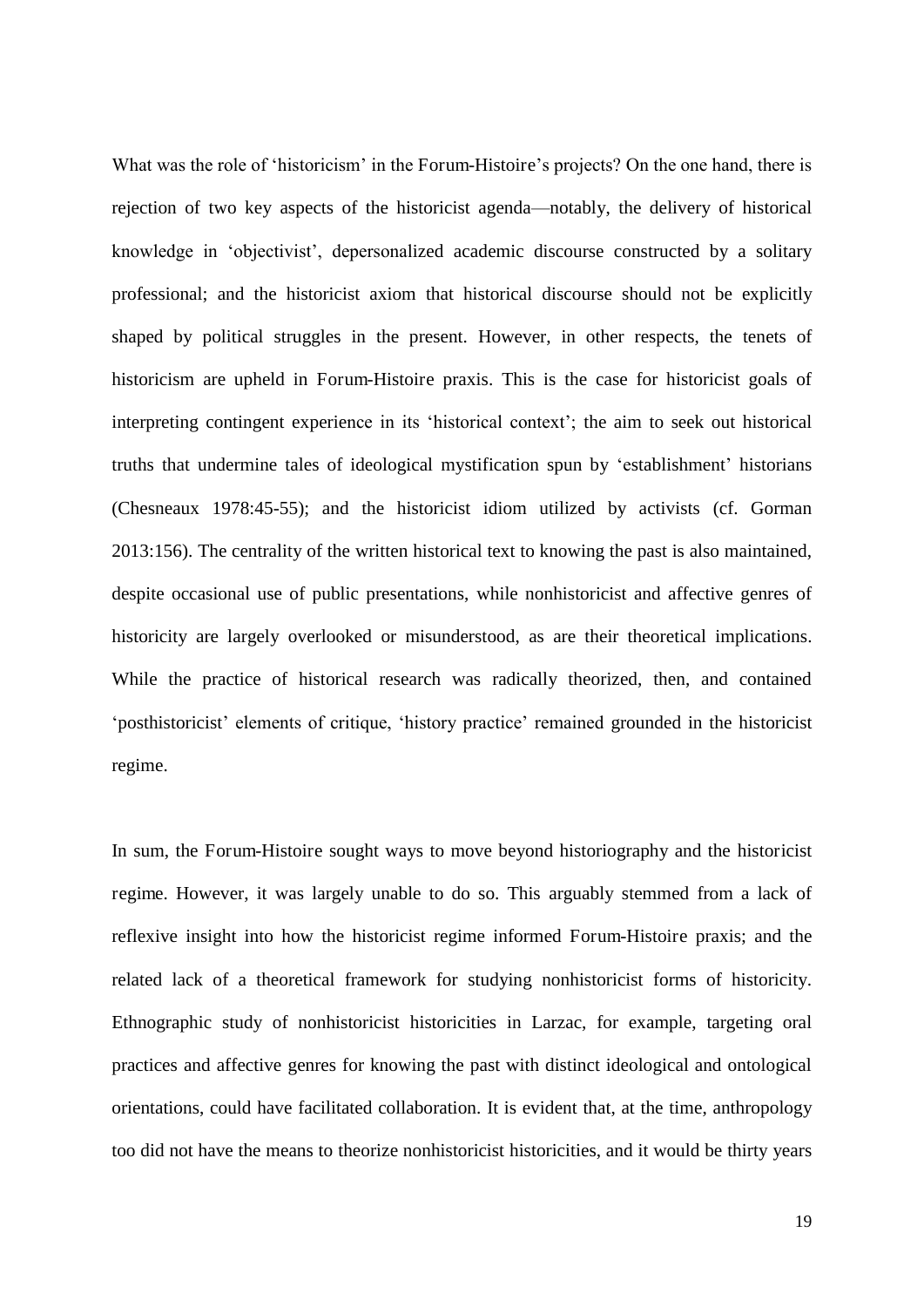before an anthropological critique of historicism appeared (Hirsch and Stewart 2005). Other factors also had a role—such as logistical failures involving scheduling conflicts for meetings. But if such an approach was available, the Forum-Histoire might have forged a stronger basis for generating a hybrid historicity with farmers and activists to realize Chesneaux's collaborative programme. This impasse contributed to the demise of the Forum-Histoire several years later. As activists acknowledged:

[C]ontribution by 'savage historians' [in Lévi-Straussian terms] was very important in fuelling our critique of dominant history and its professional elitism … But it was we who called them 'alternative historians'; it wasn't of any interest to them to define themselves in this way … (CdFH 10:57)

Chesneaux, reflecting in 1997, was more specific, identifying Benjamin's critique of historicism as a crucial absence from the Forum-Histoire's arsenal (Chesneaux 2004:190), and suggesting that a lack of theoretical reflexivity about historicism undermined the project—an analysis that echoes our critique.

## **REFUSING HISTORY: SOCIALIST HISTORICISM AND POPULAR HISTORICITIES**

For French socialists, the late 1970s and 1980s was a time to renew social engagement with history after several decades of turbulent modernization, when the past had slipped its moorings both sociologically, and in terms of its priority in national education. This coincided with the election of France's first socialist president, François Mitterand, in 1981. One of Mitterand's campaign promises was to reform the teaching of history in French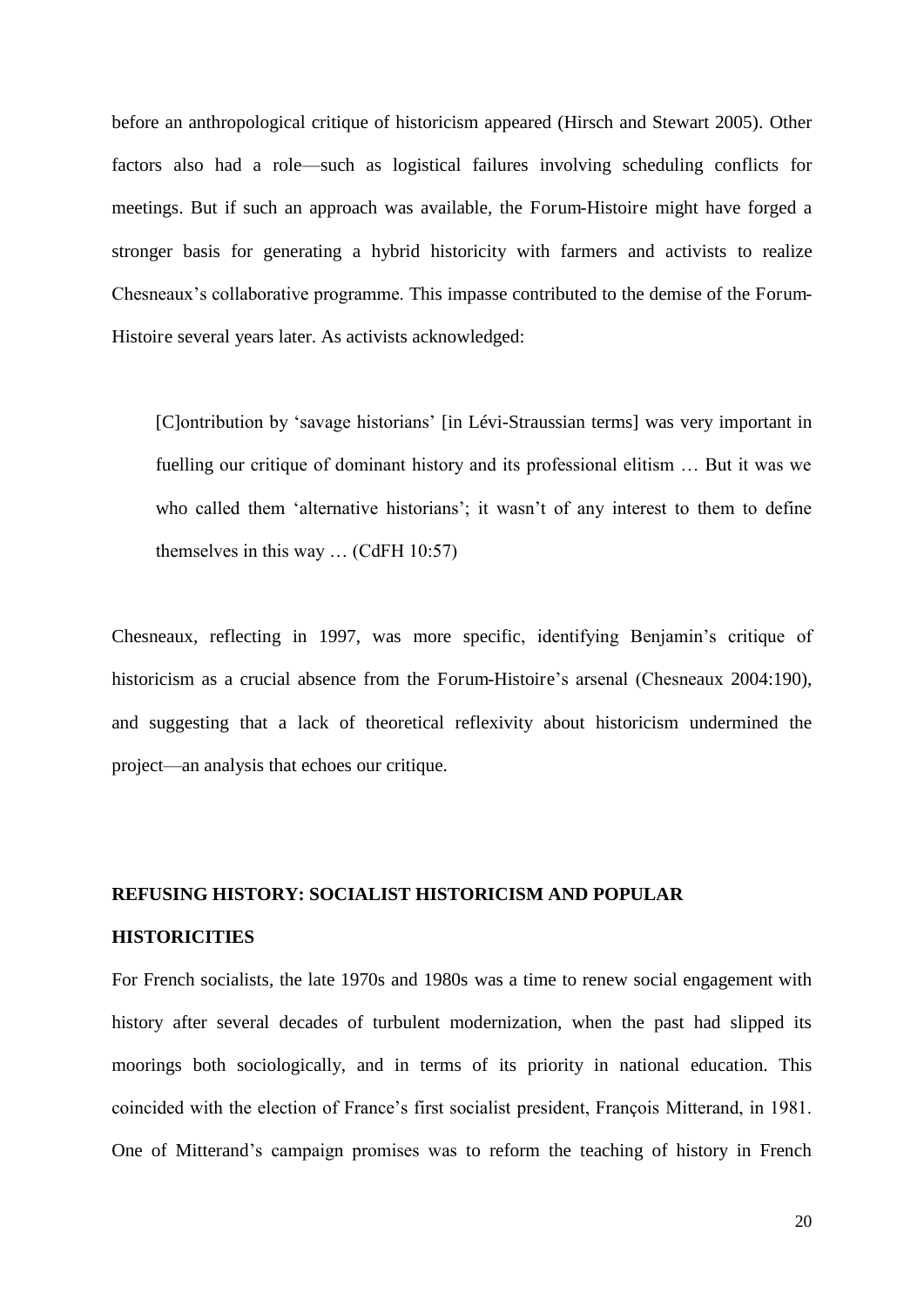schools, and his comments at the Conseil de Ministres on 31 August 1983 reflected a realization that progress had been slow. He declared himself "'scandalised' by the ignorance of history among young people, and "anguished by the harm that the loss of collective memory could cause our country" which constituted in his eyes a "national danger" (Lelièvre and Nique 1995:341). History and collective memory, in this sense, were explicitly conflated, and his solution was to change how history should be taught in French schools. In the event, Mitterrand turned to academics at the prestigious Collège de France for guidance, on the recommendation of Pierre Bourdieu. The role of history, then, was less politically radical for socialist activists than gauchistes, but no less important, and similarly entangled with academic discourses.

In this second study, I address a socialist history-project carried out some 100km to the south of Larzac. Villeneuve is a peri-urban village of approximately 600 permanent inhabitants, located 10 kilometres from the city of Narbonne in Southern France. It sits on a lagoon alongside the Mediterranean, which sustains one of the economic practices for which the village is known—the artisanal fishing of eels and fish—while most of Villeneuve's land is used to grow grapes for Corbières wine. That said, its inhabitants do not comprise an holistic population of fishermen and wine-growers. About 45% of permanent residents are from the locality, but the remaining 55% are recent immigrants. In addition, 30% of the housing stock in the village is owned by second-home owners.<sup>23</sup> The village community is fragmented, and tensions exist—many long-term inhabitants (known as Villeneuvois) view incomers in a negative light, and see them to blame for why the children of long-term residents can no longer afford to live in the village. As for the employment market, only 13% of the labour force make a living from fishing and viticulture, whereas in 1946, this figure was 75%. Winegrowers and fishermen tend to supplement their income with jobs in Narbonne, and more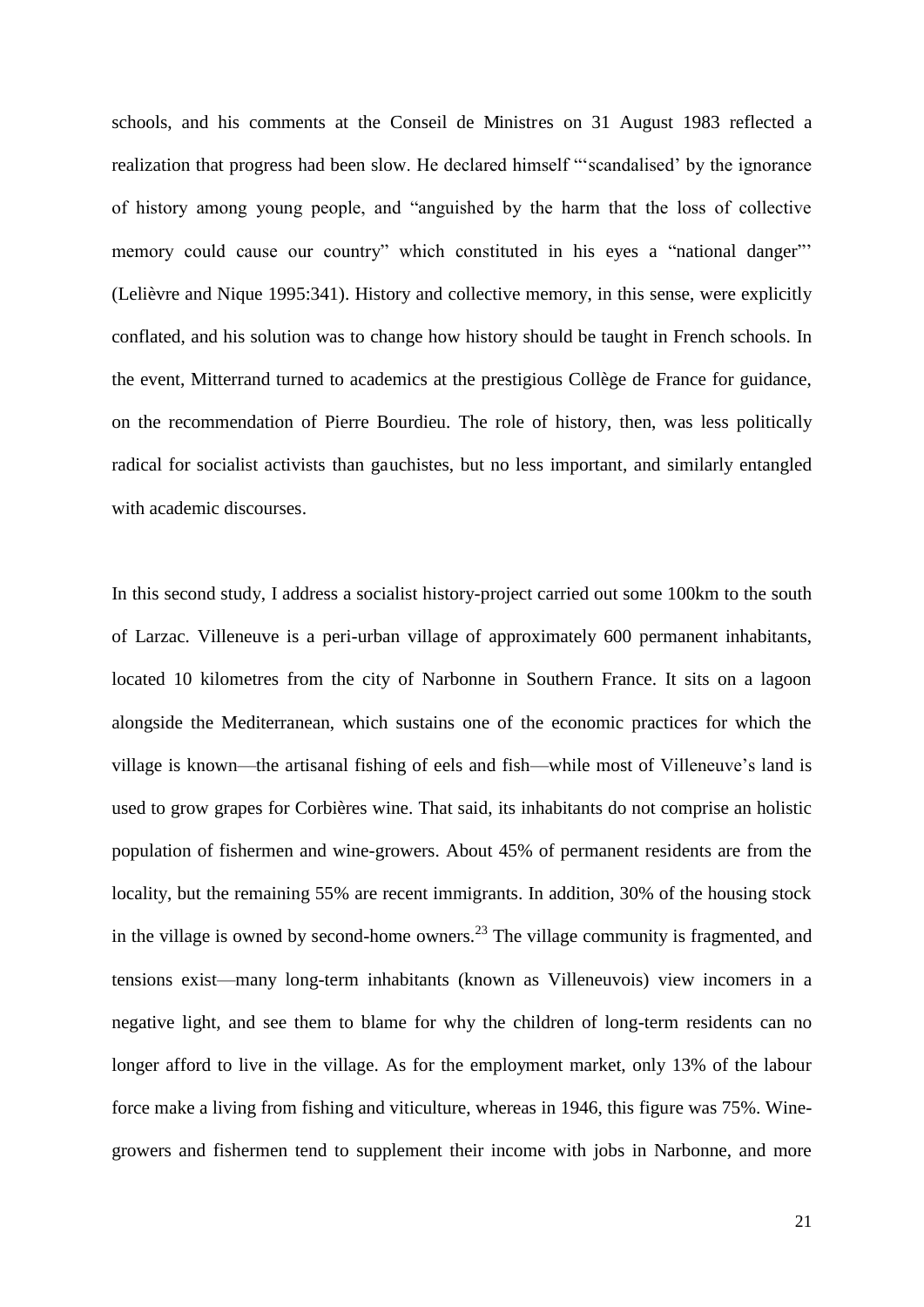than 70% of villagers work in the city's service industries, factories, and commercial centres.<sup>24</sup> Heritage tourism has become a dominant economic interest of many incomers, and the 'intangible cultural heritage' of indigenous villagers is often 'poached' for their heritage projects, which is a further source of tension.

In previous decades, however, life was very different. Looking back, the population of 367 in 1968 was almost half the current figure, and more than 50% of the population worked in fishing and agriculture. Within a generation, then, we have a significant reversal. Only onethird of women were in paid employment, versus  $70\%$  by the  $21<sup>st</sup>$  Century. As for housing, 20% consisted of second homes, and a small minority of the population were 'incomers'. Local people were the dominant cultural and political force. Communal rituals during the year also reflected economic practices. The fête de la vendange ('harvest fête') in Autumn, and the fête des pêcheurs ('fishermen's fête') in July, were the focus of festivities. By the late 1970s, these events were atrophying, and by the 2000s, they were replaced by fêtes oriented to a dominant regional economy: tourism.

The turbulent political economy of viticultural capitalism shook the plain of Languedoc from the  $19<sup>th</sup>$  to  $21<sup>st</sup>$  centuries. But regional historians have argued that this period of turbulence did not make a clean sweep of the peasant cultural fabric. Indeed, many features of life in the 1970s were clearly rooted in the 'deep time' of Languedoc—from artisanal fishing, with its Occitan terminology and festivals, to the production of food, communal storytelling, and other core symbols of belonging. The viticultural working class never relinquished many of the idioms of pre-capitalist 'peasant' life (Fabre and Lacroix 1973). Importantly, this continuity applied to genres of historicity, which retained an affective, mythological, chiefly 'nonhistoricist' character rooted in oral history, Occitan traditions of storytelling, and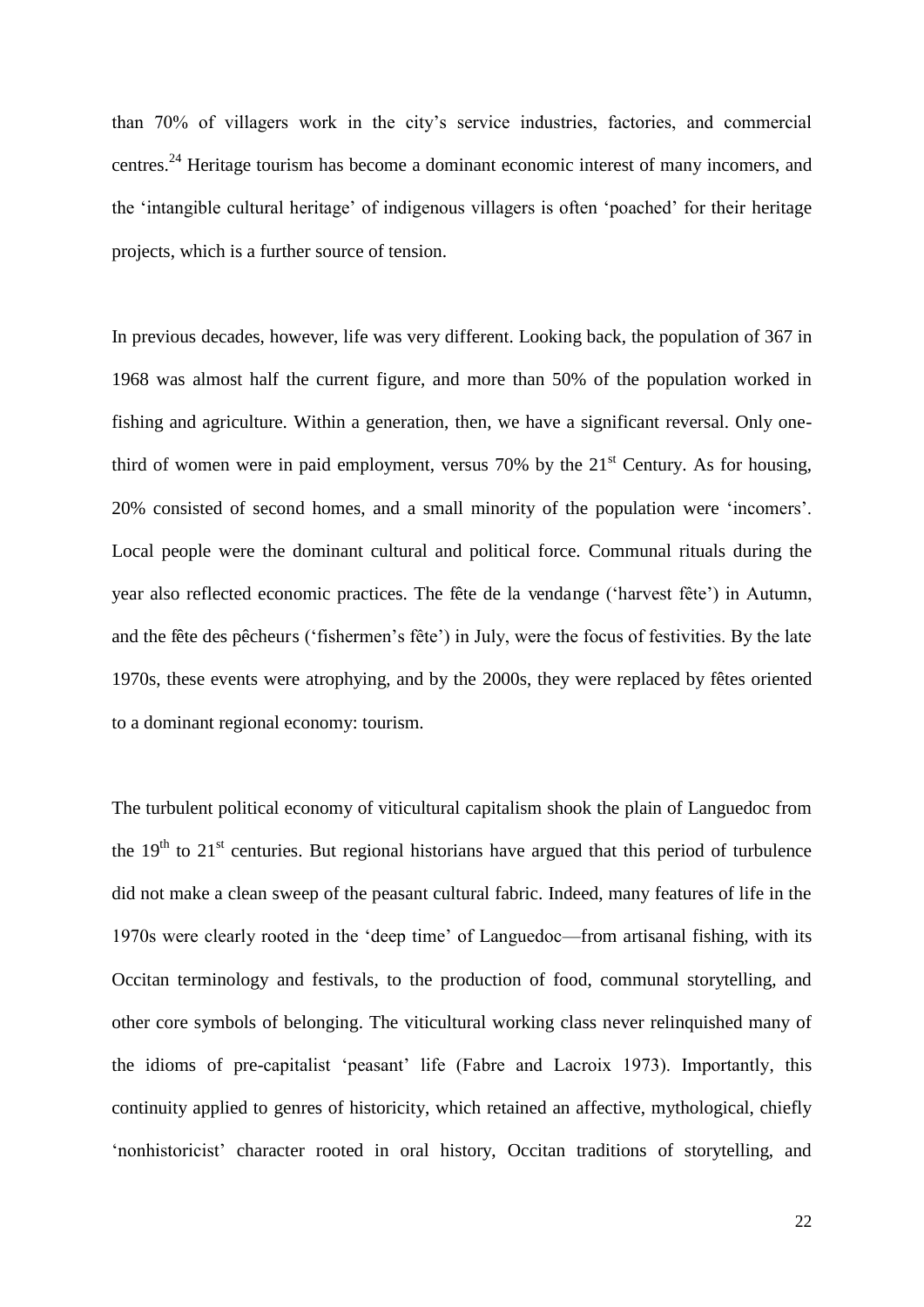kinship-related practices. School-taught narratives of the national past and related historicist conceptions were marginalized, according to key informants. They can be theorized as cultural impositions of 'externality' that were not easily assimilated to local historicities.<sup>25</sup> Local life in the 1970s, then, comprised conflictive temporalities and living traditions, some ruptured and torn by a convulsive viticultural economy, others vital and retaining the potential for symbolization in terms of the longue durée.

Come the 1980s, a new era of change would revolutionize socio-economic and cultural life. Viticulture was no longer a principal employer. Erratic forms of timespace gained the upper hand (cf. Gurvitch 1964:32-33). Cultural horizons and identities also became unstable. Mass media and television brought the world beyond the village into living rooms and imaginations—of the young, in particular. Regional, French and European imagined communities were privileged above local co-ordinates of belonging. Such transformations had important consequences for relations with the past, which retained an oral, affective hue, but slipped its local moorings, to be increasingly conjured from televised history, newspapers, and the heritage industry—informed by common sense historicist frameworks (cf. Stewart 2012:1-2). This rupture in the local temporal fabric (Gell 1992:118-126) ushered in a new framework for relations between past, present and future, and a local historicity that articulated with the dominant French historicist regime.

Let us now address local historicities in more detail. Interviews with long-term residents of Villeneuve indicate that, until the early 1980s, a key focus of nonhistoricist local historicities was the telling of stories in Occitan about family members. These sometimes took a humorous narrative form, which focalized male protagonists. Such stories would frequently be narrated in the evening veillées that still took place. These would be complemented by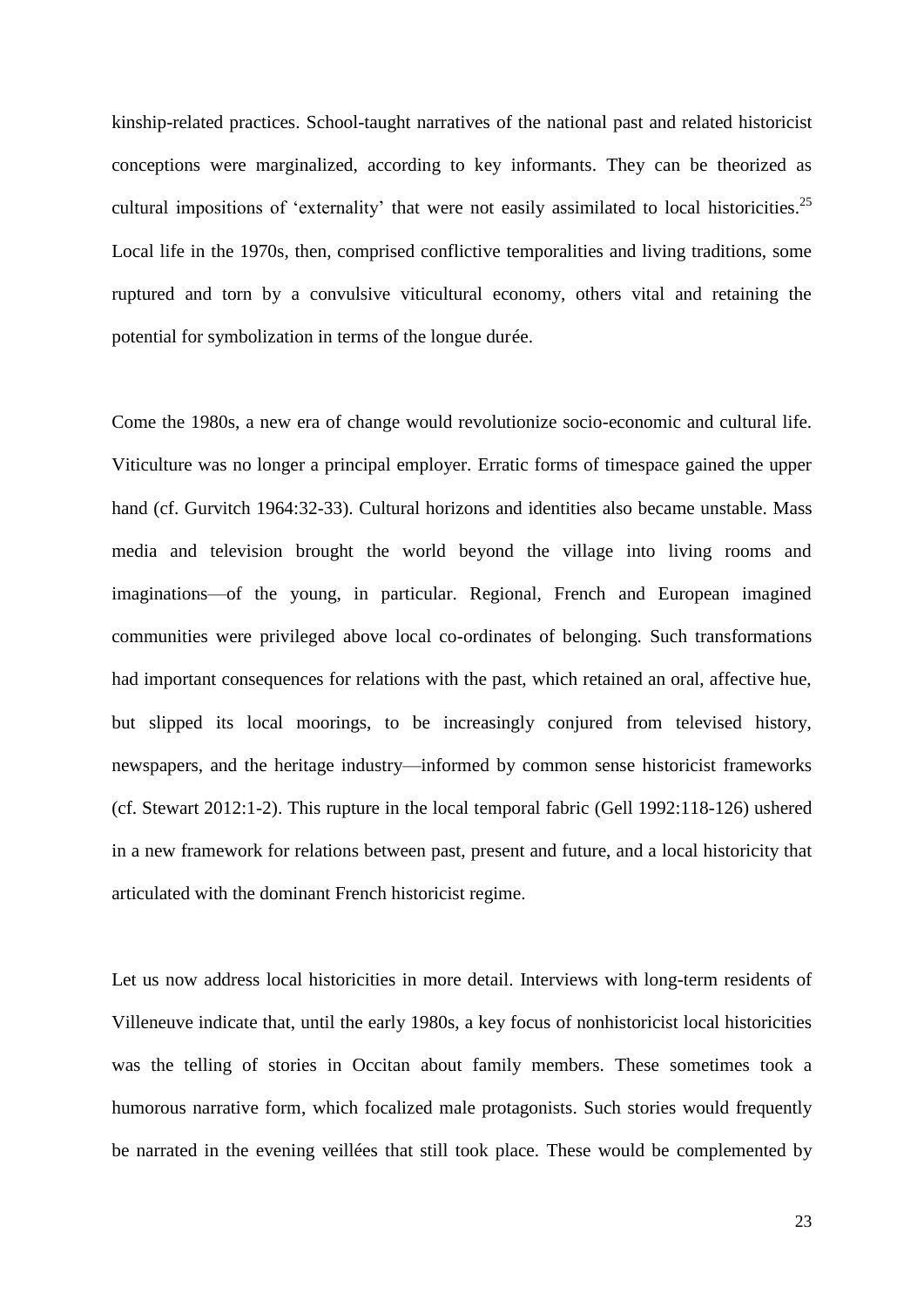tales of family life with a wider gender basis, and when men were not present, for example, women might speak exclusively of female experience. Affective historities conjured the locality's enduring landscape with reminscences of family and other associations. At other times, mythological tall tales would be told, often focused on the exploits of fishermen. Local people also invoked the past in a form of popular 'historical periodization'. Increasingly, this indexed a set of changes to local life in the 1960s and 1970s, and was 'quasi-mythological' in nature, as it was not reflective of the 'historicist facts' but shaped by political or moral concerns linked to the local impact of tourism and incomers (see Hodges 2010).

In interviews conducted in the late 1990s with older villagers in their 80s and 90s, there remained little reference to historicist frameworks in their accounts of this period. This is not to suggest that there was no hybridization between nonhistoricist and historicist practices. As in Larzac, state-driven processes such as remembrance of the world wars, bureaucratic practices, and the mass media, catalyzed engagement with historicism. But until the 1980s, historicist historicity was marginalized. Instead, the contours of an enduring cultural order are apparent, encompassing both Villeneuve and Larzac, whose 'nonhistoricist' historicities were rooted in the longue durée of the Occitan peasantry (cf. Fabre and Lacroix 1974). And even if, by the 2000s, popular historicism had made significant inroads into Villeneuvois historicities, contemporary rural historicities remain a hybrid of the historicist and nonhistoricist. This analysis thus traces the features of nonhistoricist historicities and their gradual hybridization with historicist practices, rather than making the case for the existence of other European 'histories' (Hastrup 1992). It thus opens up such hybrid historicities to more nuanced anthropological analysis.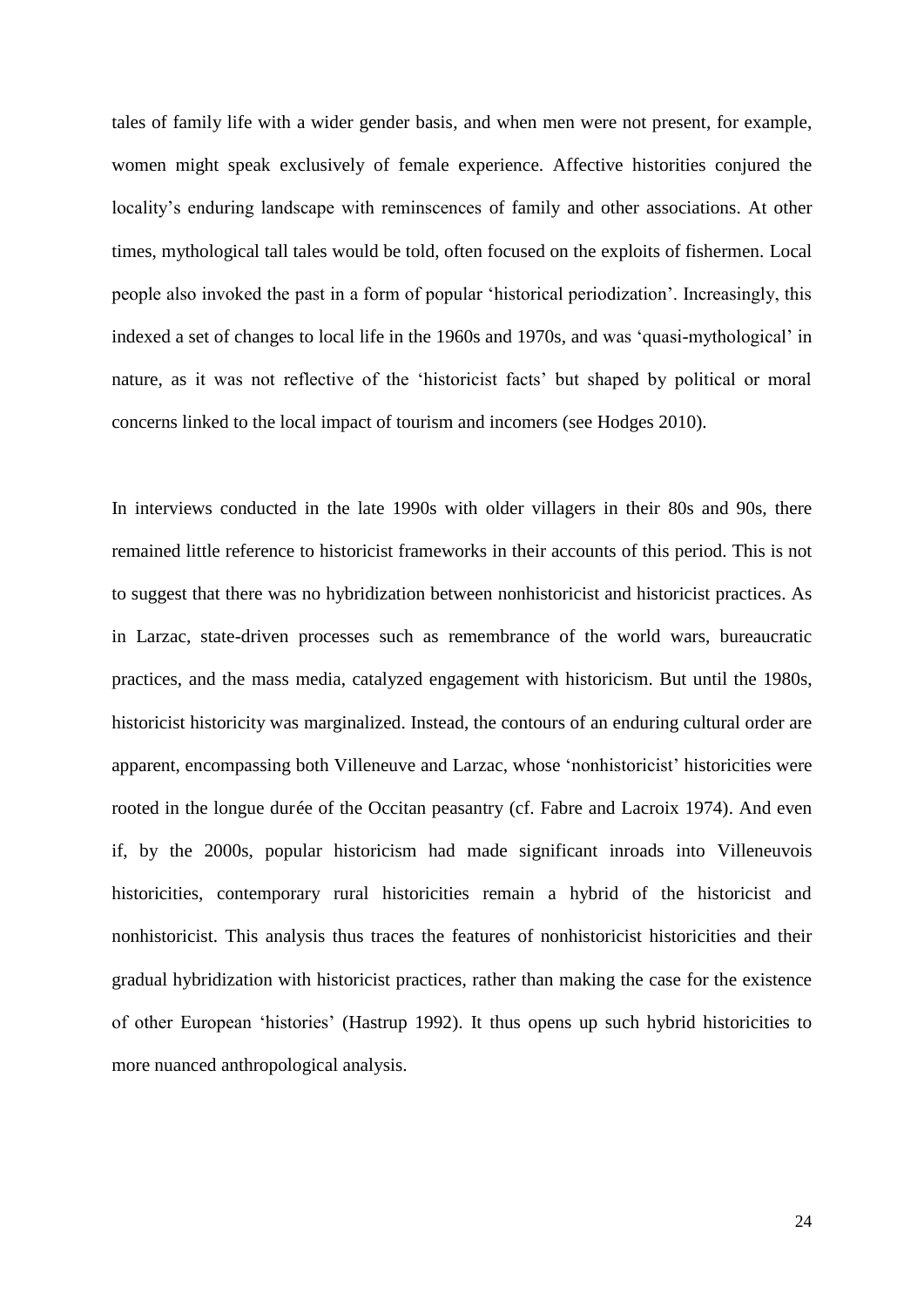#### Local History and Socialist Politics

Jean Dupont was a faculty member at the University of Nantes and history teacher at a prestigious lycée in the city. His work is informed by a concern with 'public history', he specializes in Ireland, and has authored a well-known study. Since the late 1990s, his narratives have become increasingly visible in Languedoc as an authoritative reference point on the local past. Dupont first visited Villeneuve in 1960 and has visited every year since then. His wife Monique's family were among the first incomers to buy a second home in 1959. Among villagers, he is publicly acknowledged as un historien, with special knowledge about the local past, and this was often acknowledged by older working people as a prestigious profession. He is also well-integrated, to the extent that he was previously encouraged to run for mayor. Among long-term residents, the Duponts were known as familiers, referring to a small group of incomers viewed in similar terms to indigenous family members who had moved away, and visited for the holidays.

Dupont's interests in the past of Villeneuve date from the 1970s, when he began collecting Roman artefacts—pottery shards, fragments of amphorae, roof tiles—scattered across the countryside, which intrigued local people (see Hodges 2013). During the late 1970s and 1980s, his interests diversified into two strands: the production of a hybrid work of local history informed by historicist analysis, published in 1979, and its use as a resource for renaming the village streets, at the invitation of the socialist council. He has published a further two local history books since 2007—one of which is a extensively revised and extended version of the 1979 text. All three are informed by historicist analysis, but are pitched at a general audience, and influenced by leftist and French socialist politics. I focus on the 1970s publication here.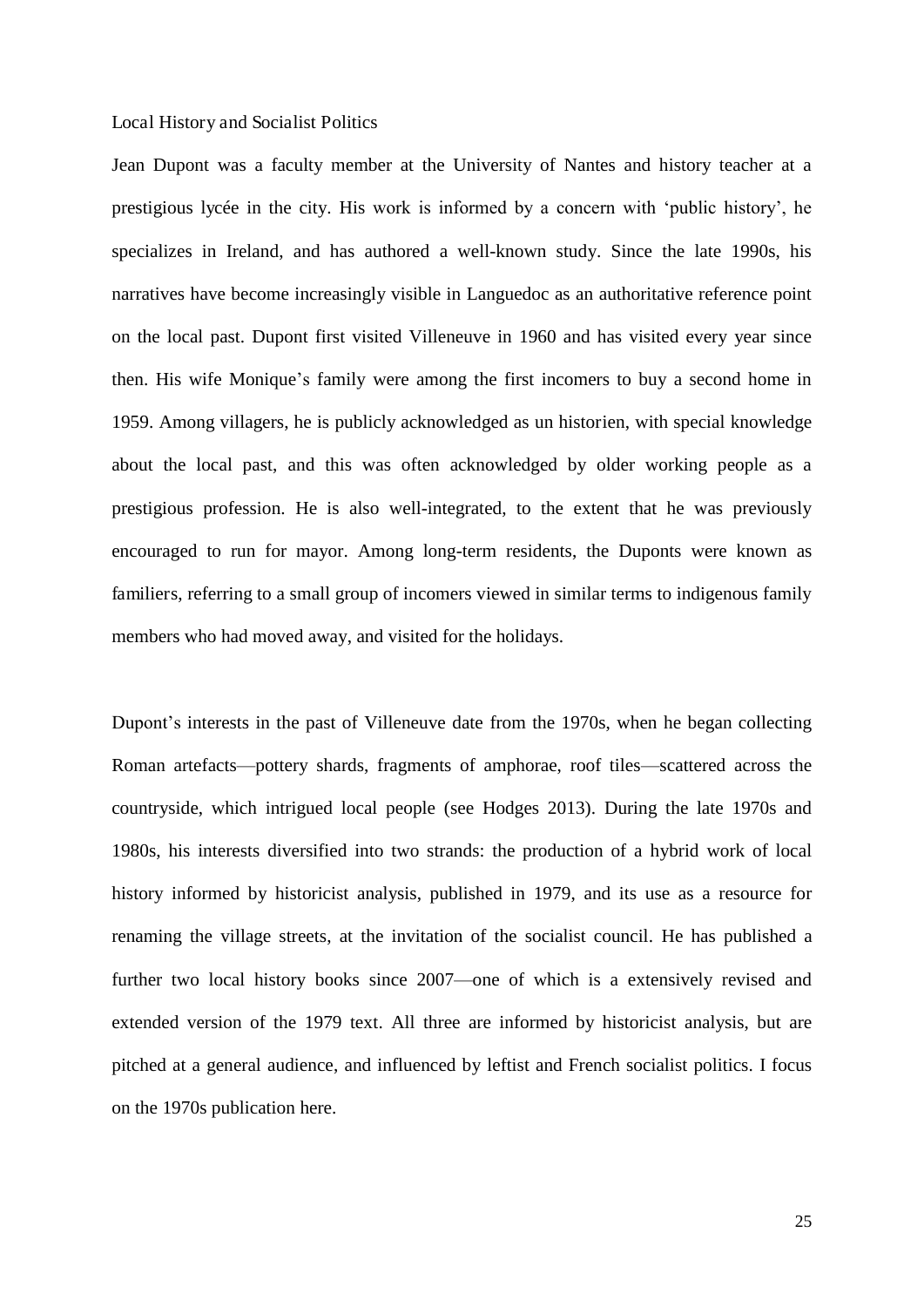Dupont played an influential role in the development of the socialist party in Western France during the 1970s, and was also an adviser of Jean Chevrier, the first socialist mayor of Villeneuve in the late 1970s and 1980s. The key influence on Dupont's project, however, was a close friend. René Castan was a committed communist and member of the socialist council. He was also passionate about the village past, even though he was born on the other side of Narbonne. At the time, there was no historicist local history of the village, which was unusual for France. When they came to power, the socialist mayor and Castan set out to forge a new collective identity for Villeneuve informed by a left-wing, historiographically-informed narrative of the locality's past. As Dupont told me:

Castan hadn't much formal education but he was very intelligent and inquisitive. He learned a lot at *l'école du parti*—he was communist and in France, from 1945 to the end of the 1950s, when the P.C.F. was very strong, it educated its militants in an impressive manner.<sup>26</sup> And it was through politics that he became interested in the area and its history. Knowing I was Breton and interested in the Breton regionalist movement, he found out about the Occitan movement that got going after 1968. Chevrier was also interested in the Occitan problem for political reasons …

Knowing that Dupont was an historian and a socialist, Castan encouraged him to get to work. The wider political context was important. Regional and local history was important to the French left at the time, particularly Mitterand's Parti socialiste. The Volem viure al païs ['We want to live in our country'] movement—a powerful Occitan regionalist force—was also leftist and aimed to support regional cultures, and oppose the hegemony of the French state. Similar political orientations informed the work of prominent French historians and anthropologists working on Languedoc (Fabre and Lacroix 1973; Le Roy Ladurie 1980). In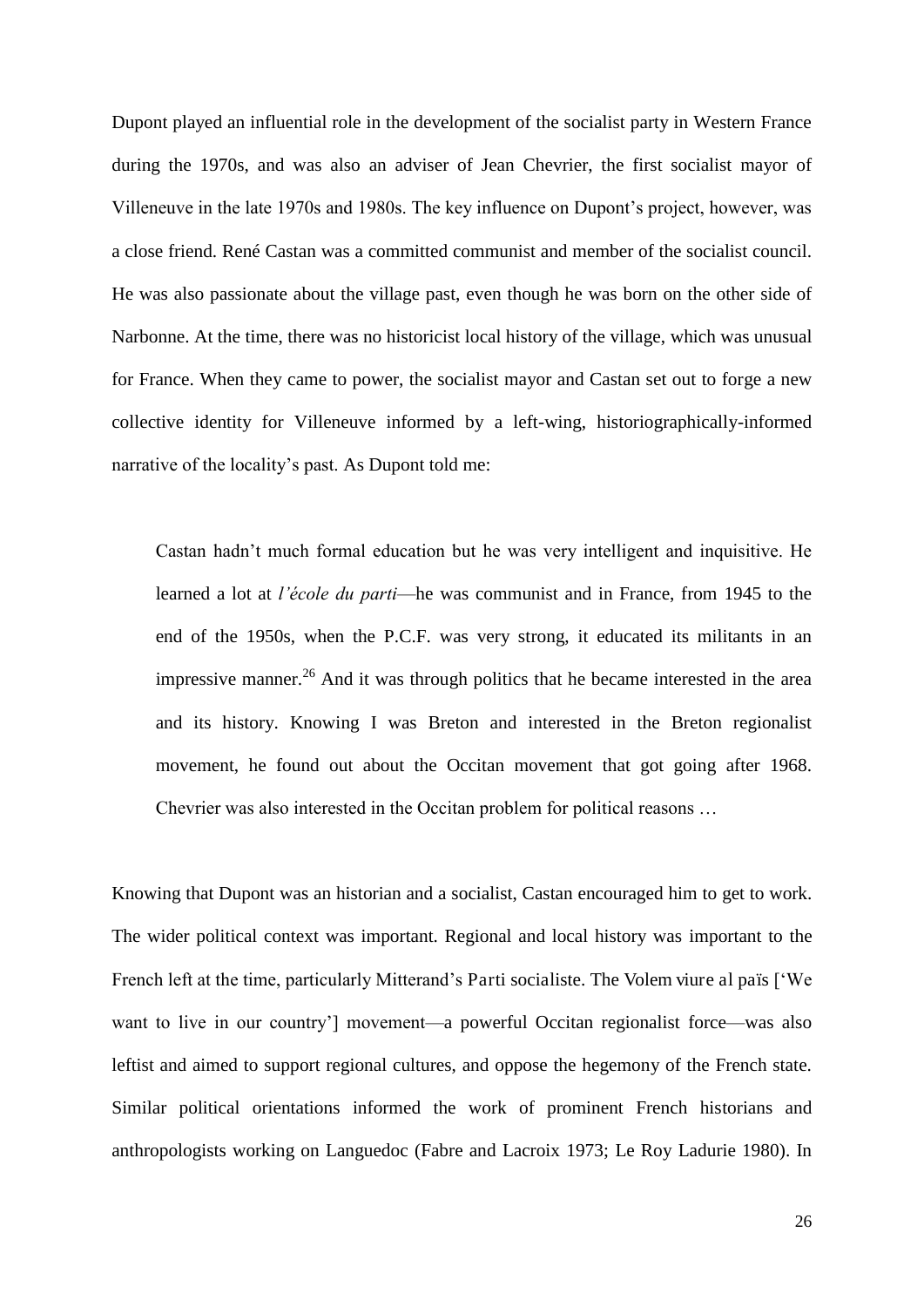sum, socialist activists in Villeneuve wanted to inspire a communal identity for local people informed by an historicist narrative aligned on leftist, regionalist principles. This reflected wider concerns with creating historical narratives that reinterpreted the past in socialist and regionalist terms as a force for political mobilization, including those of Mitterand. The project involved historicization of local cultural and economic life in terms of a socialist, and historicist critique of the status quo—objectives confirmed by Dupont in interview. $27$ 

Dupont was keen to highlight, for example, that he wrote about the working-class viticultural riots in 1907, in which the villager Gaston Pagès was killed by troops who fired on the crowds. The memory of 1907 had been passed down through Pagès's family, but was not well-known, and Dupont's book put it in the spotlight at a time when relations between winegrowers and the state were tense after fatal shootings at a riot in nearby Montredon. Dupont also aimed to expose the improprieties of the local ruling classes. He revealed that an influential mayor and president of Narbonne archaeological association during the early  $20<sup>th</sup>$ Century, whose family still owned an estate in the village, ordered the destruction of a Gallo-Roman mosaic uncovered by a day labourer, so as not to jeopardize income from his vineyard. Dupont also emphasized how the book's narrative scope and the events it highlighted were pitched at the Villeneuvois—those inhabitants associated with long-term residence of two or more generations—and geared to validate their experience. The explicit objective, Dupont stated, was to construct a 'history from below' of local working people, and a leftist exposé and critique of class relations, in a hybrid form. In this sense, he crafted the narrative for a 'model reader'—long-term village residents—who were not necessarily the book's actual readers, as we will see.<sup>28</sup> The book was printed and distributed by the *Service occitan d'imprimerie* (the 'Occitan Printing Service'), a local regionalist press.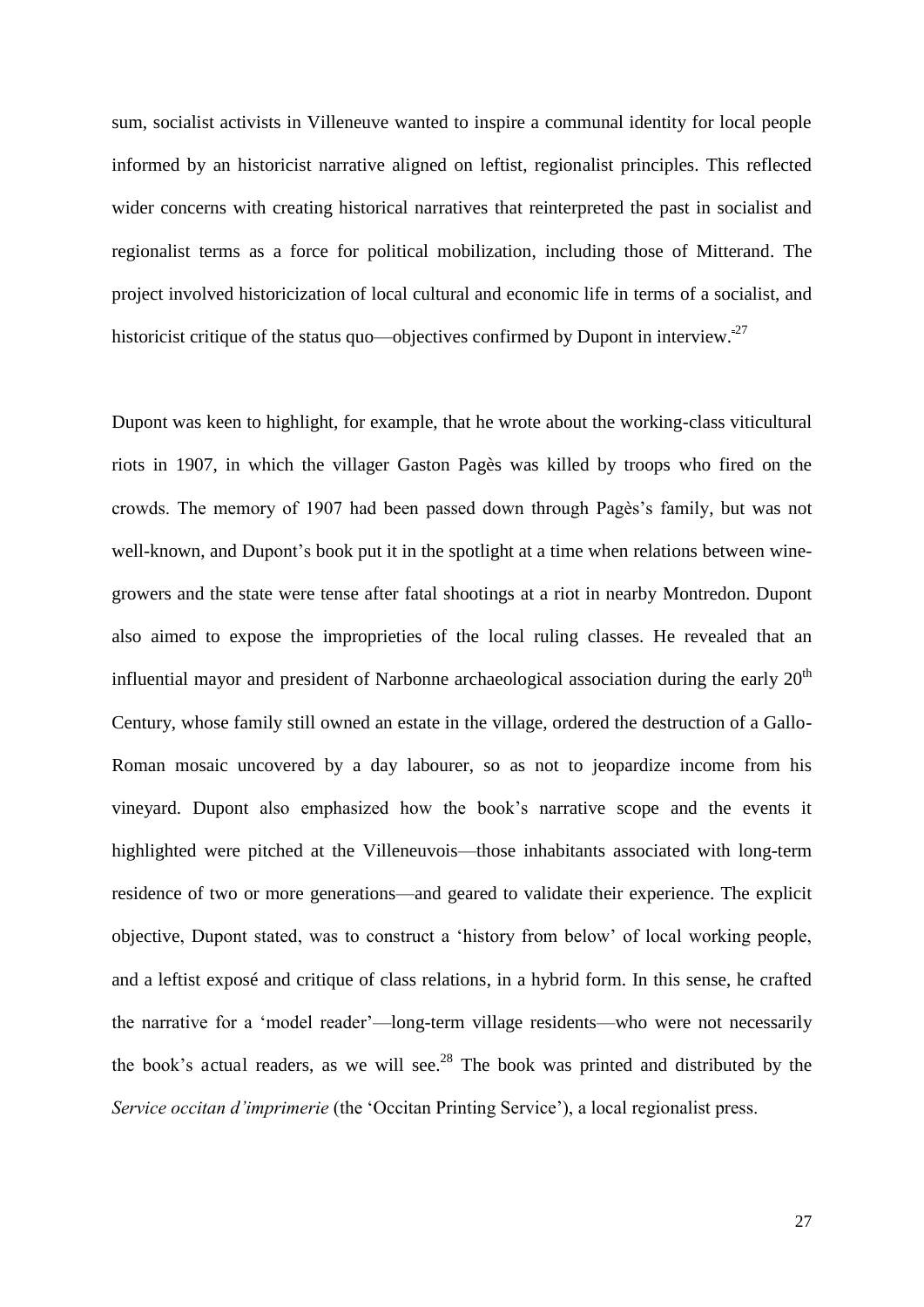#### The Text and Its Reception: Refusing the Historicist Past

Villeneuve et son étang is 45,000 words in length, and Dupont characterizes it as a monographie villageoise ('village monograph'). This term references the village-based studies that dominated the anthropological field during the 1960s and 1970s, and also informed historical studies (Le Roy Ladurie 1980). The book is primarily an account of the social and political economic development of the village in the longue durée. Villeneuve holds detailed municipal archives dating to the  $17<sup>th</sup>$  Century, which served as primary sources alongside oral history. A contemporary reviewer and noted historian of France praised the book's 'accessible, interested style and abundant and well-chosen photographs' (Poussou 1980:105)—in keeping with the hybrid concerns of a public history—but was clearly wrongfooted by the book's intended audience, lamenting the lack of extended historicist analysis.

Chapters on antiquity open the book, assessing archaeological and historical evidence, and mention of Villeneuve in the historical record. Two chapters then address the Middle Ages and  $16<sup>th</sup>$  and  $17<sup>th</sup>$  Centuries, with commentaries on the indigenous inhabitants, and Mediterranean polycultural economy. Yet this is not a dry, academic account. Contemporary patronyms are prominently cited from archival records for the 1500s and 1600s, enabling the reader to interpret the book as the tale of the historical continuity of indigenous families, and the narrative gradually becomes focalized as their story. The final four chapters are the most detailed, dating from 1697, when municipal records began, until 1914. The economy is a key theme, as are historical transformations in France, but these are once again oriented to the activities of named individuals. A chapter focuses on wine growing, and to conclude, there is a detailed analysis of 1914-1979, noting the population decline, employment challenges, agricultural mechanization, and the negative impact of second home ownership.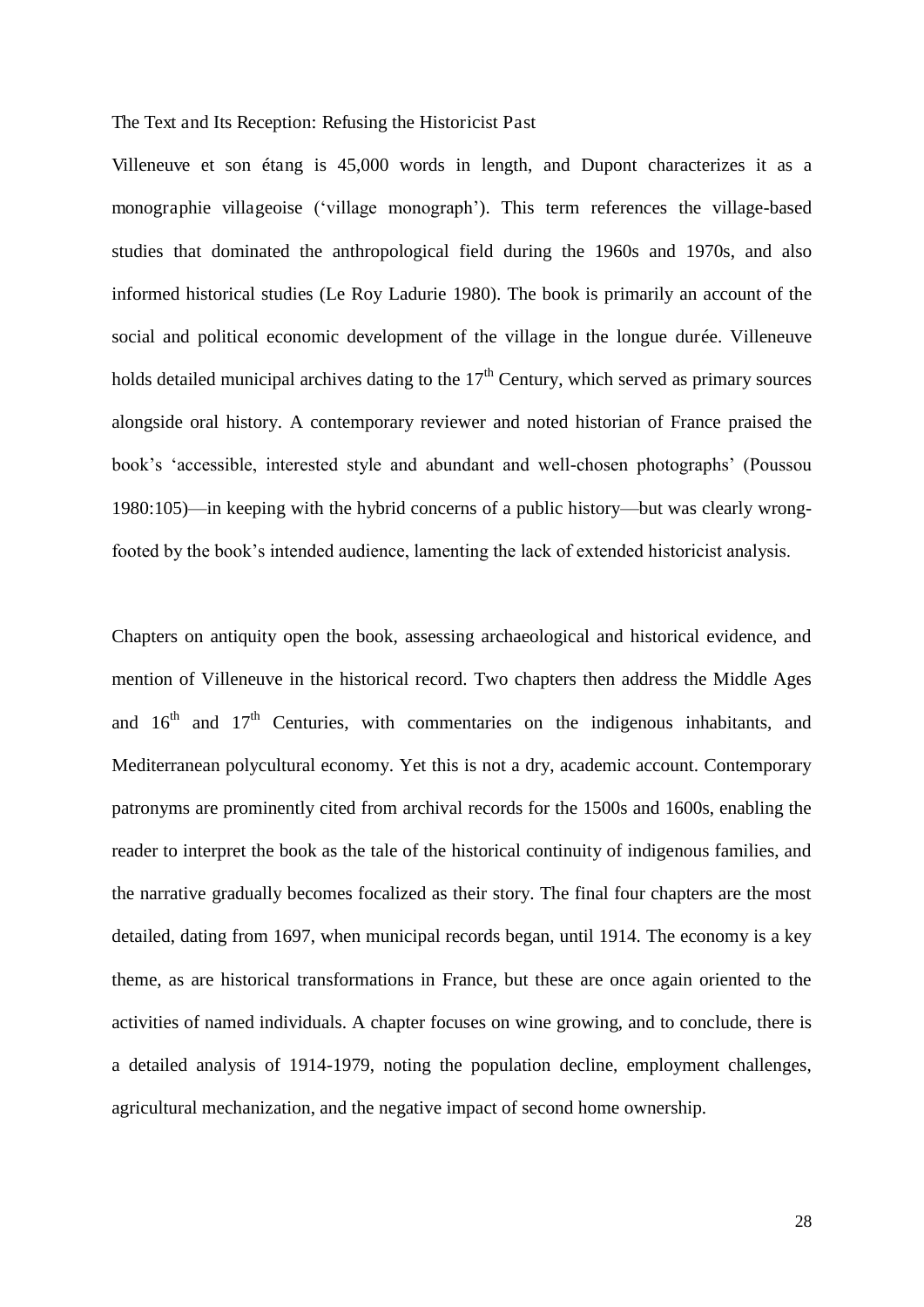Indigenous inhabitants, in this sense, are the book's protagonists and reflectors.<sup>29</sup> From a textual perspective, the narrative traces their activities, often referring to this group by their name, the Villeneuvois; the reality depicted is recounted in objective  $3<sup>rd</sup>$  person, but geared to their point of view. As it converges on the contemporary era, for Dupont's 'model reader', the Villeneuvois, named individuals become known relatives; today's institutions enter the narrative; historical events become lived-through events or accessible via oral history; and traditions evoked are still in existence. An emerging continuity with the present is thereby embedded in the narrative. At a stylistic level, proper names are the key tropes, and facilitate this imagined continuity.

This personalised, humanist narrative—contrasting, for example, with the Annales focus on climate or weather (Braudel 1989)—enables the retrospective projection of identity. It renders the past available for temporalization as the critical history of long-term residents, focalized via known individuals, with the political objective, one can propose, of realizing a 'socialist' class consciousness. Residence claims are central to the identity of Villeneuvois, but in the 1970s, oral genealogies only extended to the  $19<sup>th</sup>$  Century. The book thus proved Villeneuvois long-term residence with reference to an historicist framework, which took place at a time when the number of incomers began to dramatically rise, and enabled Villeneuvois to reinforce claims to moral sovereignty over housing and land as these became subject to conflict. In sum, the narrative combined elements of *l'histoire locale*—the village monograph—characteristic of ethnography and historiography; the use of historical contextualization, temporal historicist ontology, and 'data'; and refracts this via a named and individualized social grouping or 'model reader'. In sum, Dupont's leftist perspective is present throughout, and his historicist approach reflects the schema presented earlier in this article.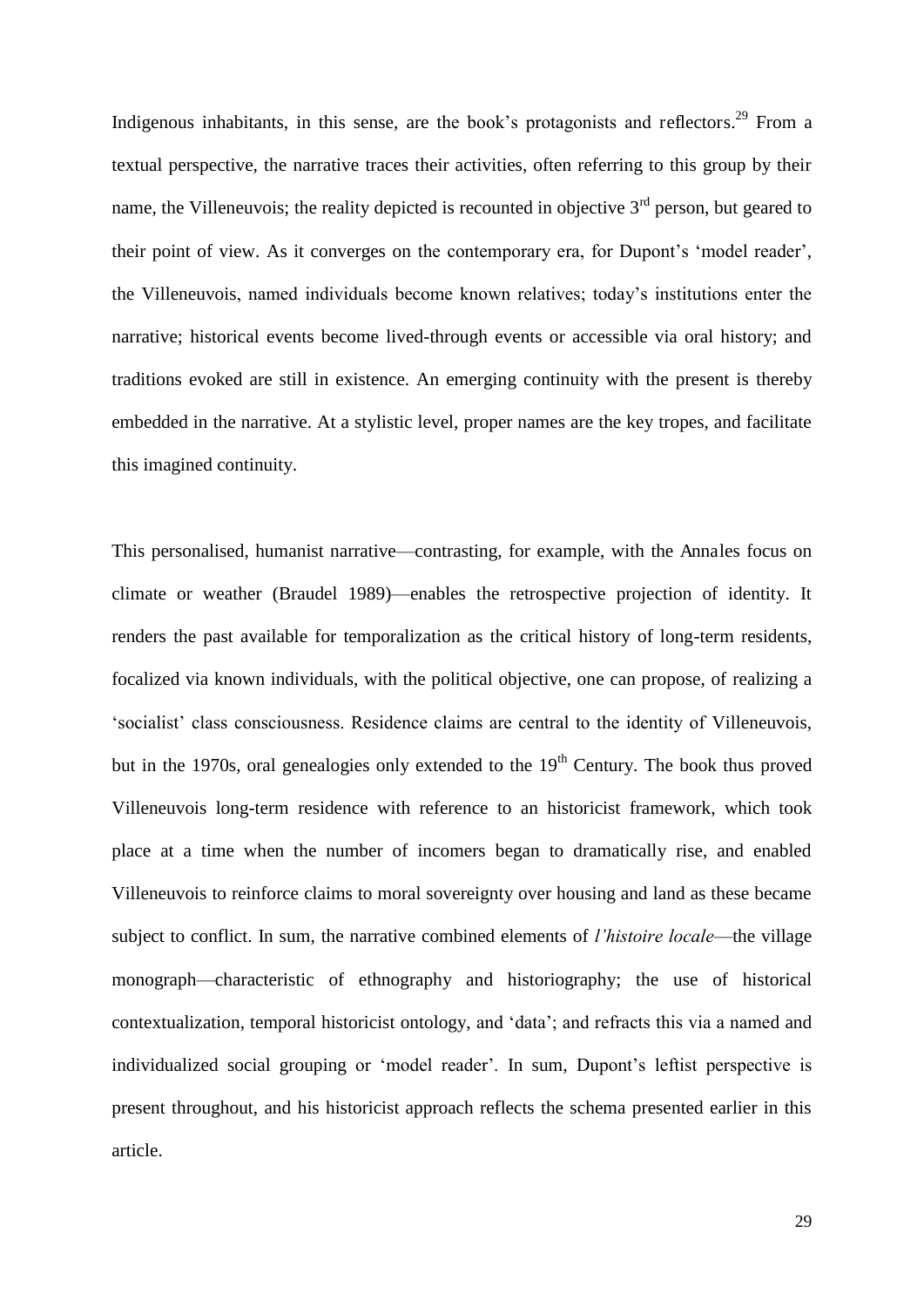What was the book's impact on local historicities? How was it received by actual, rather than model readers? This is the point at which we can qualify ethnographically Dupont's leftist historicist project. The book launch took place at the mairie ('village hall') in July 1979, attended by a crowd of residents, testifying to the curiosity surrounding its publication. Over the following years, extracts were republished in local newspapers, and the book's run of 1,500 copies quickly sold out. Interviews suggest that 45% of Villeneuvois read it during the 1980s, and a larger percentage of incomers and second home owners. That said, its adoption as a reference point for the local past was problematic and limited. The most common unsolicited reference to the book emerged in the context of political claims to residence and sovereignty by indigenous residents, and invokes the anecdote that original surnames of inhabitants dated to the 1600s. At the turn of the century, few if any members of the older generation referred to events in the book, or its chronological schema, when recounting oral history. In other respects, the book was viewed as a hard read and uninteresting by Villeneuvois, suggesting that its historicist format was challenging to assimilate into their predominantly oral and affective historicities. Some critical readers also commented that the book lacked insight into village life. Ricoeur (2004:393–97) characterizes the discourse of historians as external and uncanny, linked to the fact that it does not directly reference collective or personal memory. The subject assimilates it to the self via key processes such as 'discovery of the historical [historicist] past by means of the memory of ancestors' (ibid.:394). But the cultural idiom of invocation also defines the external. Importantly, in Villeneuve the historicist idiom marked Dupont's narrative as external and problematized its assimilation, even though it referred to the locality and events that were invoked in local historicities (e.g. family members and their actions). Interestingly, a novel, Les Oranges de la Mer, set in nearby Leucate, was often cited as more life-like, suggesting that the affective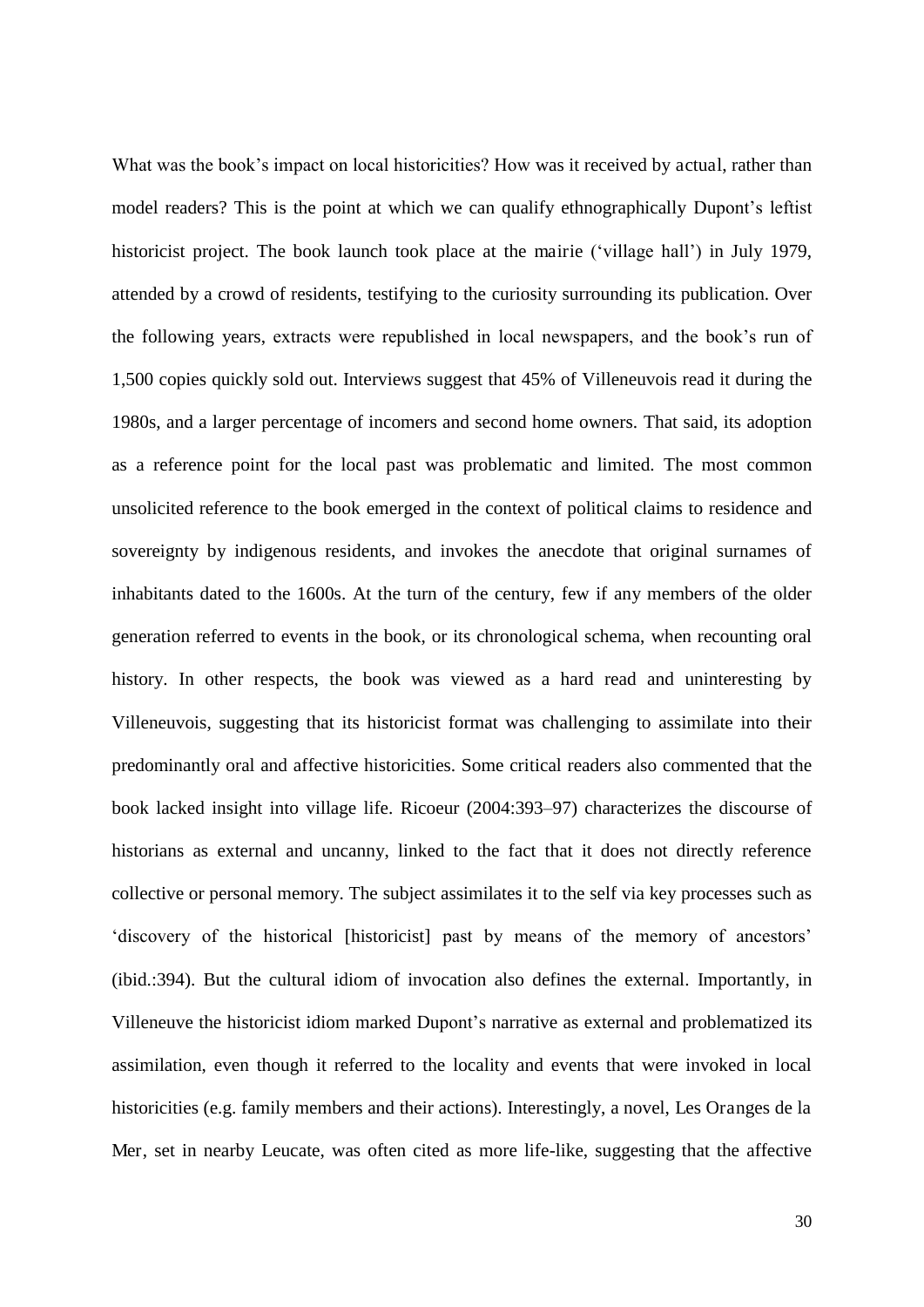qualities of literature were more in tune with local historicities.

Existing oral reference to family and collective histories thus remained dominant in village historicities at the millennium—although the book was valued in other ways. As Dupont said: 'When the book came out, Villeneuvois were very proud that there was at last a book on their village—especially as their rival [neighbouring village] already had two.' In sum, between publication and the early 2000s, Dupont's narrative of the past was either 'refused', or selectively adapted for invocation in predominantly oral, affective, popular local historicities with long-term Languedocian roots.<sup>30</sup> The book's contents did not significantly enter local historicities during the 1980s and 1990s, and interviews suggest that those who read it soon forgot much of its content or even disposed of it. As for the socialist project of historicization of which it was a part, socialism has been significantly less influential in Villeneuve than other local communes since the 1980s, which was partly linked to the increasing population of middle class immigrants.

However, from the 2000s, attitudes towards Dupont's work changed. The book was transposed into practice-based activities, which extended its uptake into popular historicities and divorced it from a socialist agenda. For example, historical knowledge was adapted from the book's historicist format for local heritage quizzes at summer fêtes (predominantly for children), which involved collecting clues from around the village. It was also used for teaching local history at the local primary school, and in tourism leaflets and advertising. In this way, for children, the book's content became a resource for temporalizing the local past. For recent immigrants and second home owners, and some heritage tourists, it was also of interest. These individuals read the book to construct a self-conscious relationship to place, and inform their walks or conversations about the village. In such ways, involving expressive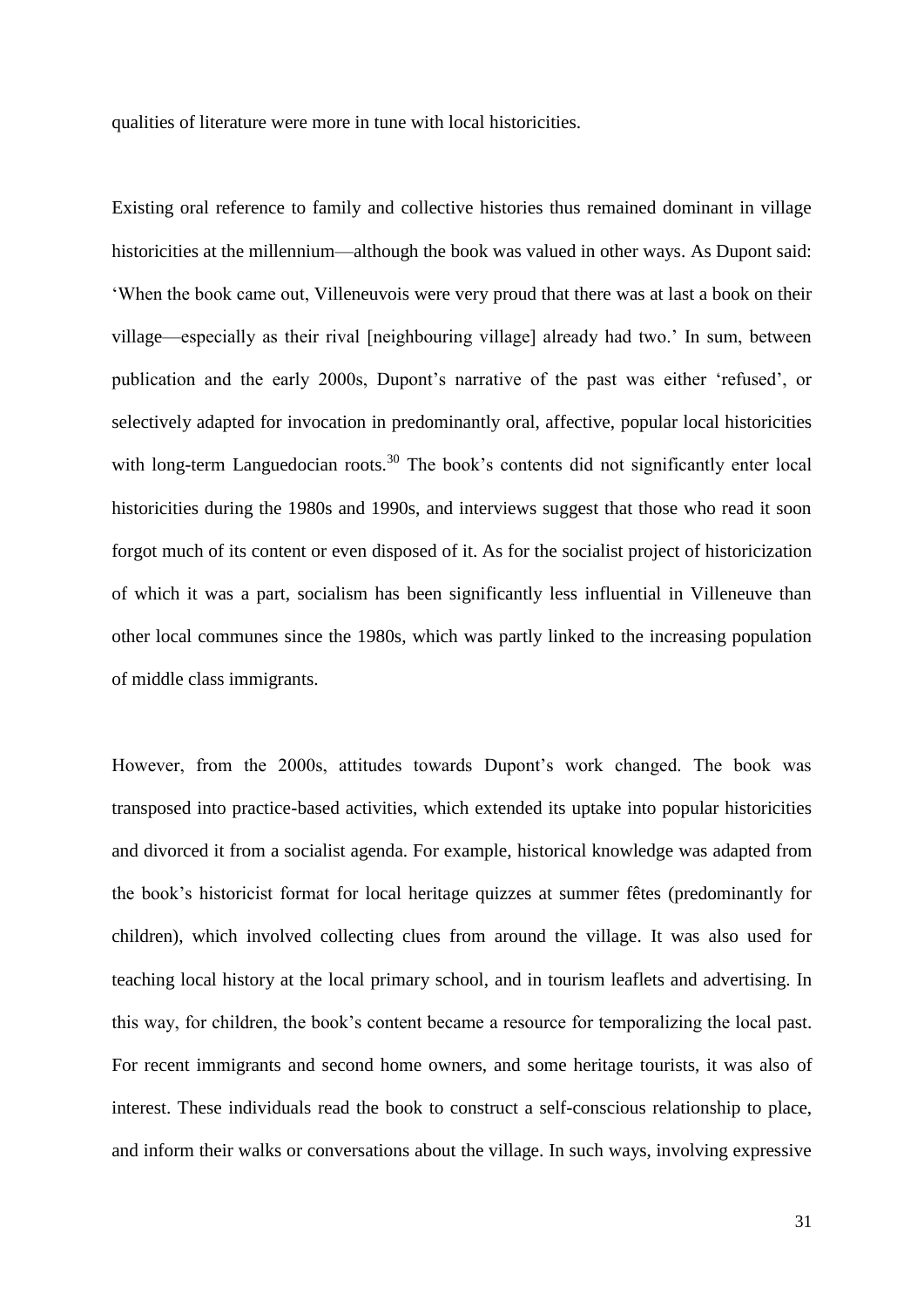uses of the book's content, and predicated on the growing influence of popular historicism on local historicities, Dupont's narrative has become influential. The book is now mentioned on the commune's website, and publication of a revised edition in 2007 introduced it to a new generation who through education and exposure to wider cultural practices are more open to historicist discourse. If its leftist political agenda has become invisible, its historicist framework for invoking the past is now widely diffused through performative practices. Local historicities have changed accordingly, although this assimilation of local people and pasts into the wider historicist regime has only partly addressed Mitterrand's fears of a loss of collective memory, given that Dupont's critical socialist agenda has been undermined. In this sense, the pasts invoked in local heritage tourist practices are in accord with pastoral myths of rural life identified by Williams (1973), and contrast significantly with leftist variants of 'historical consciousness'.

# **HISTORY'S IMPASSE: TRANSVERSAL ANALYSIS AND THE LIMITS OF HISTORICISM**

The historian Jacques Le Goff (1992:81-90) viewed the production and distribution of historiographical narratives as part of a long revolution in human relations with the past. This unfolded gradually as printing and literacy developed from the Renaissance, but has accelerated since the  $19<sup>th</sup>$  century. Such narratives can be viewed as the product of a key sociological feature of modernity, which Foucault (1977) terms 'disciplinary programmes'. Such programmes identify a field of social reality to convert into an object of rational knowledge. This knowledge is mobilized via appropriately designed practices and strategies, often as part of regimes of truth. In the case of historicist regimes of historicity, they involve a disembedding of past-related 'materials' from second order resources (e.g. archives), and at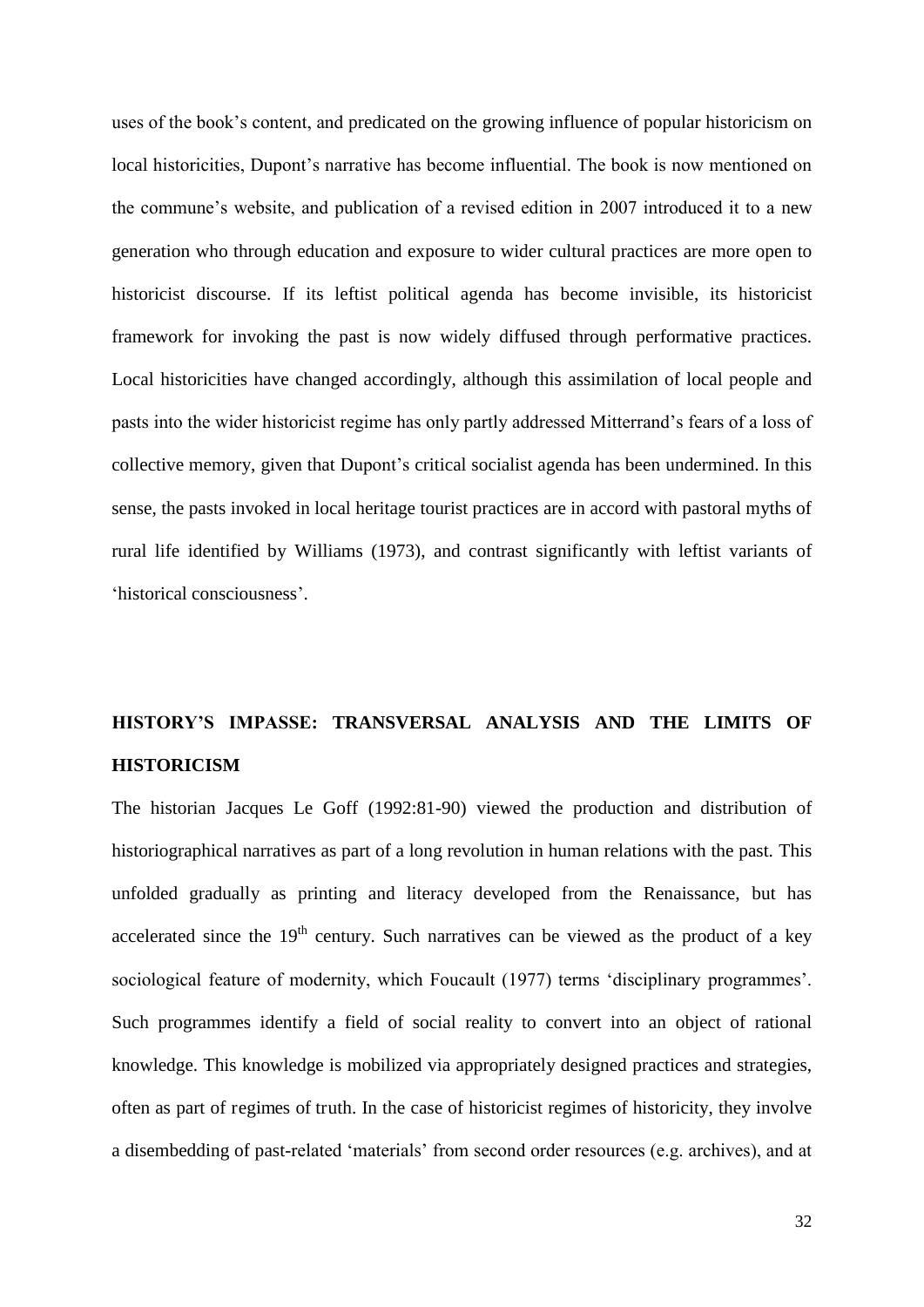times, primary sources (e.g. the production of oral history), and their 'disclosure' into new forms for use in historicizing practices, in line with the historicist tenets detailed above. In our studies, such programmes were pursued by professional historians, linked to leftist political formations, interacting with rural populations in the French Midi, at a time of upheaval. Their common aim was to produce hybrid forms of popular historical consciousness that adapted historicist discourse for novel, leftist political ends.

It is no secret that 'history' itself is as a dominant, elite discourse. Its historical roots are entangled with its influential role in the emergence of nationalism, and in various forms it enables elites to 'mobilize … tradition and "heritage" to shroud themselves with the veil of legitimacy' (Shore 2002:16). Legitimization of professional historical discourse hinges on the ideology of historicism, which underwrites its status, and differentiates it from 'unofficial' strategies for temporalizing the past (Samuel 1994). In one sense, then, history comprises the cultural and social capital of the leftist elites in our studies, and the key medium for their interaction with and positioning vis-à-vis local groups. It formed part of that 'particularistic set of interests, norms and practices [an elite uses] to differentiate itself from the masses' (Shore 2002:2-3) and maintain authority and status. But historicist discourse was also viewed by historians in our studies as a 'migratory technology', intended to serve local interests and emancipatory political ends. For reasons discussed above, the projects did not succeed. This was partly due to the character of historicist knowledge practices, which prevented historianactivists from engaging with, valuing, and understanding local, nonhistoricist practices for temporalizing the past. It also prevented them from producing historical knowledge in cultural forms conducive to temporalization in local historicities. This failure was no doubt supported by differences with target groups, who did not all share the same leftist goals, despite similarities in their criticisms of the status quo. But it is clear that the increasing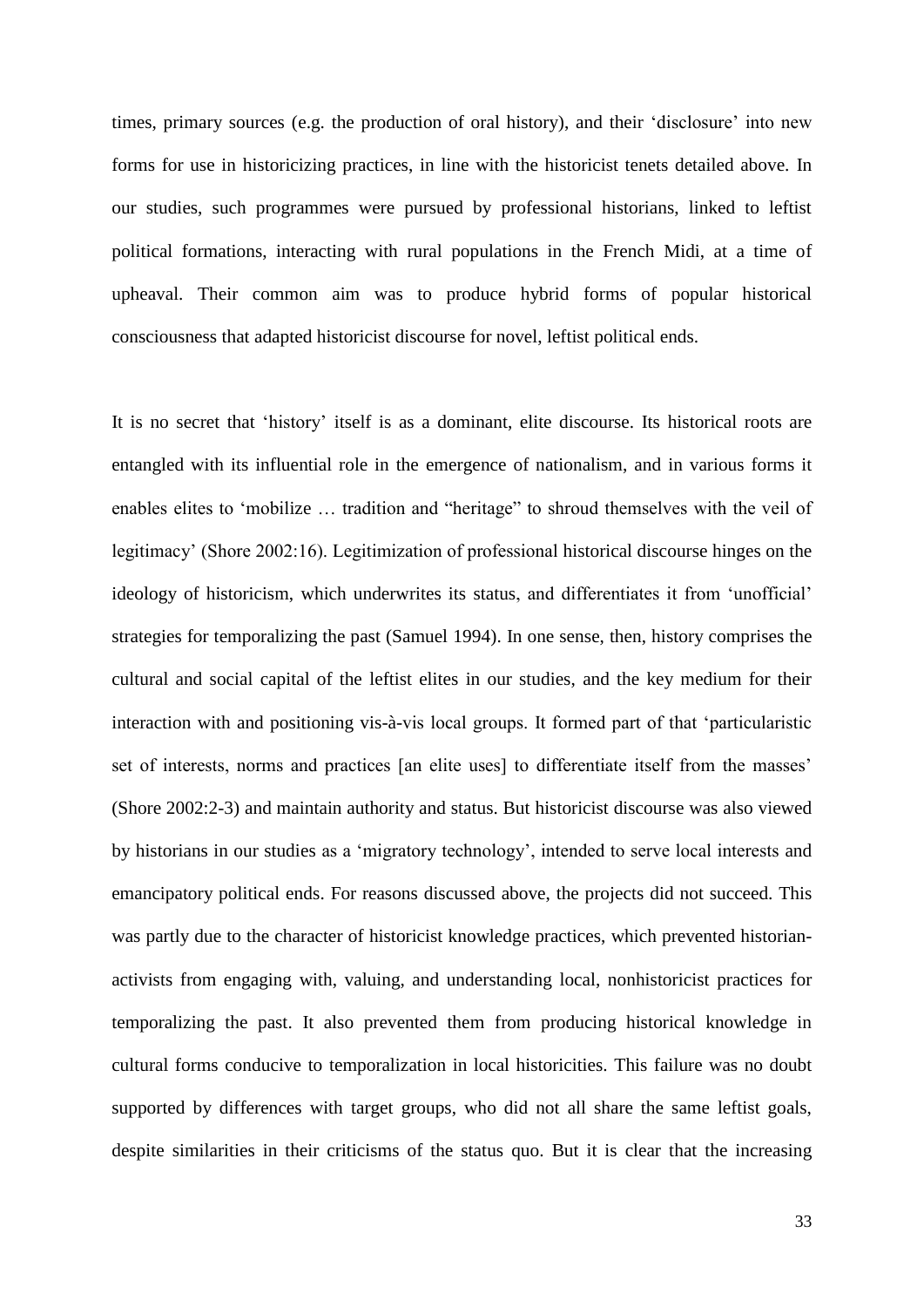familiarity of local people with historicist discourse in Villeneuve and Larzac over subsequent decades coincided with adaptation of the work of historians for different ends, including its assimilation into local historical memory and heritage tourism. One can therefore propose that the cultural 'externality' of historicist discourse encouraged its 'refusal' by local people (cf. Ricoeur 2004:394). In this regard, the close relations of historians' projects with the 'historicist regime' undermined their objectives. 'History' reached an impasse in both cases.

The comparative history of both initiatives provides further insight. At the root of their reception are the historicities of rural populations in Larzac and Villeneuve, and the ways in which these engaged with Le Goff's 'long revolution'. It is clear that both local historicities, and this engagement, are more complex than assumed by the historians concerned, and arguably, many historians and social scientists working today. What is most relevant to our analysis of historicism is that historiographers, local historians, and socialist activists, underestimated the extent to which the everyday life of rural populations remained grounded in nonhistoricist historicities with historical roots in the French peasantry. Indeed, they seemed unable to theorize and engage significantly with such historicities beyond acknowledging that 'peasants perhaps have a different relationship with their past … almost a-political' (Chesneaux 1977:4). Dupont, in interview, expressed a similar bafflement and disappointment that many Villeneuvois had not read his book.

Jacques Rancière, writing in Samuel's edited volume *People's History and Socialist Theory*, reflected on the attempts of leftist intellectuals such as the Forum-Histoire to reshape historical consciousness: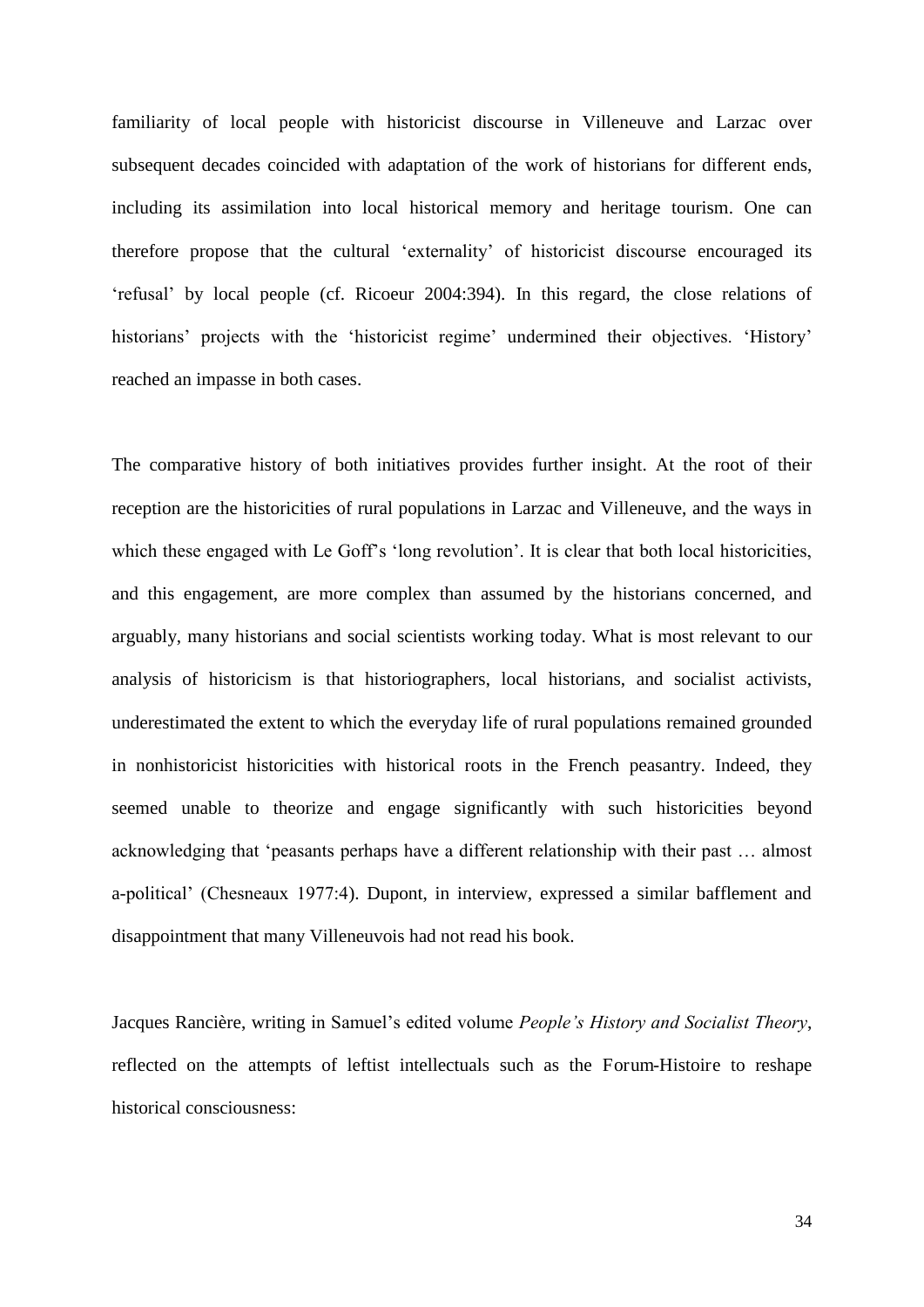… perhaps we overestimate history as a form of memory … Those workers wanted to gain their identity through other means than history or memory, and even the history of their own struggles … did not serve their purpose. (Rancière 1981:268)

Building on these comments, the proposal that leftist projects should impart a historicist historical consciousness to oppressed groups does not reflexively assess whether such an endeavour—involving the articulation of distinct historicities—will be welcomed, or successful. This was also the case for other leftist history projects of the time, including that of the 'History Workshop' movement, whose legacy has passed to a 'public history' movement that pays closer attention to such issues (e.g. Kean and Martin 2013). It is not the aim of this article to theorize how progressive change should be advocated, or the role of history in such projects. Critical historical consciousness may play an important role. But change does not follow automatically, as history abundantly testifies—and can happen without critical historical consciousness, as the ultimate success of the Larzac movement demonstrates. Change is, by contrast, often led by those whose identities have become unstable (Graeber 2013). In this regard, 'refusing history' can constitute resistance to historicist regimes of truth—this was arguably the case in Villeneuve. Resistance to historicist conceptions of the past proposed by leftist historians does not necessarily imply resistance to progressive change.

In recent times, historicist discourse has a greater stake in the ensemble of repertoires for invoking the past in Villeneuve and Larzac, and the scope of the historicist regime has extended. The media is one disseminator, as is education; Le Goff's revolution has gathered pace. But historicism remains only one dimension of these local idioms. When assessing the extent of its influence, it is necessary to acknowledge the nonhistoricist character of other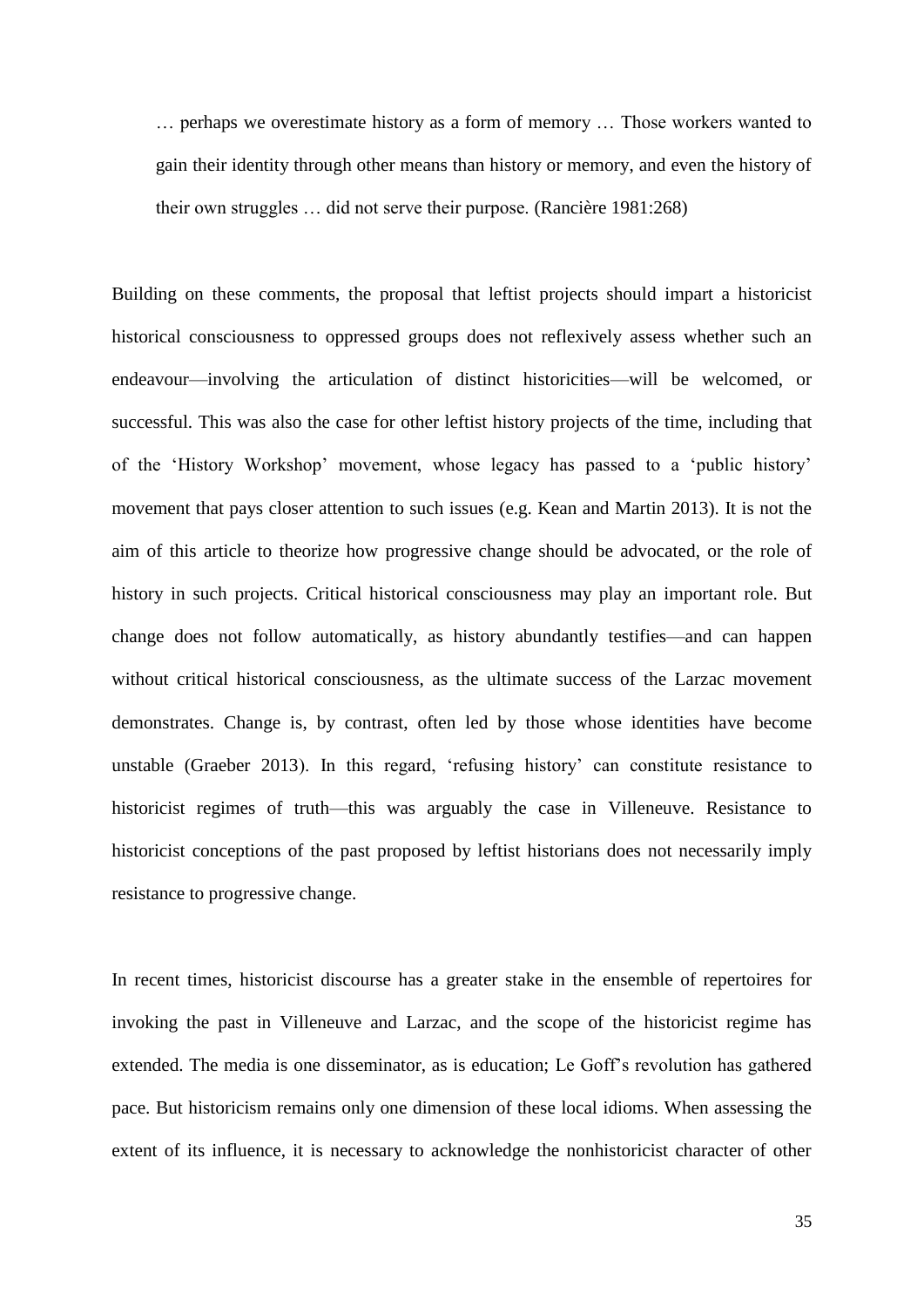facets of this differential set of practices for invoking the past, and examine how they interrelate. Samuel makes this point forcefully:

[T]he point of address in any discussion of historiography should not be the work of the individual scholar, nor yet rival schools of interpretation, but rather the ensemble of activities and practices in which ideas of history are embedded … [T[extual exegesis, of the kind practised by Hayden White i.e. the close reading of a limited number of well-thumbed books, would be less germane than a study of readership … Still more pertinent would be an attempt to follow the imaginative dislocations which take place when historical knowledge is transferred from one learning circuit to another ... (Samuel 1994:8)

Samuel does not develop an explicit critique of historicism, or a practice-based theory of historicity. For historians—and anthropologists—to grasp this differential ensemble and its inter-relationships, the complexity of hybrid historicities—including their ontological and temporal idioms—must be better theorized. In this regard, I draw on Leibniz's notion of the incompossible, as developed by Deleuze (2006:67-85), to acknowledge the co-existing and at times contradictory existence of different pasts (ostensibly referencing the 'same event'), rather than reduce them to different representations of the same past that can be qualified as more or less accurate via historicist verification (hence 'explaining' the discrepancies). The past, it is proposed, is multiple and co-existent with the present (Deleuze 1991; Roth 2012). As it is only ever accessible via our contingent invocations, there is no sense in which any original point of reference for the past exists—each invocation always constitutes an eternal return in which difference and novelty are central. This project of differential, ethnographic soundings of at times incompossible pasts is one that the ethnography of historicity—and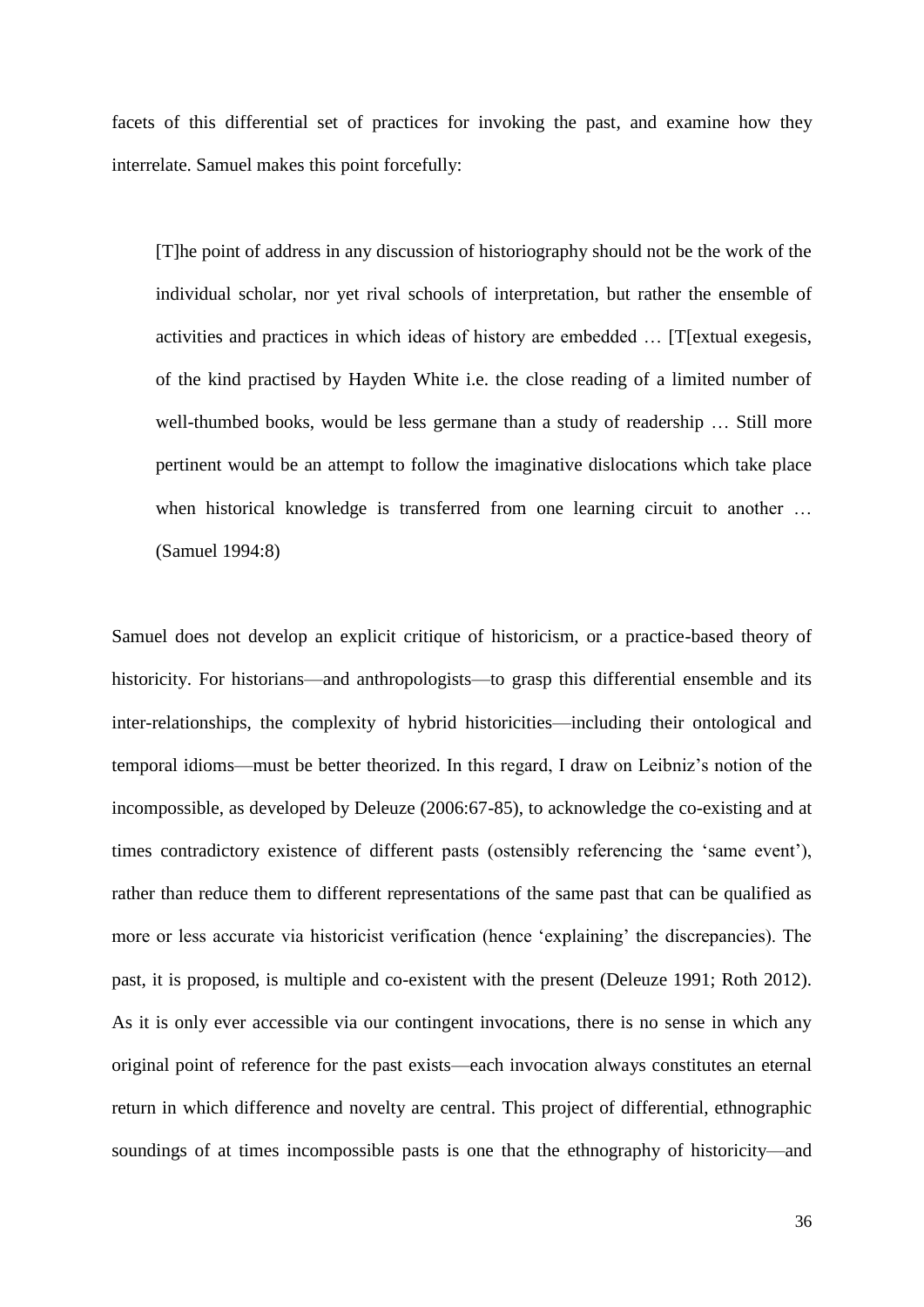history—is ideally suited to pursue (cf. Hodges 2008:413).

In considering our case studies, a 'history of the anthropological present' also comes into focus (Rabinow 2011). The tools utilized by both Forum-Histoire and Dupont are those of professional historians adapted or democratized for other ends. Parallels can be drawn with the work of anthropologists adapting historical techniques at the interface with local populations during the same period. Anthropologists were often driven by the desire to 'give voice' to those who had been historically silenced, or whose 'history' was not recognized in dominant historical narratives (e.g. Hastrup 1992). They were motivated by similar leftist positioning and theory as historians in this article. Likewise, developments in anthropology during the 1980s and 1990s contributed to the hybridization of historical discourse, but, importantly, they did not reflexively theorize historicism. As a result, anthropologists ran into similar challenges studying nonhistoricist historicities, and despite advances, they focused on features of local historicities that could be interpreted as historicist in character (e.g. Tonkin, McDonald, and Chapman 1989; Wolf 1982). Theorization of the historicist regime alerts us to the hidden complicities of anthropological 'elites', and encourages us to open analysis to nonhistoricist ways of knowing the past. It facilitates a reflexive sense of the limitations of our anthropological tools. In this way, nonhistoricist analysis and historical discourse can be simultaneously deployed in what one might term an encompassing posthistoricist social scientific analysis, which integrates different historical and ethnographic techniques to build a differential portrait of the multiplicity of ethnographic pasts that co-exist and are invoked for specific ends. The image of an Aristotelian multi-disciplinary invocation of the past shimmers into view, advanced by historians (Macfie 2014; White 2005:147), with anthropologists now contributing (e.g. Stewart 2012).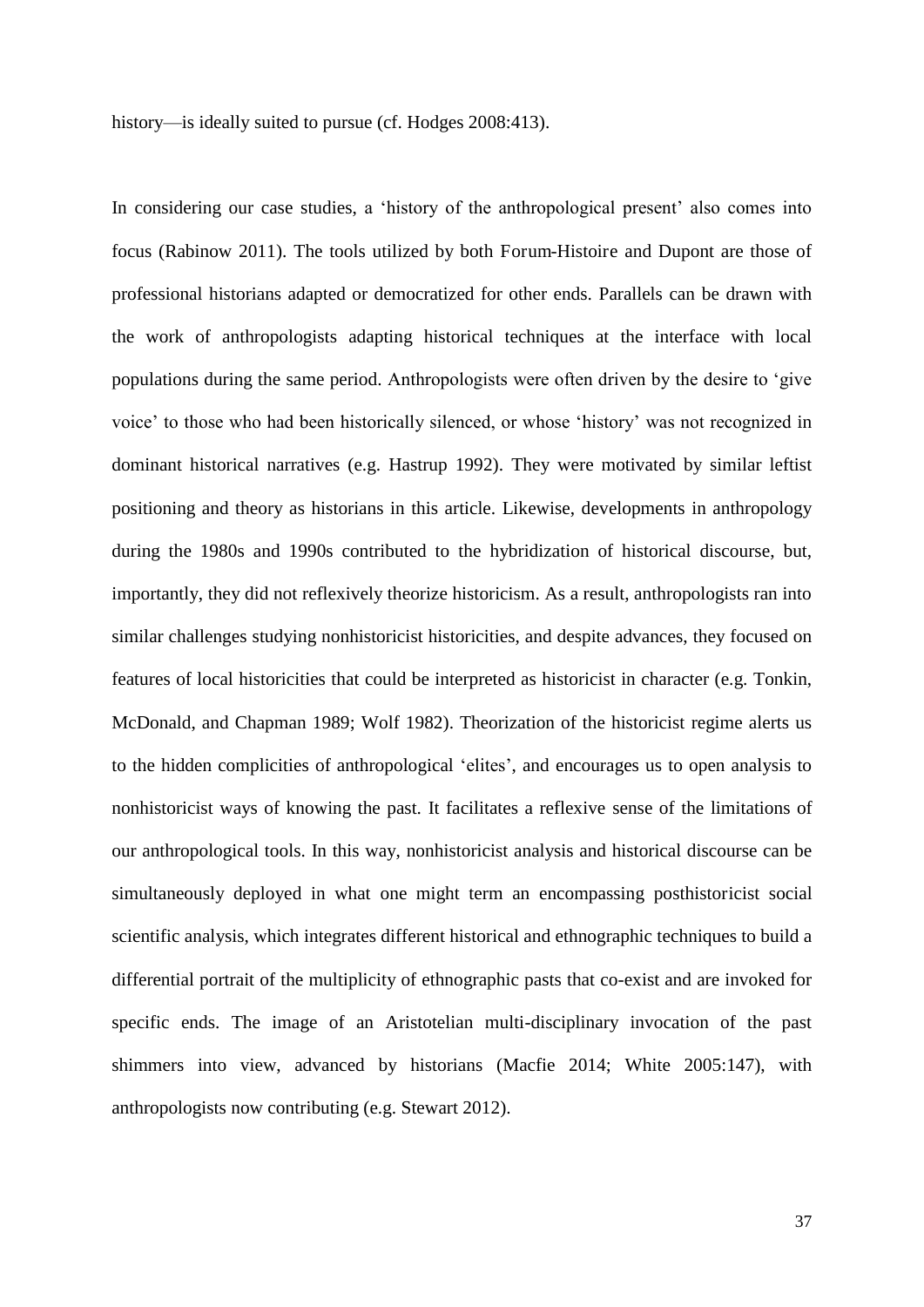Finally, let us draw out the theoretical implications of this study for the anthropology of history. A key innovation was to advance from the anthropological insight that historical analysis is informed by an historicist ideology (Stewart 2012) to an approach that embeds this in an 'historicist regime of historicity'. Historicism is a dominant regime of truth, but it is not necessarily a pervasive, homogeneous one, in Europe and beyond (cf. Palmié and Stewart 2016:210). In this sense, our disciplinary conceptions of 'history' can be cast as abstractions from complex European traditions of historicization—where the past is invoked in a range of affective and intellectualized genres, including those adapted from dominant historicist regimes. History as a discipline is the discursive edifice of a globalized historicist regime with extensive hegemonic influence. But if historicism has the upper hand, our engagement with the past remains multiple and draws on many idioms, even in regions where historicism is dominant.

The evidence in this article, it is clear, reinforces the conclusion that experience does not exist within a monological historicity. Rather, cultural practice is embedded in multiple historicities, which can conflict and hybridize, as recent theorists have proposed for temporality (e.g. Bear 2014). In turn, these 'historicities' are folds in the temporal fabric of cultural practice, where past, present and future fuse, whose boundaries are porous, and which can invoke and combine events, real and imagined, from multiple temporal regions of the past in diverse conceptual or affective registers (cf. Knight and Stewart 2016:6-9). When Forum-Histoire militated in Larzac, attempts to radicalize peasant-workers overlooked the fact that historicist discourse was one minor facet of an ensemble of repertoires for invoking the past. When Dupont wrote a history of Villeneuve, he met with the same impasse. In this sense, the imposition of dominant historicities—such as the 'historicist regime'—involves a process of mediation between different historicities, and in many cases, their eradication or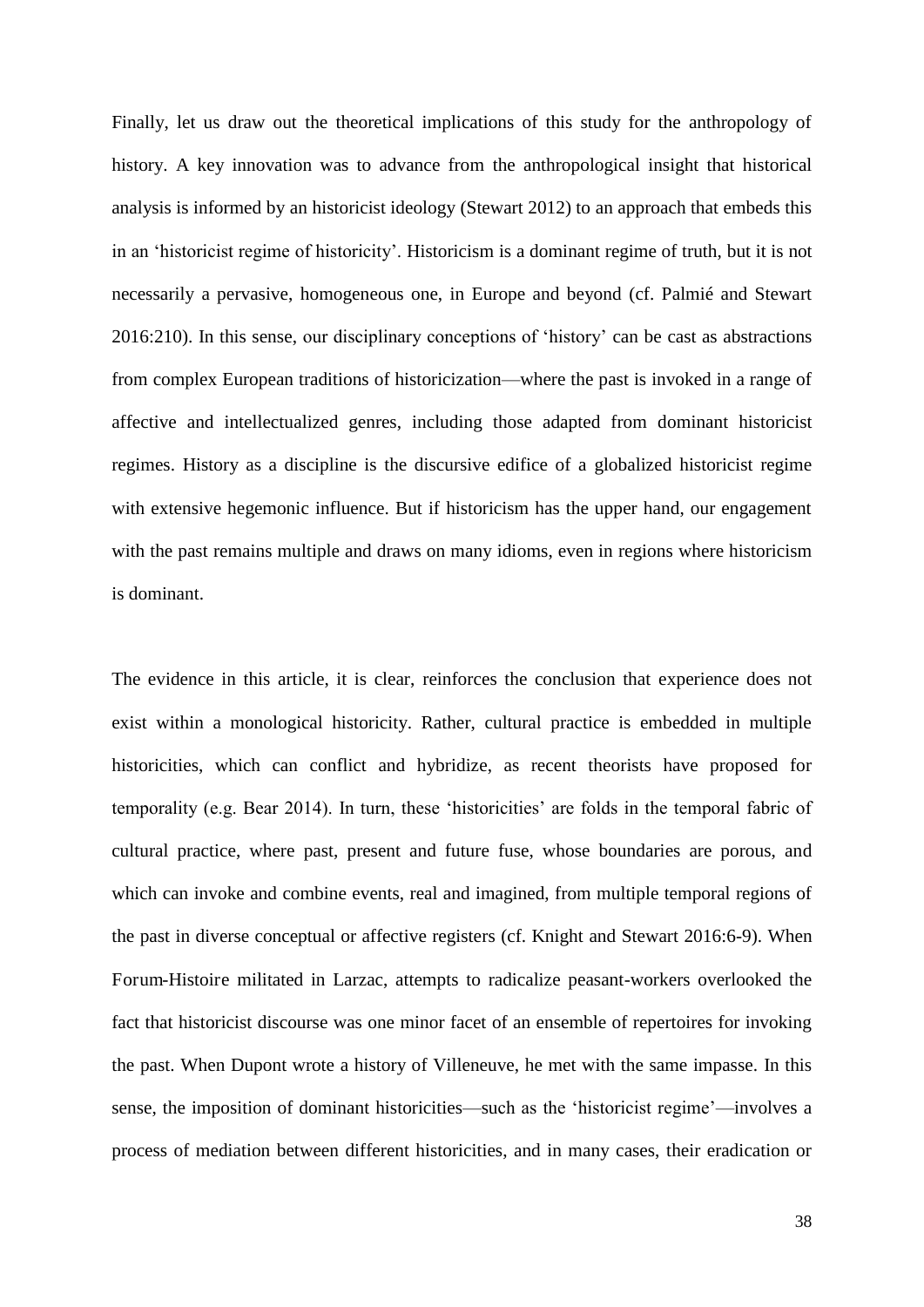subordination. Disciplining the past within the historicist regime may also subsume it within wider programmes seeking to co-ordinate hegemonic past and futures—such as nationalism.

In this regard, much of the project of an anthropology of history since the historic turn has focused on acknowledgement that 'the different cultural orders studied by anthropology have their own historicities' (Sahlins 1985:53), and their continued subordination to a doxic historicism, whether this takes the form of Wolf's (1982) political economy, or Sahlins' culturalist endeavour and its descendants. Sahlins' (1985:72) ambition to 'explode the concept of history by the anthropological experience of culture' did not extend far enough. Perhaps this is because what has not been ethnographically analysed is the historicist regime itself. Placing historicism within an anthropological frame does not negate the value of contemporary historicist analysis. But it does require a rethinking of how historicist discourse is deployed. The 'conjunctures' (Sahlins 1985) detailed here between historicist and nonhistoricist cultural practices can be analysed by suspending key historicist tenets as overarching principles of analysis, and employing a posthistoricist approach informed by a reflexive temporal ontology which facilitates transversality between analytical frames.<sup>31</sup>

What are the tenets of such a transversal analysis? Rather than grading the pasts of social life in relation to an historicist baseline, with its culturally-specific temporal ontology, drive for historical contexualization, and principles of causality and evidence, the anthropologist's goal is to conjure social pasts ethnographically in a cross-cutting analysis, as in this article (cf. Nandy 1995:44–46). Where appropriate, such pasts can be articulated transversally with a critical historicism, in line with strategic, pragmatic goals.<sup>32</sup> In terms of historical perspectives, analysis would incorporate an anthropology of historicity, an ethnography of history, an anthropology of historicism, and historical anthropology as required. Perhaps the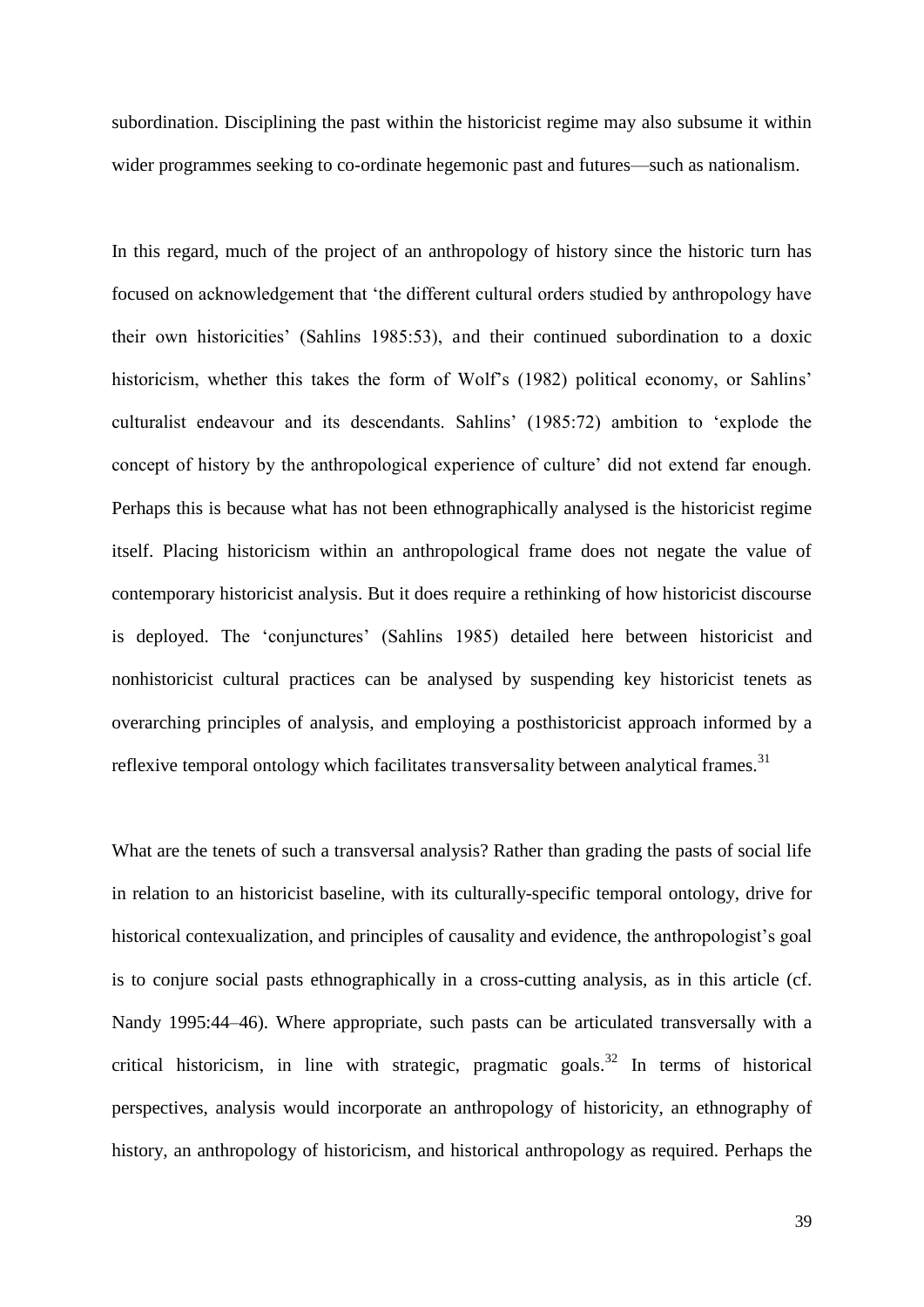critical anthropologist also seeks out passages of becoming, interstices or intervals, sideshadows and counter-factuals, in order to destabilize dominant regimes of historicity, and simultaneously invoke the sublimity of historical time, and its resistance to historicist knowledge practices (Lyotard 1984). Such as approach affirms the value and limits of contemporary historicism, and its implication in wider regimes of truth which anthropology must seek to problematize.<sup>33</sup> In this vein, we can grasp how singular concepts such as historicity can be adapted to address the complex, conflictive, and at times incompossible historyscapes of contemporary worlds, and pursue critique through strategic, pragmatic, transversal analysis—including 'public' dissemination and hybridization—rather than historicist totalization. A totalizing historicist viewpoint on 'history' is thereby replaced with a composite anthropological analysis that enfolds rather than assimilates multiplicity, and traces the relational contours of different historicities which co-exist. On such a road, more measured and self-aware in its vision of historicism's utility, lies the emancipatory and dialogical work of 'history' to which Chesneaux, the Forum-Histoire, Dupont, and leftist anthropologists aspired, and recent theorists of 'anthropological historicities' point the way.

 $\overline{a}$ 

<sup>&</sup>lt;sup>1</sup> Interchange between anthropology and history is complex, and at times, overplayed. See Kalb and Tak 2005; Budd 2009:421-461; Hodges 2015; Iggers 1997:101-133. 'Leftist' designates political movements and ideologies on the left of the political spectrum.

 $2$  It was also a key influence on History and Anthropology's founding editor, François Hartog (1983).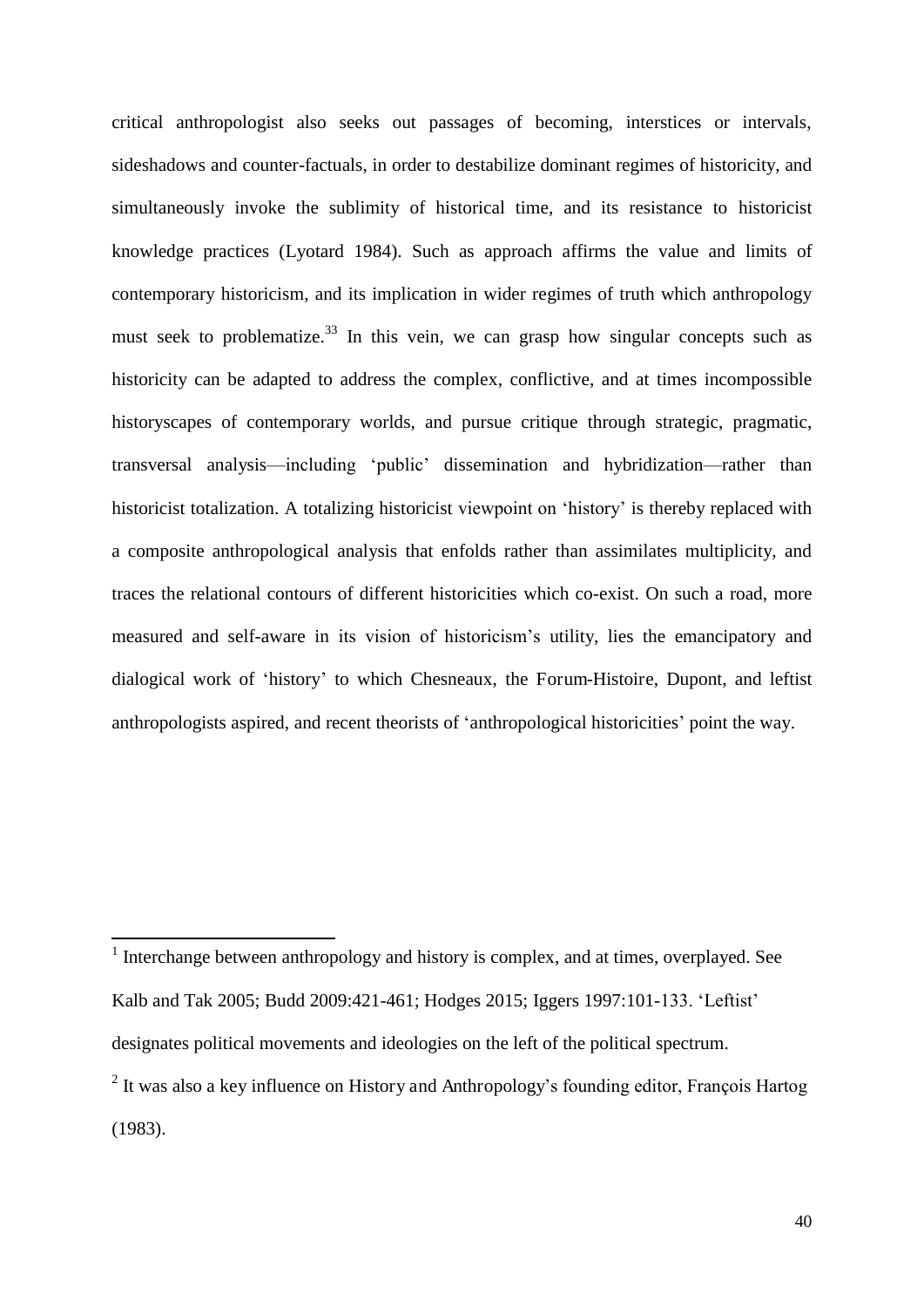$3$  Hirsch and Stewart (2005) define the anthropological concept of 'historicity' as 'the manner in which persons operating under the constraints of social ideologies make sense of the past, while anticipating the future … Whereas 'history' [e.g. Western 'historicism'] isolates the past, historicity focuses on the complex temporal nexus of past-present-future … To understand historicity in any particular ethnographic context, then, is to know the relevant ways in which (social) pasts and futures are implicated in present circumstances' (262-263). I also draw on related theorizations (Lambek 2002:11-14; Delacroix 2009).

 $\overline{a}$ 

<sup>4</sup> See Hirsch and Stewart 2005; Stewart 2012; and a special section of HAU (Vol. 6, no. 1, 2016), edited by Palmié and Stewart, for important discussion on anthropology and historicism. Lambek 2002 and Hodges 2013 provide complementary studies.

<sup>5</sup> See Fasolt 2004:222 for a parallel account. Philosophers such as Deleuze and Koselleck (1985:255-275) argue that past and present co-exist: 'The past would never be constituted if it did not coexist with the present whose past it is. The past and the present do not denote two successive moments, but two elements which coexist: One is the present, which does not cease to pass, and the other is the past, which does not cease to be but through which all presents pass' (Deleuze 1991:59).

 $6$  Gorman (2013) concludes, '[I]t is fair to say that the concept of 'the past', and the associated distinctions between the categories of 'the past', 'the present' and 'the future', in the way historians use those notions, have seldom been reflected upon by historians' (156).  $<sup>7</sup>$  My use of 'regime of historicity' differs from Hartog's (2015) formulation, combining a</sup> Foucauldian approach with the anthropological study of historicity. Hartog (2015:xv), an historian, defines historicity as 'how individuals or groups situate themselves and develop in time, that is, the forms taken by their historical condition'. His use of the term 'regime' alludes to Foucault's concept, but does not pursue this parallel. Hartog (2009:136) explains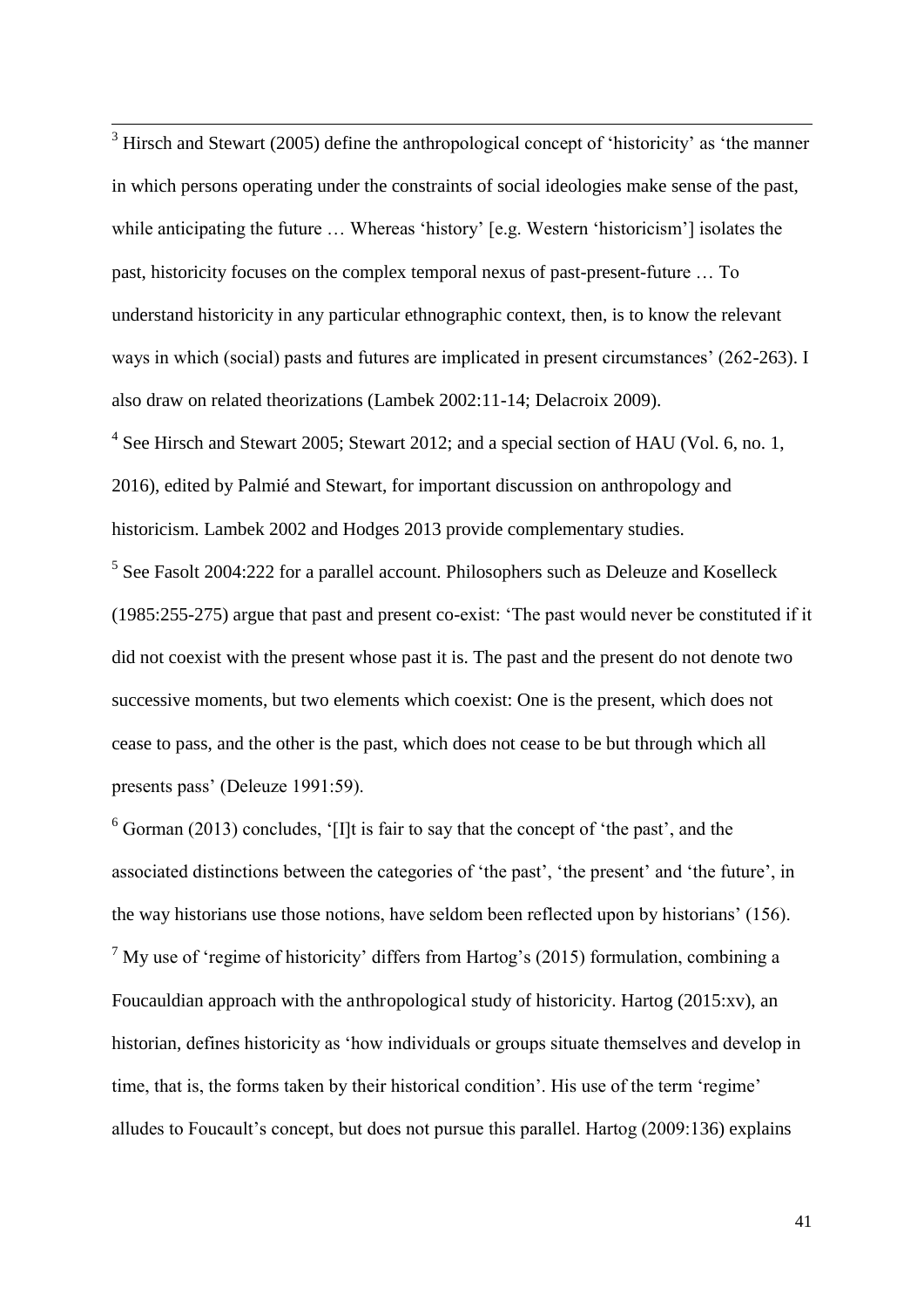how the expression was inspired by Sahlins' (1985) work, but it also echoes Ricoeur and Koselleck. It encompasses both the culturally specific ways in which people invoke the past, and an historicist sense of how this relates to a society's temporal modality, i.e. dominant configurations of past-present-future such as Koselleck's (1985) identification of modernity as oriented towards a horizon of expectation. Hartog's conception of 'regime of historicity' is therefore cultural, but also 'objectivist' (by contrast with Foucault), and for anthropologists, requires development to facilitate cultural analysis. See Delacroix 2009 for a review of the term's genealogy.

<sup>8</sup> See Mintz and Wolf 1989 for a dispute regarding anthropology's historicism.

 $\overline{a}$ 

<sup>9</sup> In this article, I utilize a heuristic distinction between 'historicist' and 'nonhistoricist' historicities to maintain a focus on historicism, although it is clear that historicist historicity co-exists and hybridizes with other historicities, as we will see. In another context, one could typologize 'nonhistoricist' historicities in affirmative terms— e.g. 'affective' historicities (see Stewart 2012:189–206).

<sup>10</sup> Historians have already embarked on this path (Kalela 2012). Daniel Fabre and colleagues at the CNRS have pursued an 'ethnologie de l'histoire' since the 2000s. Handler 2016 and Harmann 2016 study historicism in Western societies from an historical perspective.

 $11$  Primary sources comprise a detailed dossier published in Les Cahiers du Forum-Histoire 5 (1977) including ethnographic analysis of Forum-Histoire's activities in Larzac by Chesneaux, research proposals, accounts by participants, and oral history from farmers. Secondary sources for Forum-Histoire include Chesneaux 1978; Ross 2004; and for Larzac include Alland 2013; Bonniol 2001; Heller 2013; Terral 2011; Williams 2008.

<sup>12</sup> Translations are by the author unless indicated.

 $13$  This term was used loosely to invoke class belonging in the context of French identity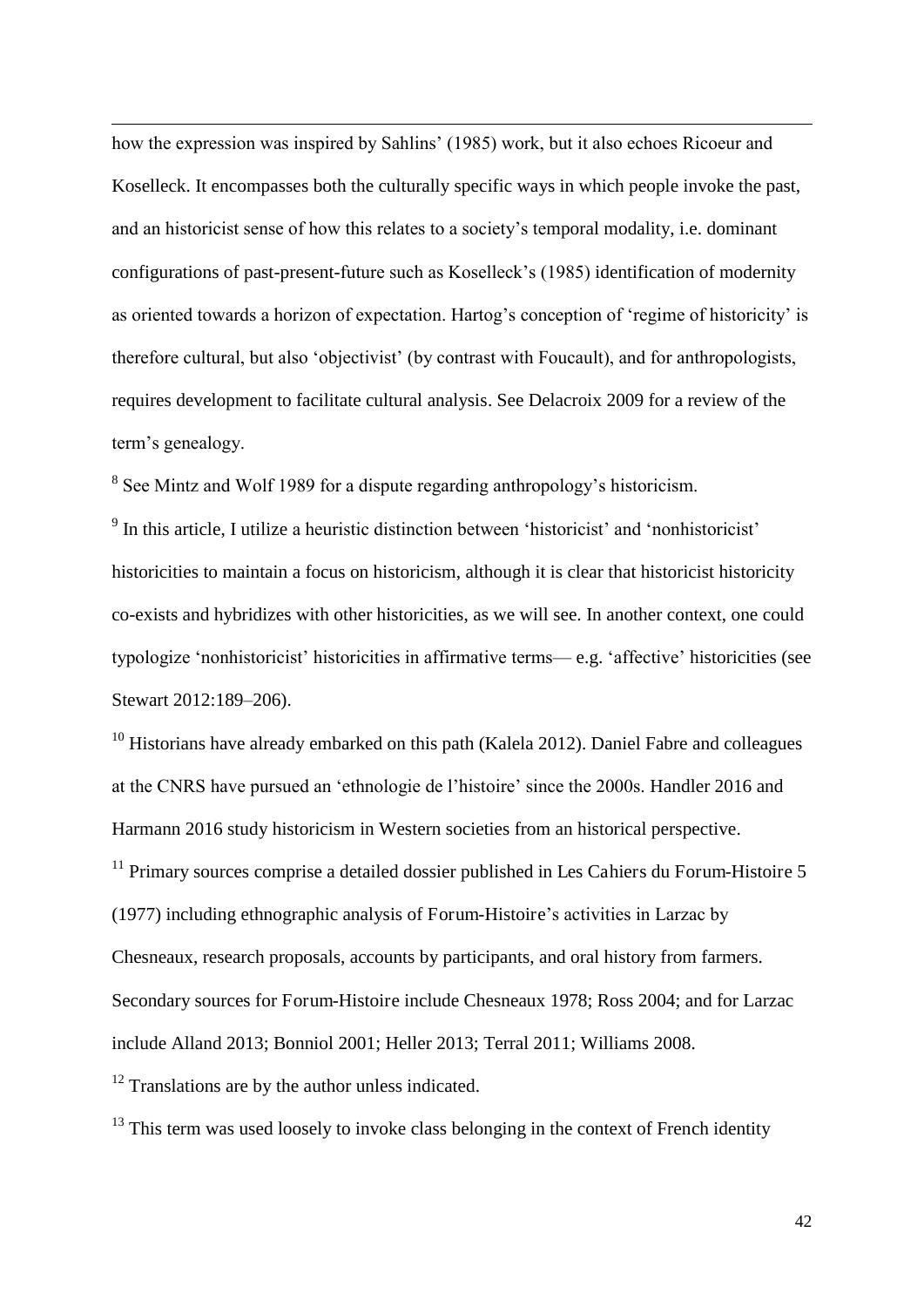politics (Rogers 1987), rather than a strict socio-economic category, and I reflect that usage in this article.

 $\overline{a}$ 

<sup>14</sup> 'The only way to know conditions is to make social investigations ... ... such investigation is especially necessary for those who know theory but do not know the actual conditions, for otherwise they will not be able to link theory with practice … [W]ithout investigation there cannot possibly be any right to speak' (Mao 1941:11,13).

 $15$  The term gauchiste was used to positively differentiate leftist movements (usually 'far left') from the Soviet-inspired communism practised by the P.C.F. [French Communist Party]. Prior to the 1960s, following Lenin's lead, the term had pejorative connotations, and still does in many political circles.

<sup>16</sup> For example, the 'History Workshop Movement', that itself drew on anthropological theory and methods. The 'History Workshops' were an inspiration and members were invited to the Forum-Histoire's founding meeting, including Raphael Samuel (Summers, Davin, and Samuel 1976).

<sup>17</sup> Fédérations Départementales des Syndicats d'Exploitants Agricoles or 'Departmental Federations of Farmers' Unions'. It is beyond the scope of this article to review in detail the social composition of Larzac, and groupings identified here inevitably simplify this (see Alland 2013).

<sup>18</sup> 'At one time,' Nandy (1995:46) writes, 'historical consciousness had to coexist with other modes of experiencing and constructing the past, even within the modern world. The conquest of the past was still incomplete in the late nineteenth century … [but h]istorical consciousness now owns the globe.'

 $19$  Historiography in France is a prestigious and influential activity, as is, to a lesser degree, the tradition of 'scholarly local history', to which these local historians, and the protagonist of

43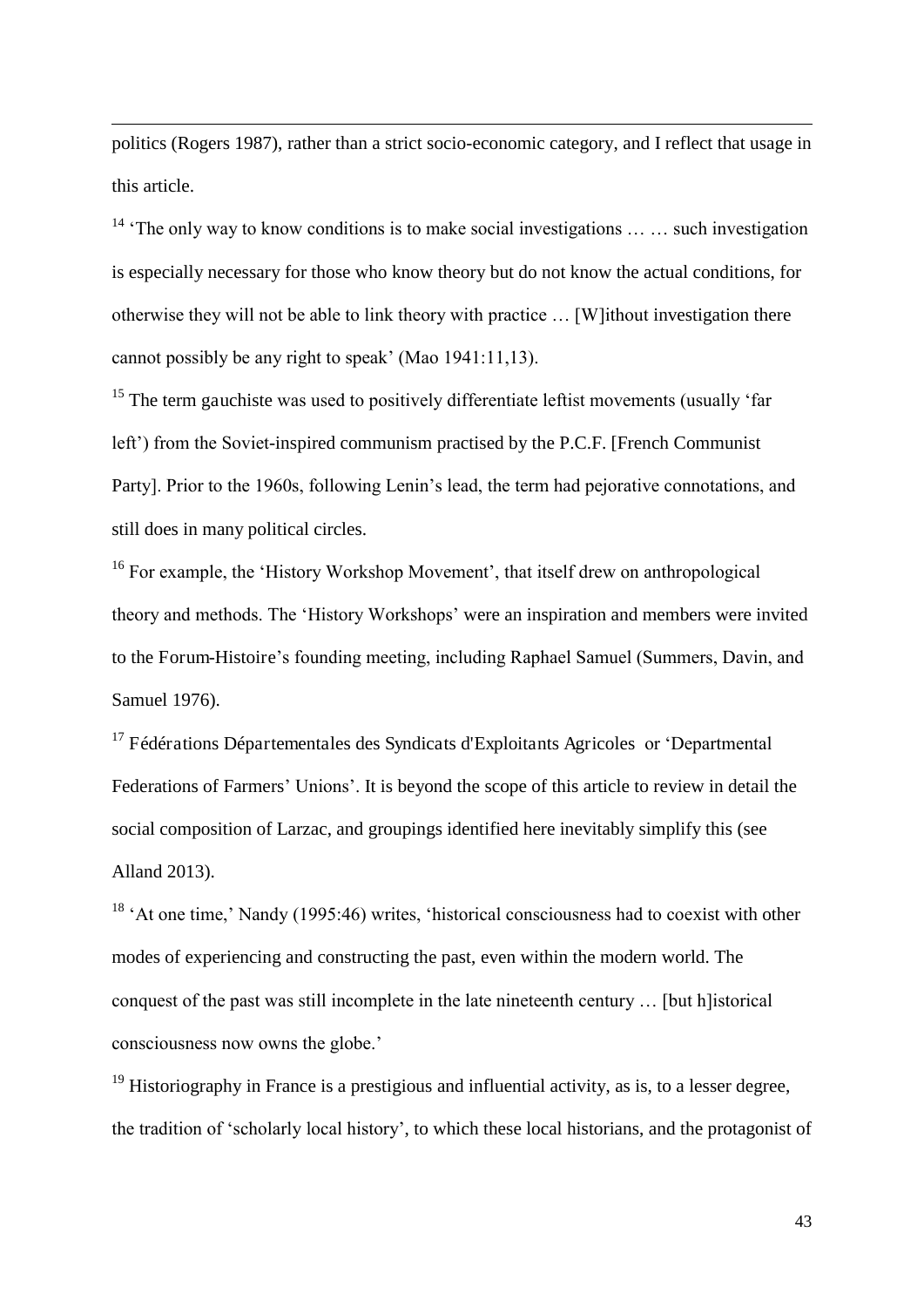my second case study, were associated. 'Amateur' local history is a less well-defined field of practice. The Forum-Histoire was interested in breaking down such hierarchies. See Papailias 2005:43–92, Thiesse 1991 for further discussion of 'local history'.

<sup>20</sup> Nearby in the Aveyron, Rogers (1991:11) notes that among farming communities, 'a construction of the past [was also used during the 1970s] to measure an inferior present or to legitimate present activities', which was likely to be the case in Larzac too. Such popular periodizations are generated by present needs rather than historicist principles and usually comprise instances of historical 'mythologization' (Hodges 2010).

 $21$  Some néo-ruraux and Larzac militants were 'conscious from the beginning that they were involved in making history' (Alland 2013:102), such as the well-known Catholic priest, Pierre Bonnefous, who collected data and adapting historicist practices to write a collaborative history of the campaign (Bonnefous and Martin 1984).

 $^{22}$  Clearly, in years to come, the historicist idiom entered more fully into local life, driven by the mass media and heritage tourism, and néo-ruraux, activists and incomers who brought historicist practices with them. For example, the campaign gave rise to an 'invented tradition' among militants that invoked continuity with the 'peasantry', and eventually, an 'ecomuseum' (Bonniol 2001:29,31). The curiosity and changing lives of peasant farmers was also important to this process.

 $23$  This survey masks complexity and difference among social groupings.

 $24$  French censuses of 1946, 1999 and 2007.

 $\overline{a}$ 

 $25$  I refer to Ricoeur's notion of the 'externality' of historical discourse to which subjects can become 'acculturated'. Ricoeur writes: 'The discovery of historical memory consists of a genuine acculturation to externality. This acculturation is that of a gradual familiarization with the unfamiliar, with the uncanniness of the historical past' (2004:394).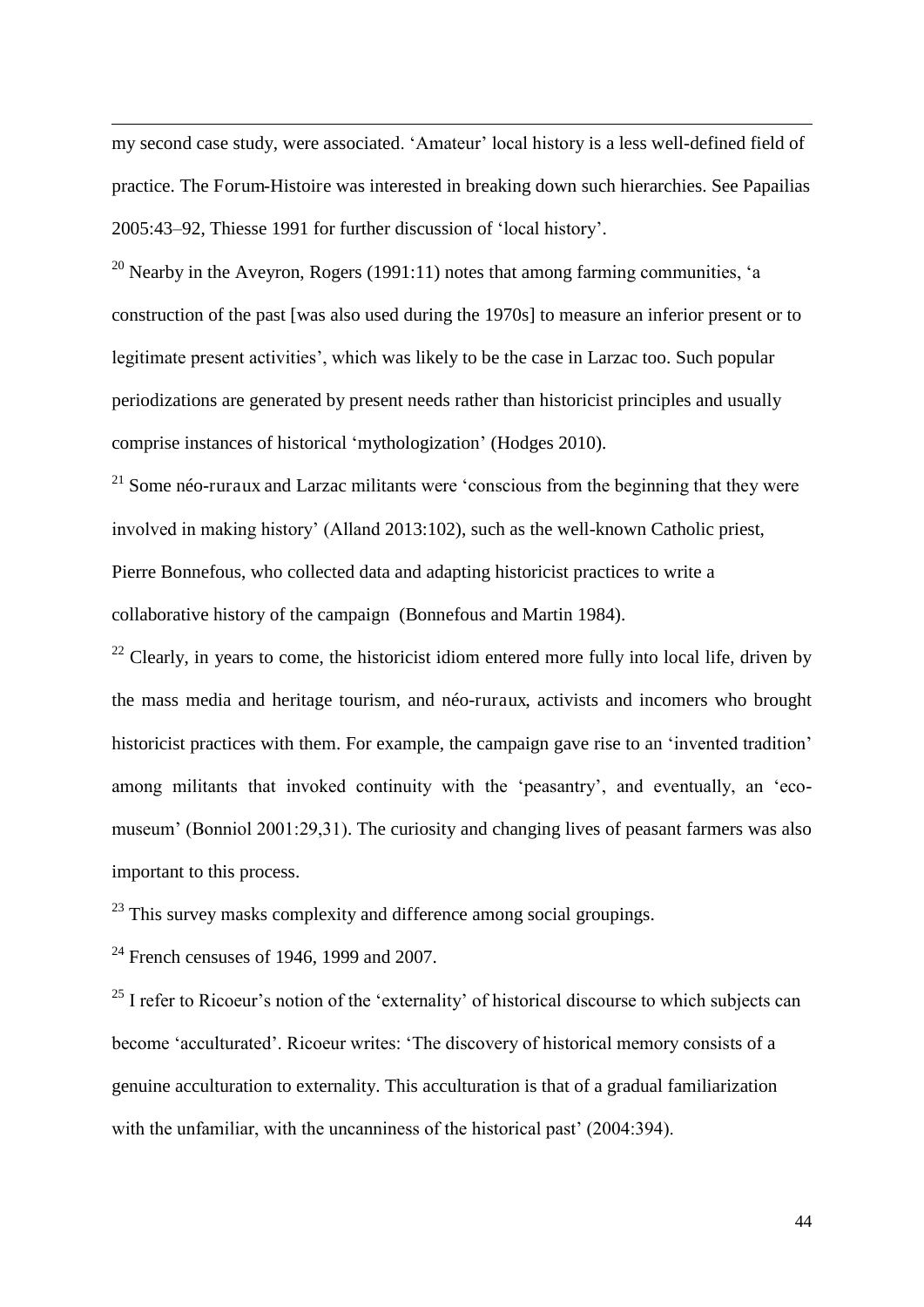<sup>26</sup> *L'école du parti* (Party school) were meetings where the ideology of the P.C.F. (French Communist Party) was disseminated and debated.

 $27$  This account is based on interviews and letters exchanged between 1997-2005.

 $\overline{a}$ 

 $^{28}$  I adapt narratology's concept of the 'model' or 'implied reader' (e.g. Eco 1979) to refer to ethnographically documented authorial intention in the construction of texts, rather than what is inferred from the text by the semiotic analyst.

<sup>29</sup> Leech and Short (2007) define reflector: '[C]orresponding to the impersonal function of style, there is the slanting of the fictional world towards "reality" as apprehended by a particular participant, or set of participants in the fiction. We shall call this fictional point of view … and we shall call the person whose point of view is represented a reflector of the fiction' (139). Reflectors are also operative in narrative non-fiction.

<sup>30</sup> This was also the case for new names given to the village streets by the socialist council in the early 1980s, which drew on the book's historical findings—these were largely ignored by local people in favour of existing names. More recently they have been revalued by residents. <sup>31</sup> The 'transversal' can be read in a literal sense to signify 'cross-cutting'. For Deleuze, it refers to the assembly of 'heterogeneous components under a unifying viewpoint [or narrator] … [which] draws a line of communication through heterogeneous pieces and fragments that refuse to belong to a whole, that are parts of different wholes' (Parr 2010:291–92). In theoretical and political terms, 'the function of transversals is to assemble multiplicities, yet in such a way that the differences among entities are not effaced but intensified' (Bogue 2016:2).

 $32$  These goals might emerge in response to questions such as: from what situated positionalities are anthropologists writing? To what political ends? With what impact on those whose historicities are studied and at stake?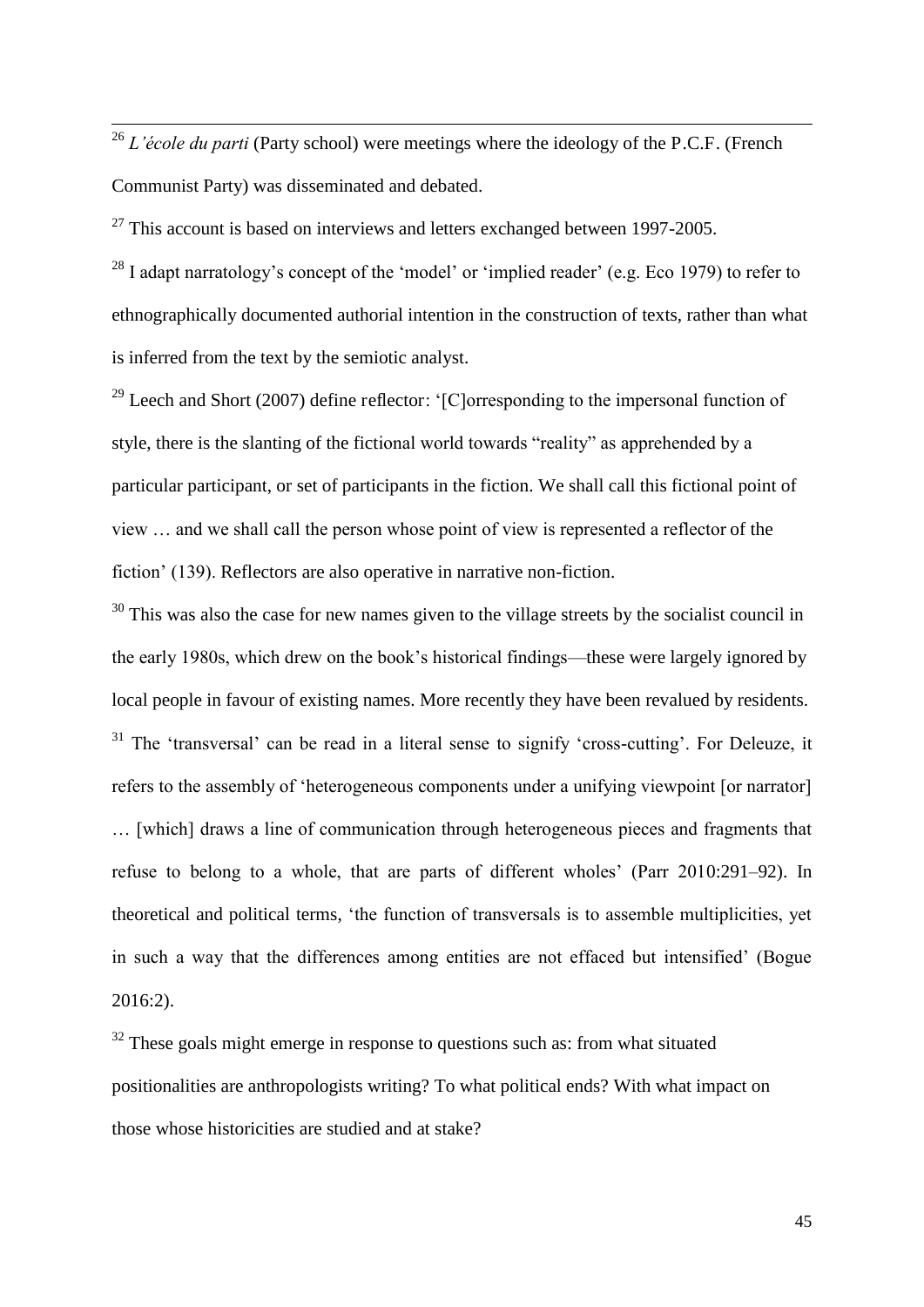$33$  Fasolt (2004:41) comments: 'History is a limited form of knowledge. Within those limits it can do good work … If history is to do well what it can do, its limits need to be affirmed.'

 $\overline{a}$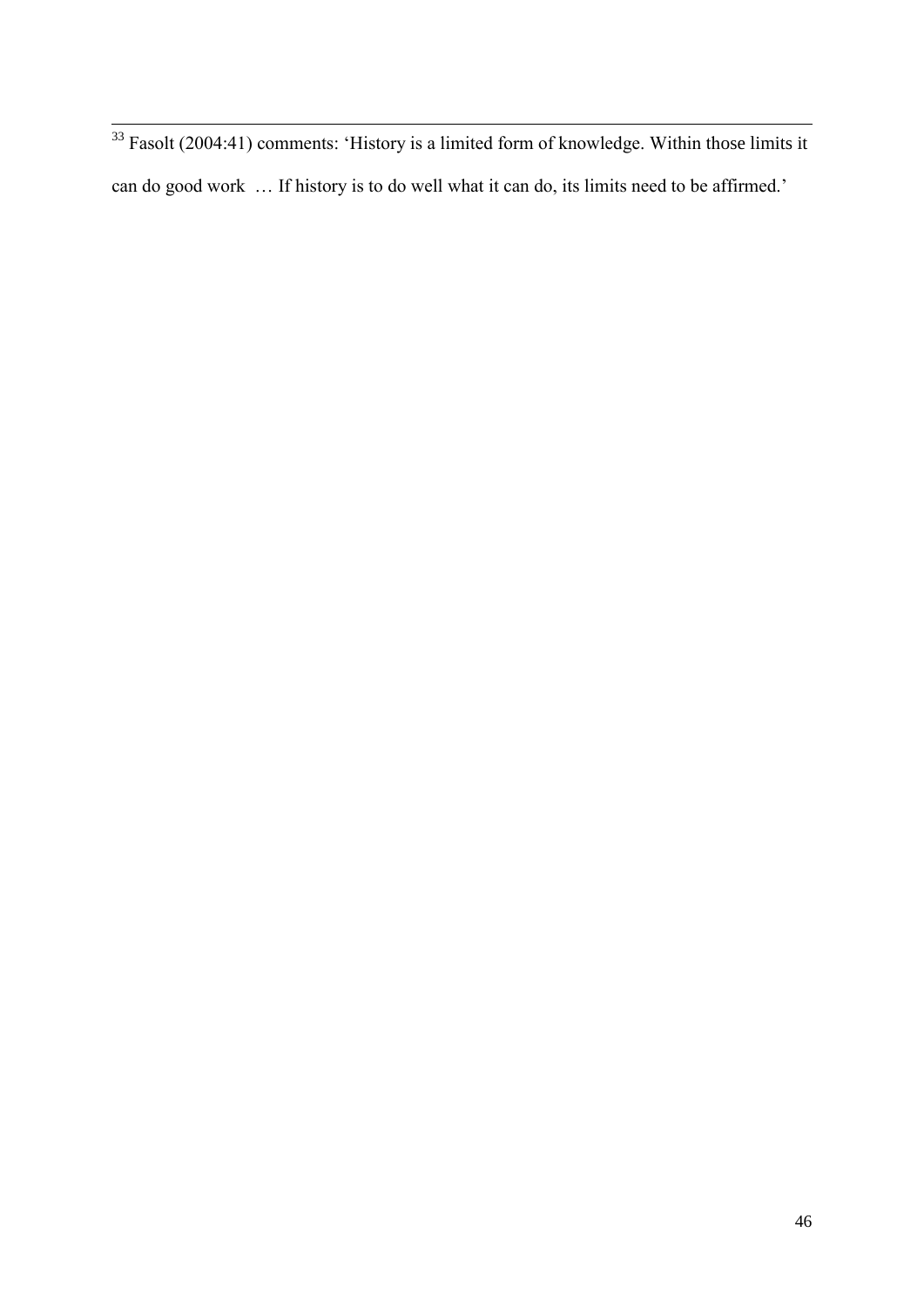#### **REFERENCES**

- Ahmad, Jean and Jean-Michel Dominique. 1978. Pourquoi cessons-nous de publier Les Cahiers du Forum-Histoire? Cahiers du Forum-Histoire 10:55-60.
- Alland, Alexander Jr. with Sonia Alland. 2013. Crisis and commitment. The life history of a French social movement. London: Routledge.

Anon. 1977a. Lutte contre l'armée et luttes de classes. Cahiers du Forum-Histoire 5:11-16. ———1977b. Le stage: pour quoi faire? Cahiers du Forum-Histoire 5:17-22.

- Asad, T., J. Fernandez, M. Herzfeld, A. Lass, S.R. Rogers, J. Schneider, and K. Verdery. 1997. Provocations of European ethnology. American Anthropologist 99(4):713-730
- Bear, Laura, ed. 2014. Doubt, conflict and mediation: the anthropology of modern time. Special issue, Journal of the Royal Anthropological Institute 20(S1).

Benjamin, Walter. 1999. The arcades project. Cambridge, MA: Harvard University Press.

- Bhimull, Chandra, David Cohen, Fernando Coronil, Edward Murphy, Monica Patterson, and Julie Skurski, eds. 2011. Anthrohistory: unsettling knowledge, questioning discipline. Ann Arbor, MI: University of Michigan Press.
- Blackledge, Paul. 2011. Reflections on the Marxist theory of history. Manchester: Manchester University Press.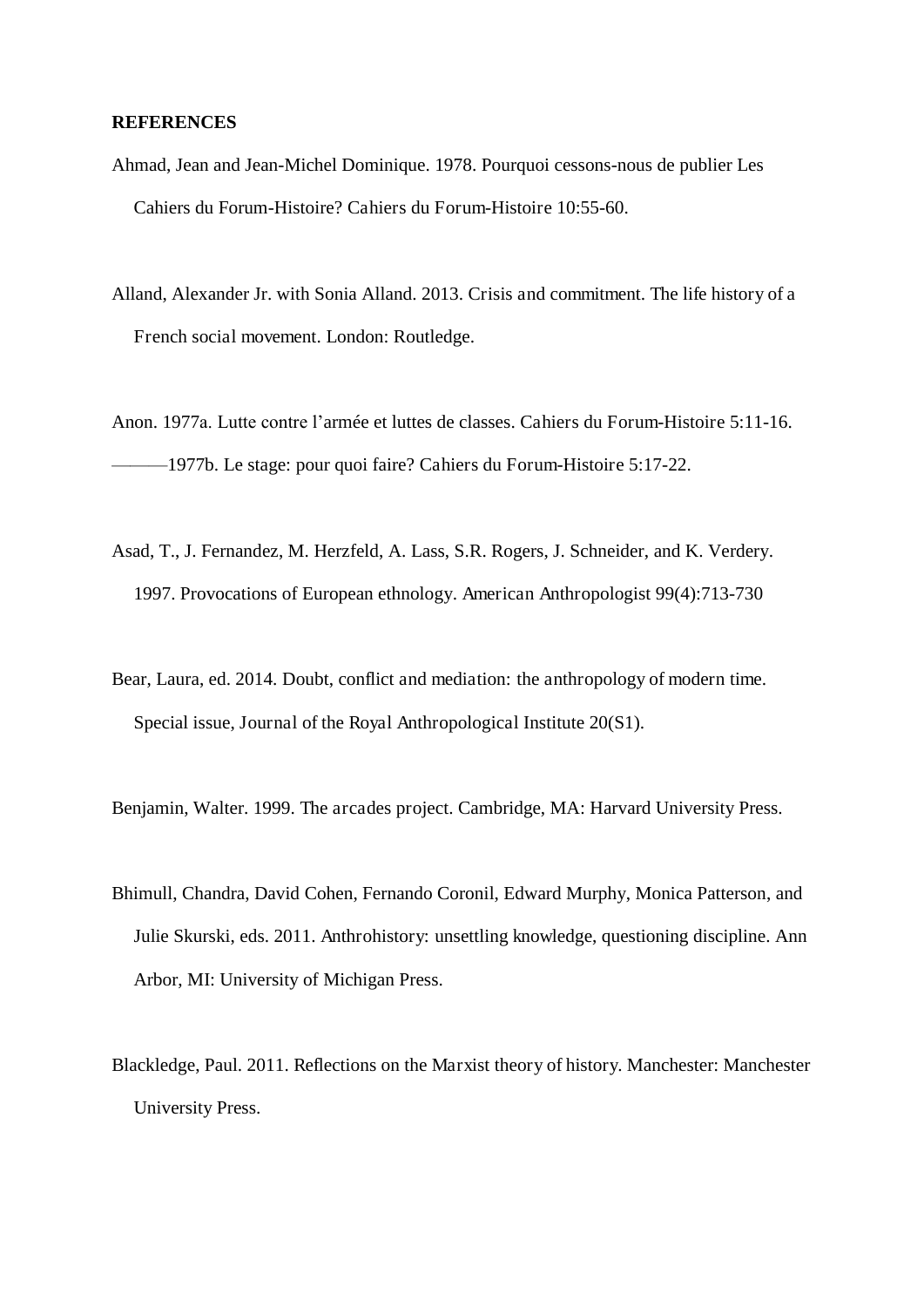- Bogue, Ronald. 2016. *Deleuze's* way: essays in transverse ethics and aesthetics. Oxford: Routledge.
- Bonnefous, Pierre and Raymond Martin. 1984. Alors la paix viendra. Millau: Fondation Larzac.
- Bonniol, Jean-Luc, with Florence Hostingue and Deborah Puccio. 2001. Les passés du Larzac. Mémoires, histoire, patrimoines au miroir du lieu. Aix-en-Provence: Centre d'ethnologie méditerranéenne, 153pp,
- Braudel, Fernand. 1989. History and environment, vol 1 of The identity of France. London: Fontana.
- Budd, Adam. 2009. The modern historiography reader. London: Routledge.
- Chakrabarty, Dipesh. 2000. Provincialising Europe: postcolonial thought and historical difference. Princeton: Princeton University Press.
- Chesneaux, Jean. 1977. Faire de l'histoire avec les paysans du Larzac? Cahiers du Forum-Histoire 5:3-10.

Chesneaux, Jean. 1978. Pasts and futures or what is history for? London: Thames & Hudson.

Chesneaux, Jean. 2004. *L'en*gagement des intellectuels 1944-2004. Toulouse: Privat.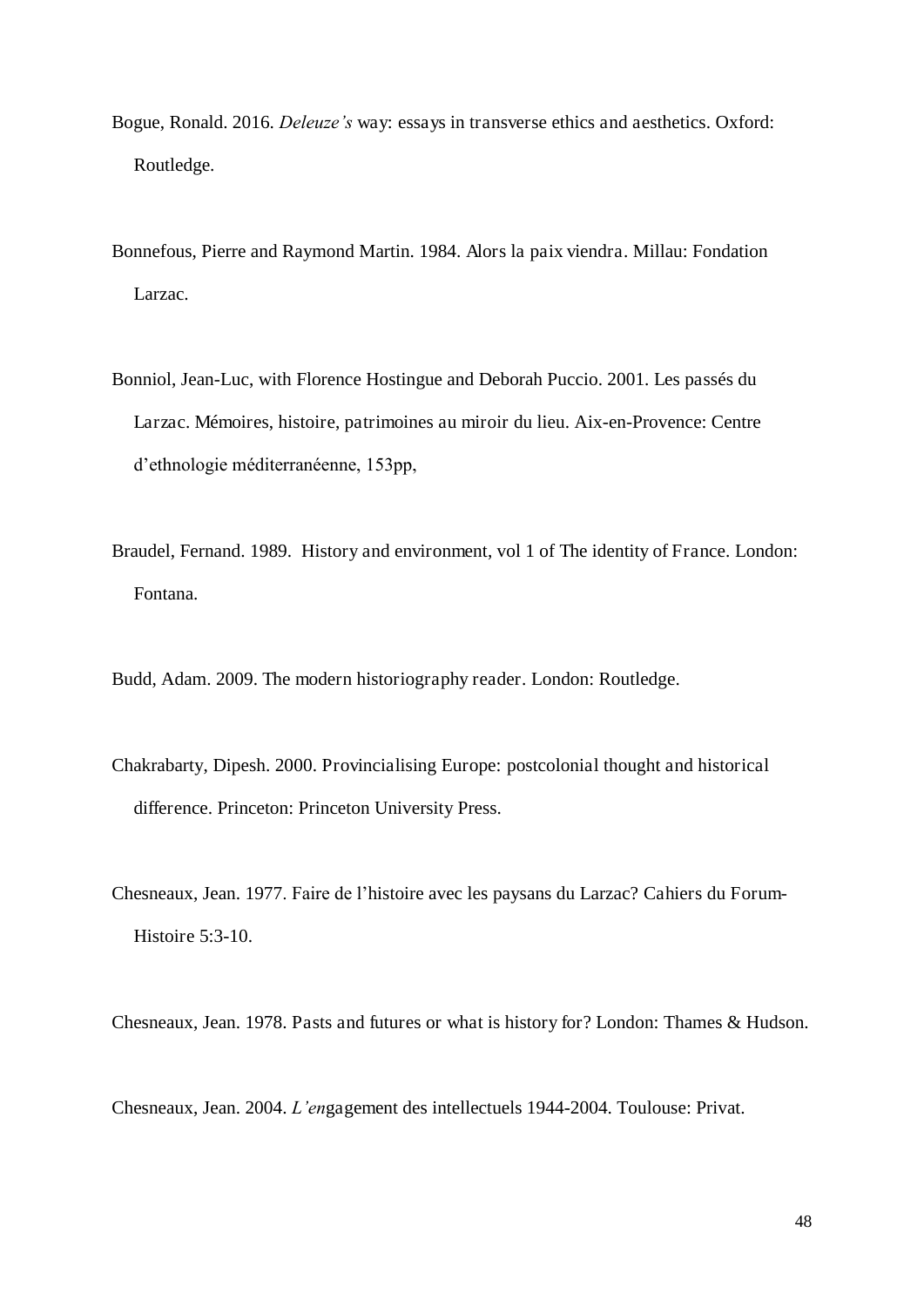- Comaroff, John and Jean Comaroff. 1992. Ethnography and the Historical Imagination. Boulder, CO: Westview Press.
- Delacroix, Christian. 2009. Généalogie d'une notion, In Historicités. Christian Delacrois, François Dosse and Patrick Garcia, Eds. Pp.29–45. Paris: La Découverte.

Deleuze, Gilles. 1991. Bergsonism. New York: Zone.

Deleuze, Gilles. 2006. The fold: Leibniz and the Baroque. London: Continuum.

Dosse, François. 1989. Mai 68: Les effets de l'histoire sur l'histoire. Politix 2(6):47-52.

Eco, Umberto. 1979. The role of the reader: explorations in the semiotics of texts. Indianopolis: Indiana University Press.

Fabre, Daniel and Jacques Lacroix. 1973. La vie quotidienne des paysans du Languedoc au XIXe Siècle. Paris: Hachette.

———1974. La tradition orale du conte Occitan. Paris: P.U.F.

Fasolt, Constantin. 2004. The limits of history. Chicago: University of Chicago Press.

Foucault, M. 1977. Discipline and punish: the birth of the prison. London: Allen Lane.

Gell, Alfred. 1992. The anthropology of time. Cultural constructions of temporal maps and images. Oxford: Berg.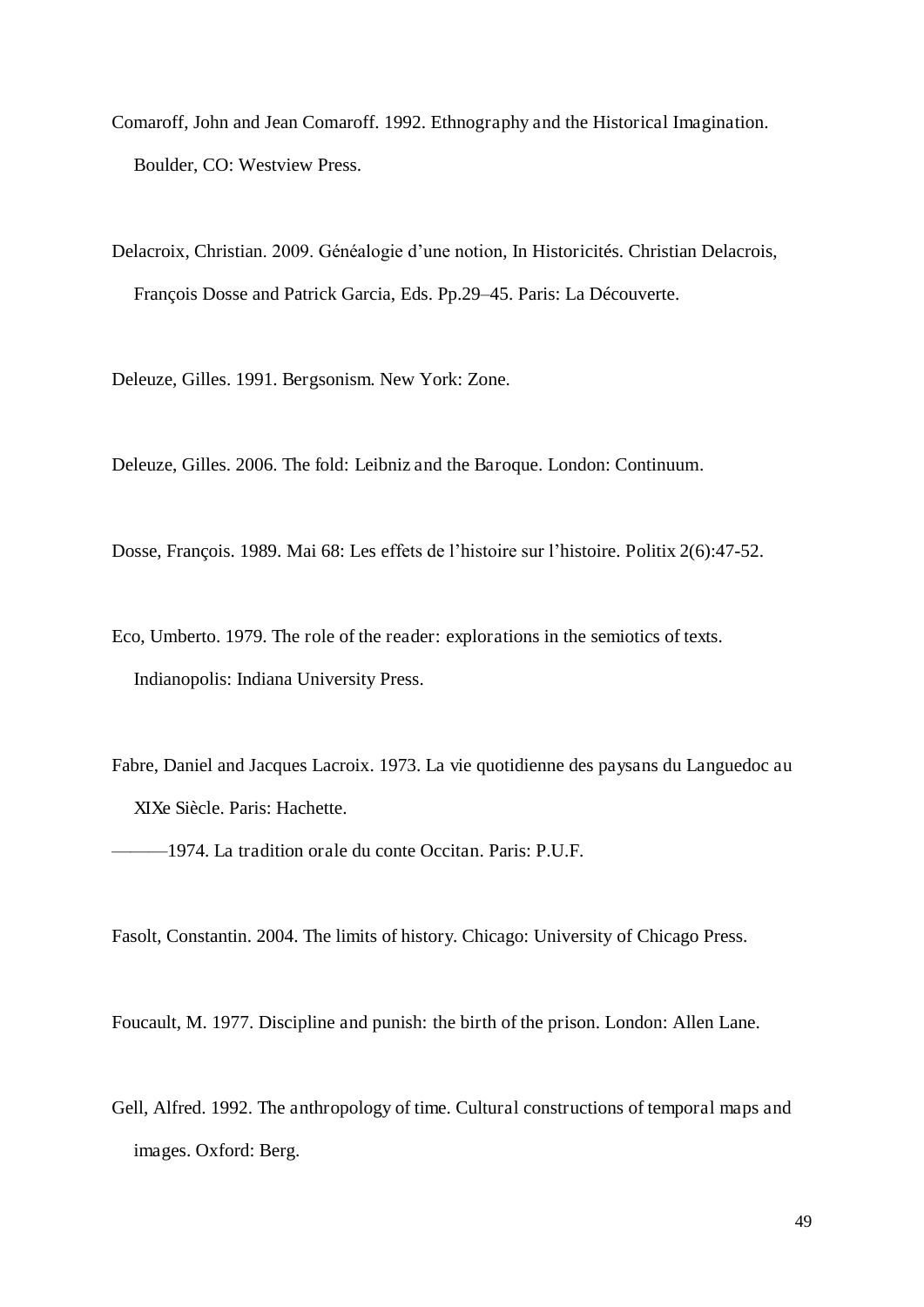- Ginzburg, Carlo. 1993. Microhistory: two or three things that I know about it. Critical Inquiry 20(1):10-35.
- Gorman, Jonathan. 2013. The limits of historiographical choice in temporal distinctions. In Breaking up time: negotiating the borders between present, past and future. Chris Lorenz and Berber Bevernage, eds. Pp. 155-175. Göttingen: Vandenhoeck & Ruprecht.
- Graeber, David. 2013. The democracy project. A history. A crisis. A movement. London: Allen Lane.

Gurvitch, Georges. 1964. The spectrum of social time. Dordrecht: D. Reidel.

Harloe, Katherine and Neville Morley. 2012. Thucydides and the modern world: reception, reinterpretation and influence from the Renaissance to the present. Cambridge: Cambridge University Press.

Hamilton, Paul. 1996. Historicism. London: Routledge.

Hartog, François. 1983. Marshall Sahlins et l'anthropologie de l'histoire. Annales 38(6):1256-1263.

-2009. Sur la notion de regime d'historicité. Entretien avec François Hartog. In Historicités. Christian Delacrois, François Dosse and Patrick Garcia, Eds. Pp.133–49. Paris: La Découverte.

-2015. Regimes of historicity: presentism and experiences of time. New York: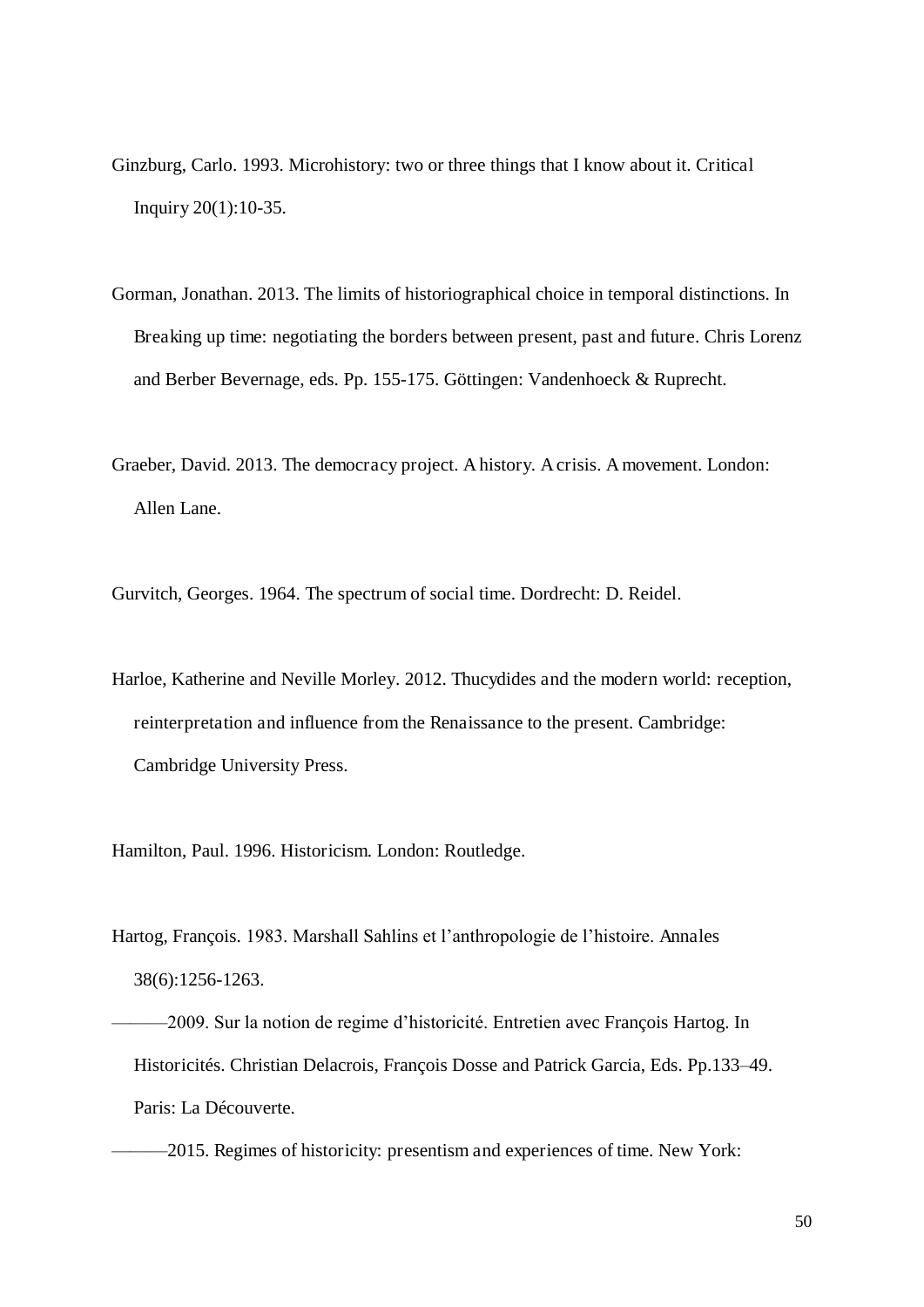Columbia University Press.

Hastrup, Kirsten, ed. 1992. Other histories. London: Routledge.

- Heller, Chia. 2013. Food, farms and solidarity. French farmers challenge industrial agriculture and genetically modified crops. Durham: Duke University Press.
- Hery, Evelyne. 1999. Un siècle de leçons *d'histoire. L'histoire enseignée au lycée, 1870–* 1970. Rennes: Presses Universitaires de Rennes.
- Hirsch, Eric and Charles Stewart. 2005. Introduction: Ethnographies of Historicity. In Ethnographies of Historicity. Eric Hirsch and Charles Stewart, eds. Special issue, History and Anthropology 16(3):261-274.
- Hodges, Matt. 2008. Rethinking Time's Arrow: Bergson, Deleuze and the Anthropology of Time. Anthropological Theory 8(4):399-429.
- -2010. The Time of the Interval. Historicity, Modernity, and Epoch in Rural France. American Ethnologist 37(1):115–131.
- -2013. Illuminating vestige: amateur archaeology and the emergence of historical consciousness in rural France. Comparative Studies in Society and History, 55(2): 474-504  $-2015$ . Reinventing history. History and Anthropology 26(4):515-527.
- Iggers, Georg. 1997. Historiography in the twentieth century: from scientific objectivity to the postmodern challenge. London: Wesleyan University Press.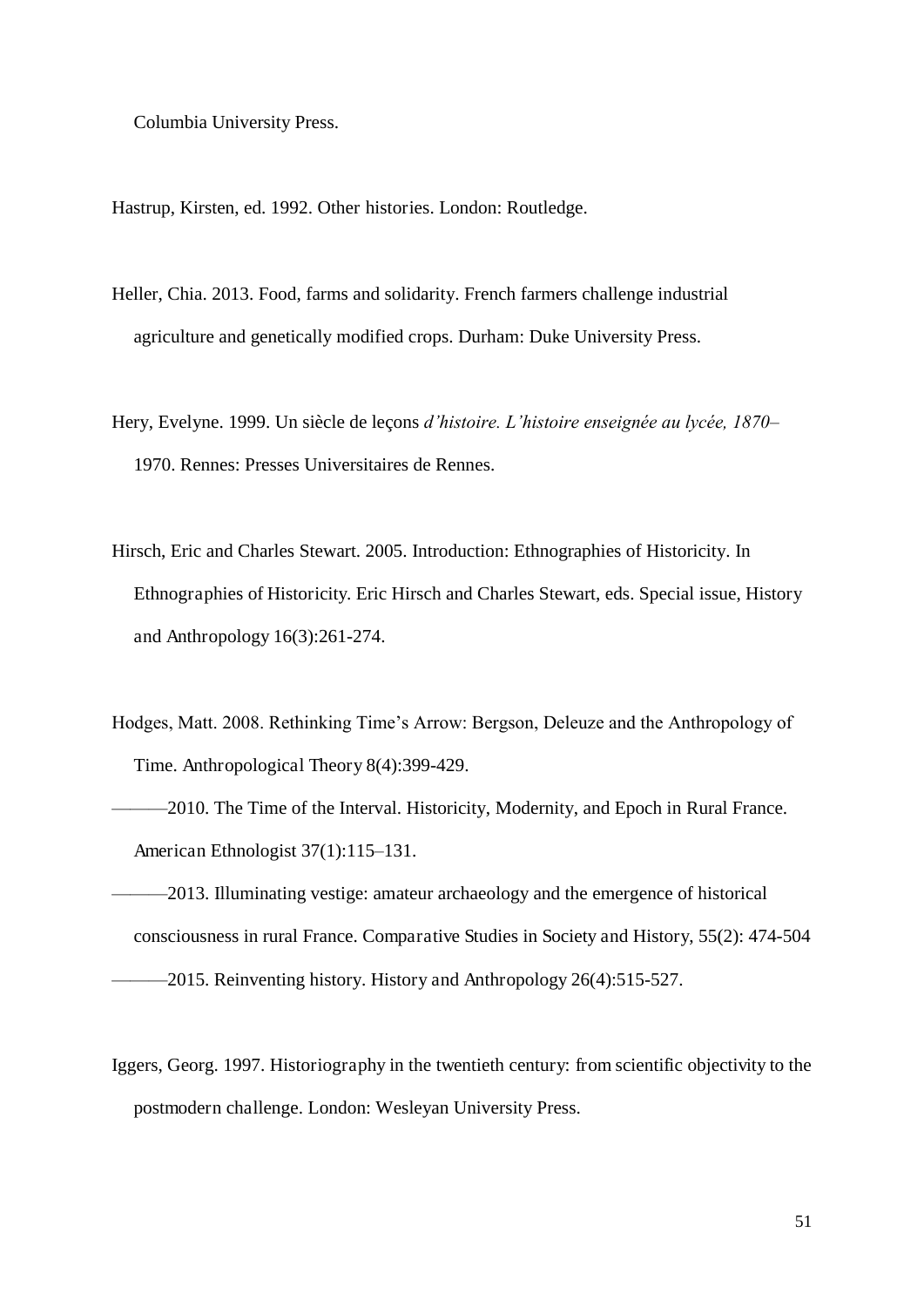- Jameson, Fredric. 1974. Marxism and form: 20<sup>th</sup> century dialectical theories of literature. Princeton: Princeton University Press.
- Kalb, Don and Herman Tak, eds. 2005. Critical junctions: anthropology and history beyond the cultural turn. New York: Berghahn.
- Kalela, Jorma. 2012. Making history: the historian and uses of the past. New York: Palgrave.
- Kean, Hilda and Paul Martin, eds. 2013. The public history reader. London: Routledge.
- Knight, Daniel and Charles Stewart, eds. 2016. Ethnographies of austerity: temporality, crisis and affect in Southern Europe. In Ethnographies of austerity: temporality, crisis and affect in Southern Europe. Special issue, History and Anthropology 21(1):1-18.
- Koselleck, Reinhart. 1985. Futures past. On the semantics of historical time. Cambridge, MA: MIT Press.
- Lambek, Michael. 2002. The weight of the past. Living with history in Mahajanga, Madagascar. New York: Palgrave.
- Lassiter, Eric. 2005. Collaborative ethnography and public anthropology. Current Anthropology 46(1):83-106.

Le Goff, Jacques. 1992. History and memory. New York: Columbia University Press.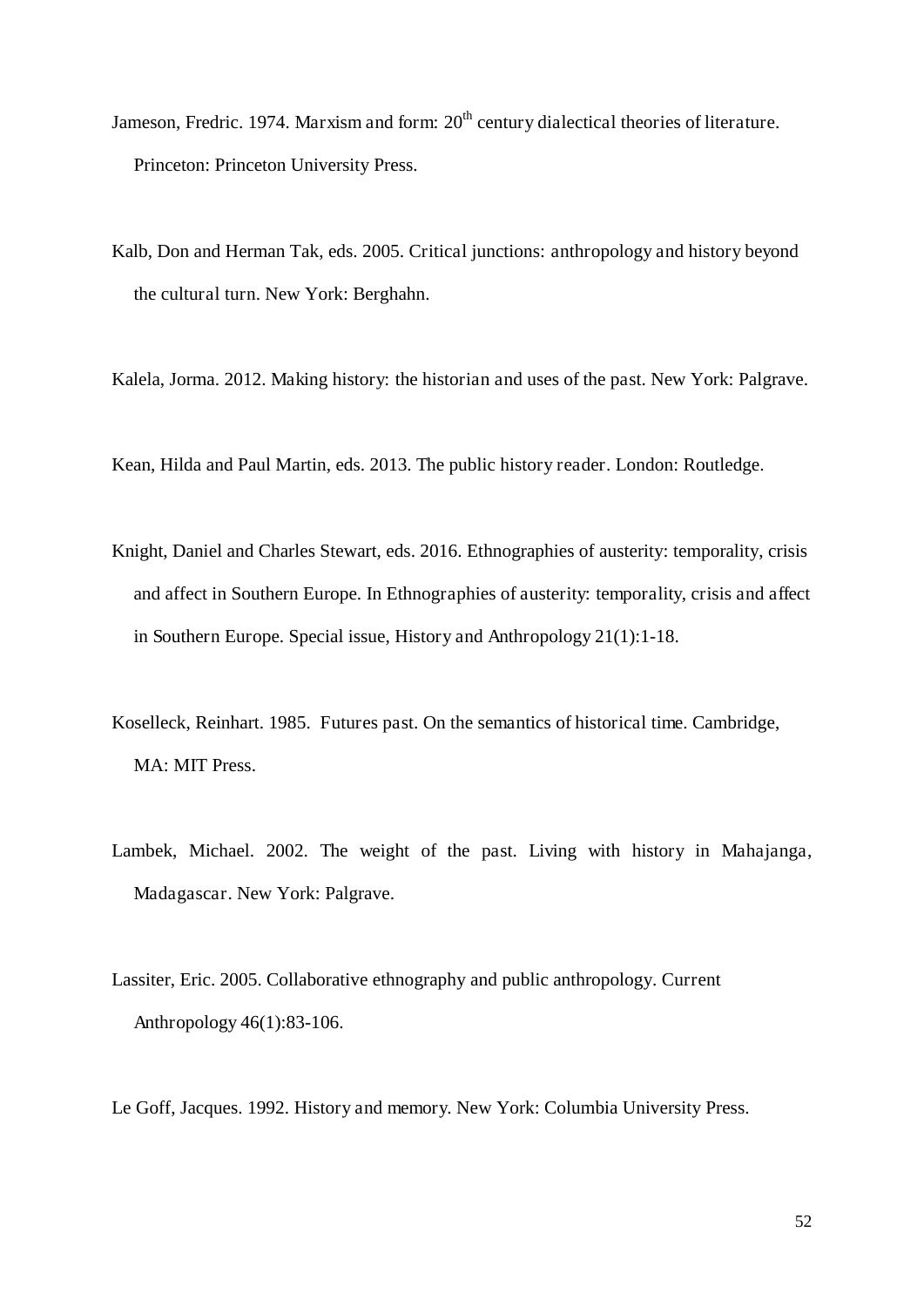- Le Roy Ladurie, Emmanuel. 1980. Montaillou. Cathars and Catholics in a French village, 1294-1324. Harmondsworth: Penguin.
- Leech, Geoffrey and Michael Short. 2007. Style in fiction: a linguistic introduction to English fictional prose. London: Routledge.
- Lelièvre, Claude and Christian Nique. 1995. *L'*École des présidents: de Charles de Gaulle à François Mitterand. Paris: Odile Jacob.

Lyotard, Jean-François. 1984. Le différend. Paris: Editions du Minuit.

Macfie, Alexander, ed. 2014. The fiction of history. London: Routledge.

Mao Tse-Tung. 1941. Preface and postscript to rural surveys (March and April 1941). In Selected works, vol. 3. Pp. 11-16. Beijing: Foreign Languages Press.

- Mandelbaum, Maurice. 1971. History, man and reason: a study in nineteenth-century thought. Baltimore: Johns Hopkins Press.
- McDonald, Terrence. 1996. The historic turn in the human sciences. Ann Arbor, MI: University of Michigan Press.
- Mintz, Sidney and Eric Wolf. 1989. Reply to Michael Taussig. Critique of Anthropology 9(1):25-31.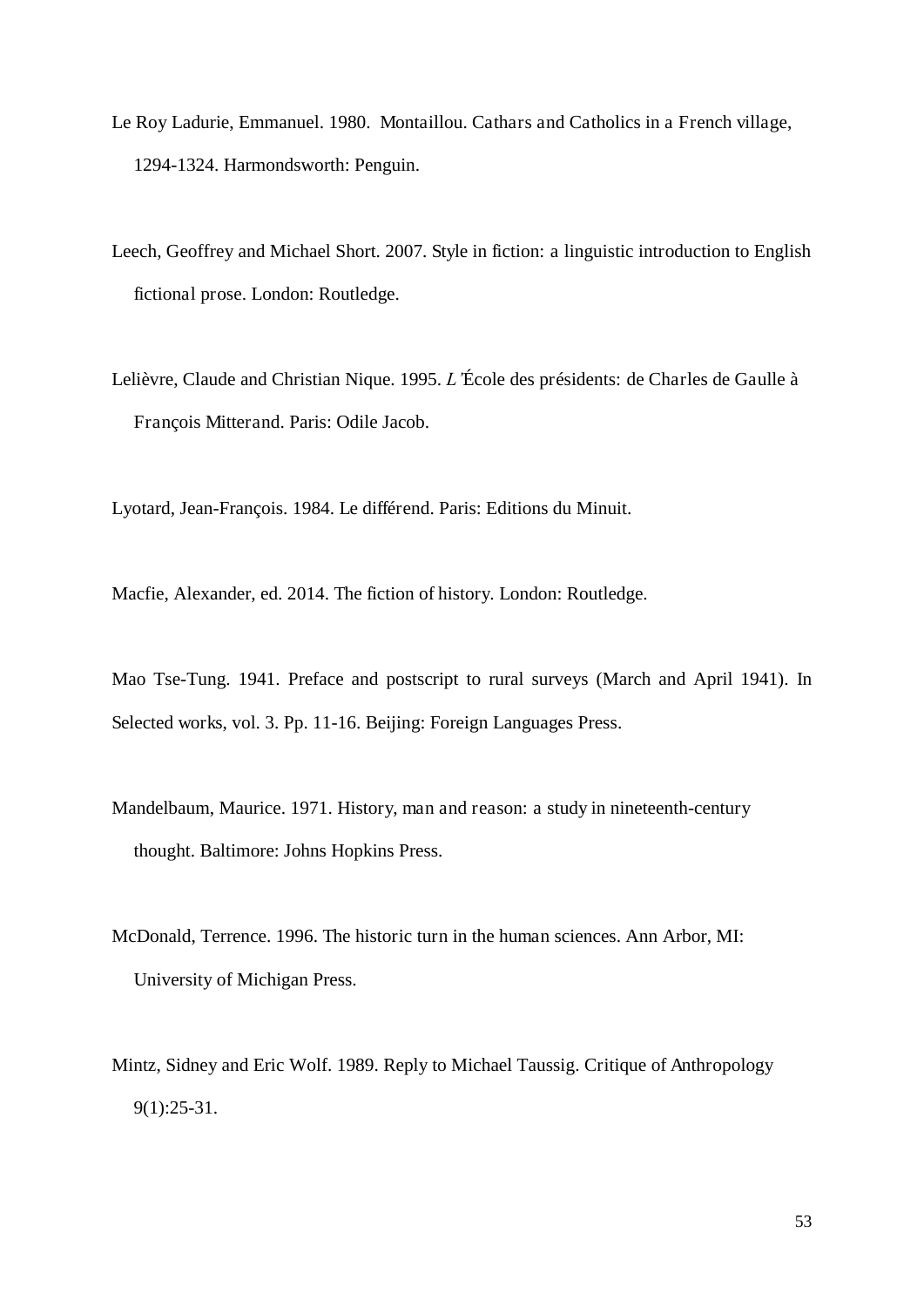- Nandy, Ashis. 1995. History's Forgotten Doubles. In World historians and their critics. Philip Pomper, ed. Theme issue, History and Theory 34(2):44–66.
- Palmié, Stephan and Charles Stewart. 2016. Introduction: for an anthropology of history. In The anthropology of history. Stephan Palmié and Charles Stewart, eds. Special section, HAU: Journal of Ethnographic Theory 6(1):207-236.
- Papailias, Penelope. 2005. Genres of recollection. Archival poetics and modern Greece. Basingstoke: Palgrave Macmillan.
- Parr, Adrian. 2010. The Deleuze dictionary. Edinburgh: Edinburgh University Press.
- Poussou, Jean-Pierre. 1980. Monographies Languedociennes. Annales du Midi 92(146):104- 105.
- Rabinow, Paul. 2011. The accompaniment: assembling the contemporary. Chicago: University of Chicago Press.
- Rancière, Jacques. 1981. 'Le social': the lost tradition in French labour history. In *People's*  history and socialist theory. Raphael Samuel, ed. Pp. 267-272. London: Routledge.

Ricoeur, Paul. 2004. Memory, history, forgetting. Chicago: University of Chicago Press.

Rogers, S.C. 1987. Good to think: the 'peasant' in contemporary France. Anthropological Quarterly 60(2):56-63.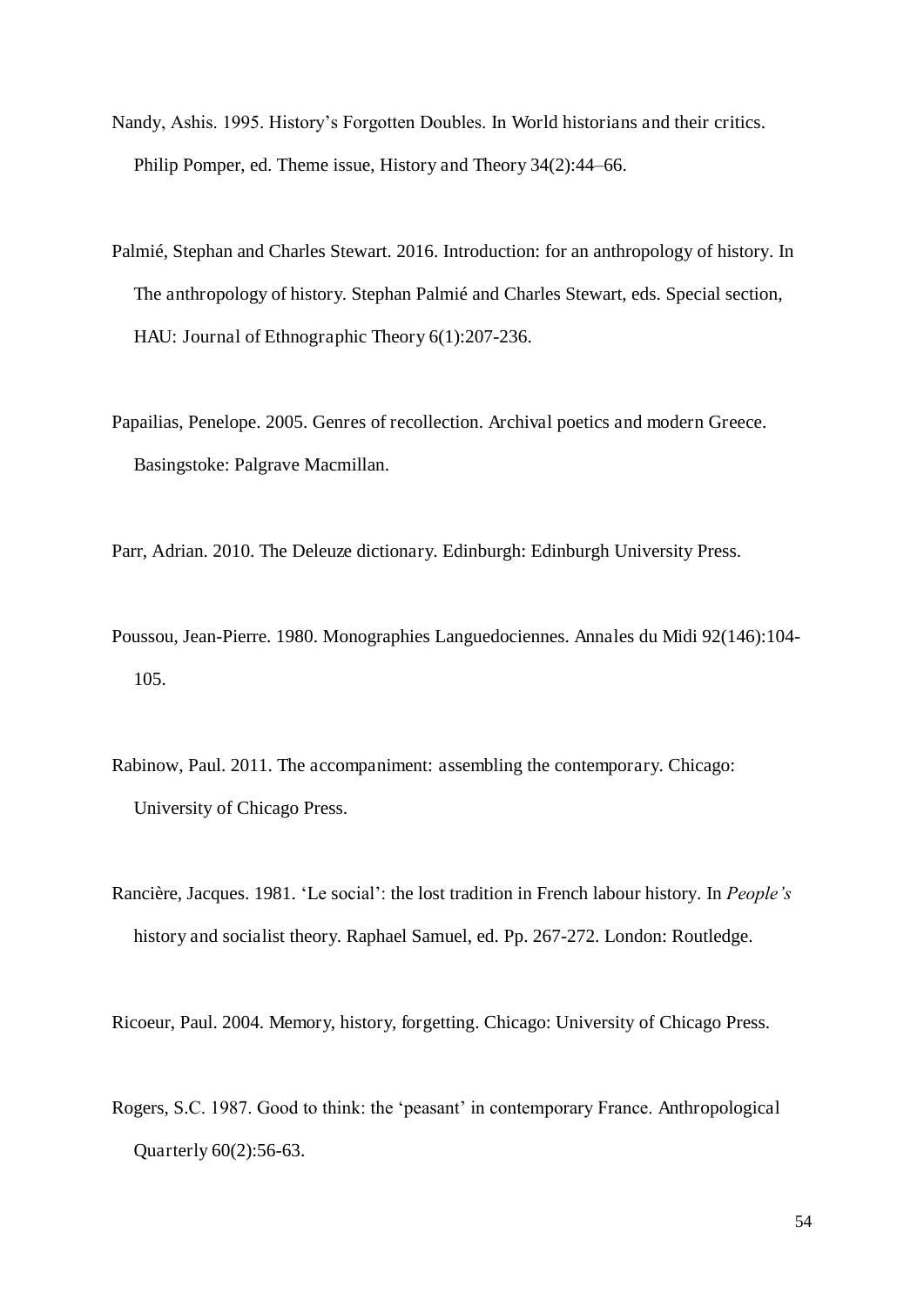———1991. Shaping Modern Times in Rural France. Princeton: Princeton University Press.

Roseberry, William. 1989. Anthropologies and histories. Essays in culture, history, and political economy. New Brunswick, NJ: Rutgers University Press.

Ross, Kristin. 2004. *May '68 and* its afterlives. Chicago: University of Chicago Press.

Roth, Paul. 2012. The pasts. History and Theory 51(3):313-339.

Sahlins, Marshall. 1985. Islands of history. Chicago: University of Chicago Press.

- Samuel, Raphael. 1994. Past and present in contemporary culture. vol. 1 of Theatres of memory. London: Verso.
- Shore, Cris. 2002. Introduction: towards an anthropology of elites. In Elite cultures: anthropological perspectives. Cris Shore and Stephen Nugent, eds. Pp. 1-21. London: Routledge.
- Stewart, Charles. 2012. Dreaming and historical consciousness in island Greece. Cambridge, MA: Harvard University Press.
- Strathausen, Carsten, ed. 2006. A leftist ontology: beyond relativism and identity politics. Minneapolis: University of Minnesota Press.

Strathern, Marilyn. 1990. Artefacts of history. Events and the interpretation of images. In